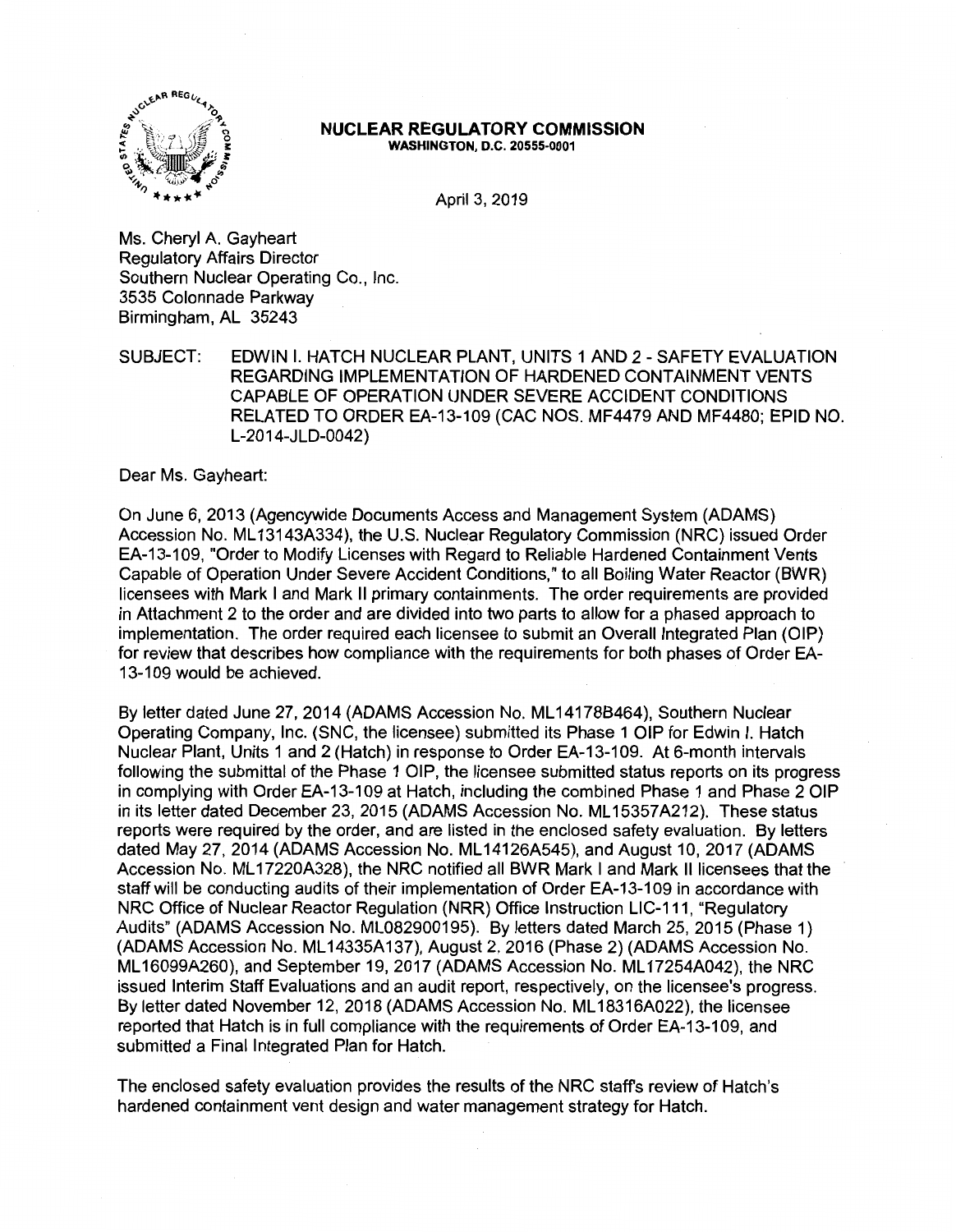The intent of the safety evaluation is to inform Hatch on whether or not its integrated plans, if implemented as described, appear to adequately address the requirements of Order EA-13-109. The staff will evaluate implementation of the plans through inspection, using Temporary Instruction 2515-193, "Inspection of the Implementation of EA-13-109: Order Modifying Licenses with Regard to Reliable Hardened Containment Vents Capable of Operation Under Severe Accident Conditions" (ADAMS Accession No. ML 17249A 105). This inspection will be conducted in accordance with the NRC's inspection schedule for the plant.

If you have any questions, please contact Dr. Rajender Auluck, Senior Project Manager, Beyond-Design-Basis Engineering Branch, at 301-415-1025, or by e-mail at Rajender.Auluck@nrc.gov.

Sincerely,

Bret Site

Brett Titus, Acting Chief Beyond-Design-Basis Engineering Branch Division of Licensing Projects Office of Nuclear Reactor Regulation

Docket Nos. 50-321 and 50-366

Enclosure: Safety Evaluation

cc w/encl: Distribution via Listserv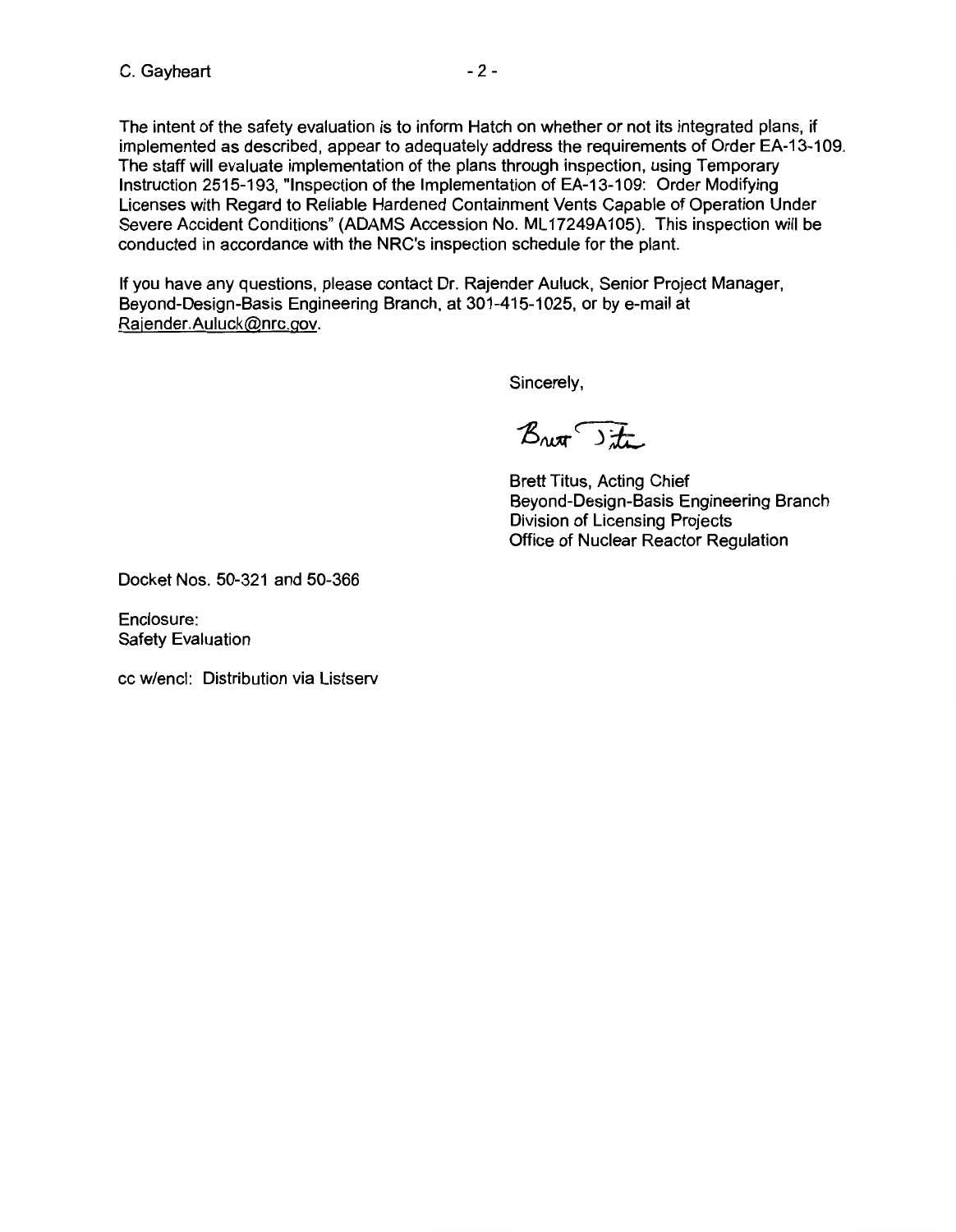# **TABLE OF CONTENTS**

#### 1.0 **INTRODUCTION**

#### 2.0 **REGULATORY EVALUATION**

- 2.1 **Order EA-13-109, Phase 1**
- 2.2 **Order EA-13-109, Phase 2**

#### 3.0 **TECHNICAL EVALUATION OF ORDER EA-13-109, PHASE 1**

#### 3.1 **HCVS Functional Requirements**

- 3.1.1 Performance Objectives
- 3.1.1.1 Operator Actions
- 3.1.1.2 Personnel Habitability - Environmental (Non-Radiological)
- 3.1.1.3 Personnel Habitability - Radiological
- 3.1.1.4 HCVS Control and Indications
- 3.1.2 Design Features
- 3.1.2.1 Vent Characteristics
- 3.1.2.2 . Vent Path and Discharge
- 3.1.2.3 Unintended Cross Flow of Vented Fluids
- 3.1.2.4 Control Panels
- 3.1.2.5 Manual Operation
- 3.1.2.6 Power and Pneumatic Supply Sources
- 3.1.2.7 Prevention of Inadvertent Actuation
- 3.1.2.8 Monitoring of HCVS
- 3.1.2.9 Monitoring of Effluent Discharge
- 3.1.2.10 Equipment Operability (Environmental/Radiological)
- 3.1.2.11 Hydrogen Combustible Control
- 3.1.2.12 Hydrogen Migration and Ingress
- 3.1.2.13 HCVS Operation/Testing/Inspection/Maintenance
- 3.2 **HCVS Quality Standards**
- 3.2.1 Component Qualifications
- 3.2.2 Component Reliability and Rugged Performance
- 3.3 **Conclusions for Order EA-13-109, Phase 1**
- 4.0 **TECHNICAL EVALUATION OF ORDER EA-13-109, PHASE 2**

#### 4.1 **Severe Accident Water Addition (SAWA)**

- 4.1.1 Staff Evaluation
- 4.1.1.1 Flow Path
- 4.1.1.2 SAWA Pump
- 4.1.1.3 SAWA Analysis of Flow Rates and Timing
- 4.1.2 **Conclusions**

#### 4.2 **Severe Accident Water Management (SAWM)**

4.2.1 Staff Evaluation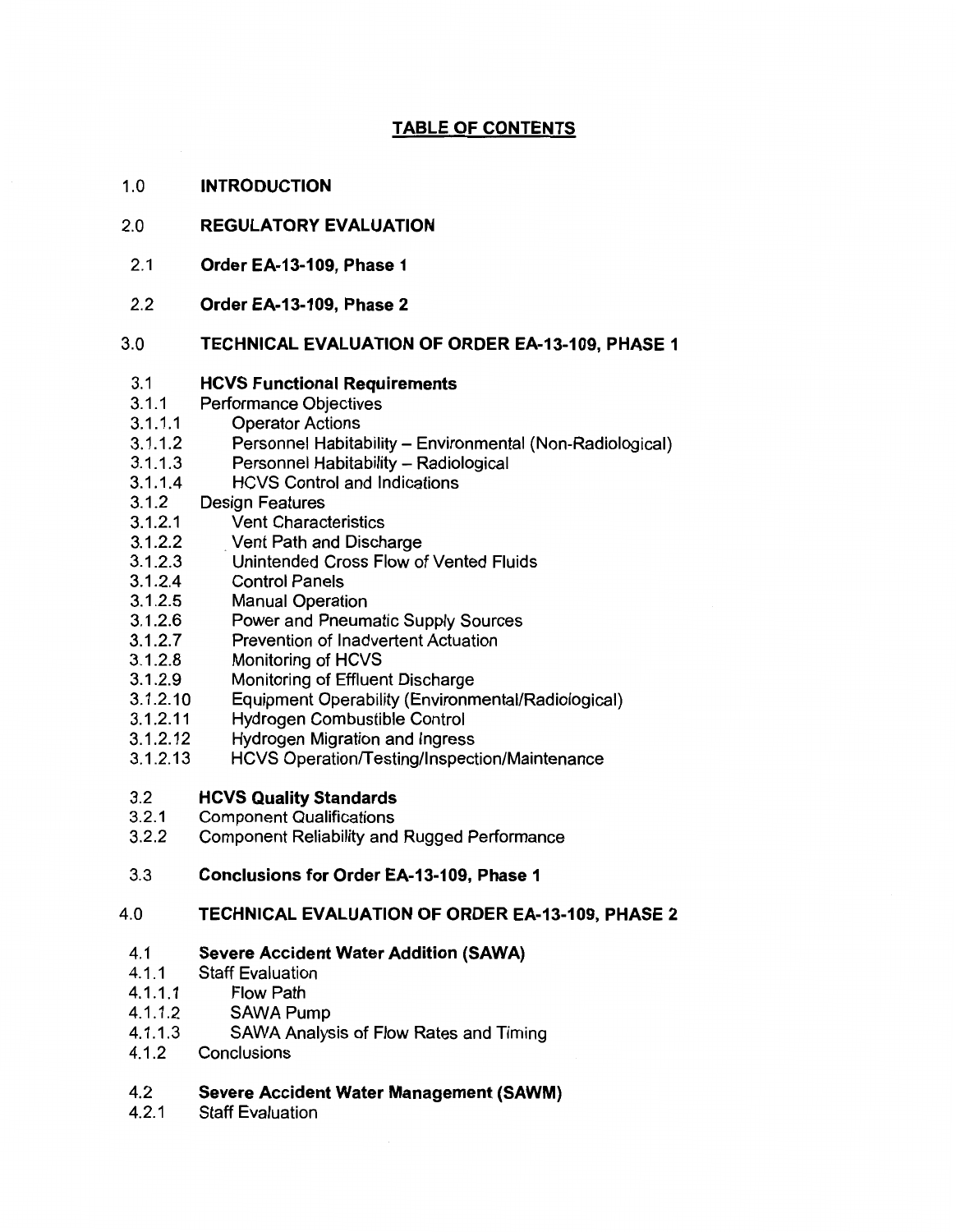- 4.2.1.1 Available Freeboard Use
- 4.2.1.2 Strategy Time Line
- 4.2.2 **Conclusions**

#### 4.3 **SAWA/SAWM Motive Force**

- 4.3.1 Staff Evaluation
- 4.3.1.1 SAWA Pump Power Source
- 4.3.1.2 DG Loading Calculation for SAWA/SAWM Equipment
- 4.3.2 **Conclusions**

#### 4.4 **SAWA/SAWM Instrumentation**

- 4.4.1 Staff Evaluation
- 4.4.1.1 SAWA/SAWM Instruments
- 4.4.1.2 SAWA Instruments and Guidance
- 4.4.1.3 Qualification of SAWA/SAWM Instruments
- 4.4.2 **Conclusions**

#### 4.5 **SAWA/SAWM Severe Accident Considerations**

- 4.5.1 Staff Evaluation
- 4.5.1.1 Severe Accident Effect on SAWA Pump and Flowpath
- 4.5.1.2 Severe Accident Effect on SAWA/SAWM Instruments
- 4.5.1.3 Severe Accident Effect on Personnel Actions
- 4.5.2 **Conclusions**
- 4.6 **Conclusions for Order EA-13-109, Phase 2**

#### 5.0 **HCVS/SAWA/SAWM PROGRAMMATIC CONTROLS**

- 5.1 Procedures
- 5.2 **Training**
- 6.0 **CONCLUSION**
- 7.0 **REFERENCES**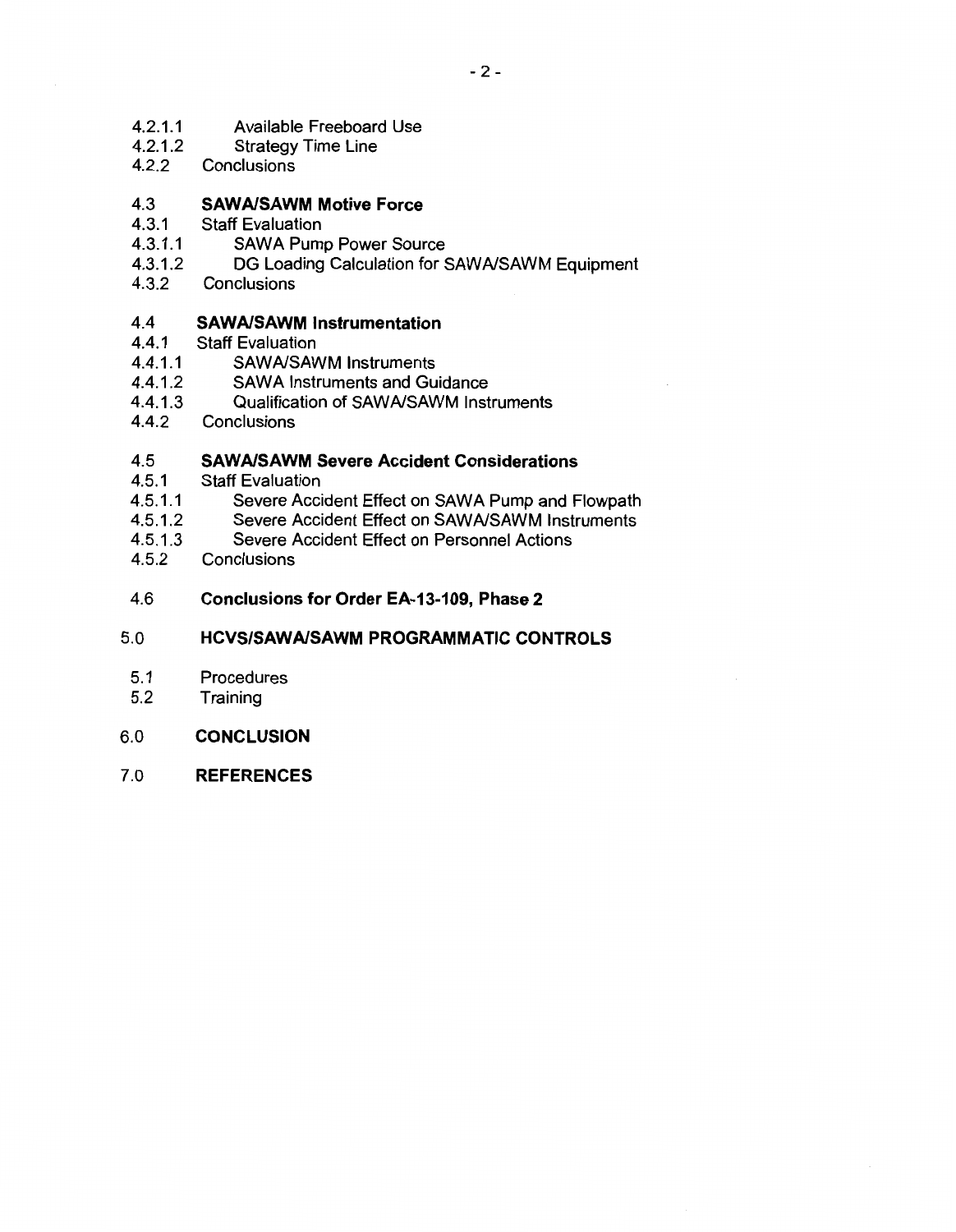

#### **UNITED STATES NUCLEAR REGULATORY COMMISSION WASHINGTON, D.C. 20555-0001**

# SAFETY EVALUATION BY THE OFFICE OF NUCLEAR REACTOR REGULATION

# RELATED TO ORDER EA-13-109

# SOUTHERN NUCLEAR OPERATING COMPANY, INC.

# EDWIN I. HATCH NUCLEAR PLANT, UNITS 1 AND 2

# DOCKET NOS. 50-321 AND 50-366

# 1.0 INTRODUCTION

The earthquake and tsunami at the Fukushima Dai-ichi nuclear power plant in March 2011 highlighted the possibility that extreme natural phenomena could challenge the prevention, mitigation and emergency preparedness defense-in-depth layers already in place in nuclear power plants in the United States. At Fukushima, limitations in time and unpredictable conditions associated with the accident significantly challenged attempts by the responders to preclude core damage and containment failure. During the events at Fukushima, the challenges faced by the operators were beyond any faced previously at a commercial nuclear reactor and beyond the anticipated design basis of the plants. The U.S. Nuclear Regulatory Commission (NRC) determined that additional requirements needed to be imposed at U.S. commercial power reactors to mitigate such beyond-design-basis external events (BDBEEs) during applicable severe accident conditions.

On June 6, 2013 [Reference 1], the NRC issued Order EA-13-109, "Order Modifying Licenses with Regard to Reliable Hardened Containment Vents Capable of Operation under Severe Accident Conditions". This order requires licensees to implement its requirements in two phases. In Phase 1, licensees of boiling-water reactors (BWRs) with Mark I and Mark II containments shall design and install a venting system that provides venting capability from the wetwell during severe accident conditions. In Phase 2, licensees of BWRs with Mark I and Mark II containments shall design and install a venting system that provides venting capability from the drywell under severe accident conditions, or, alternatively, those licensees shall develop and implement a reliable containment venting strategy that makes it unlikely that a licensee would need to vent from the containment drywell during severe accident conditions.

By letter dated June 27, 2014 [Reference 2], Southern Nuclear Operating Company, Inc. (SNC, the licensee) submitted its Phase 1 Overall Integrated Plan (OIP) for Edwin I. Hatch Nuclear Plant, Units 1 and 2 (Hatch, HNP) in response to Order EA-13-109. By letters dated December 30, 2014 [Reference 3], June 26, 2015 [Reference 4], December 23, 2015 (which included the combined Phase 1 and Phase 2 OIP) [Reference 5], June 13, 2016 [Reference 6], December 14, 2016 [Reference 7], June 12, 2017 [Reference 8], December 5, 2017 [Reference 9], and June 27, 2018 [Reference 10], the licensee submitted 6-month updates to its OIP. By letters dated May 27, 2014 [Reference 11], and August 10, 2017 [Reference 12], the NRC notified all BWR Mark I and Mark II licensees that the staff will be conducting audits of their implementation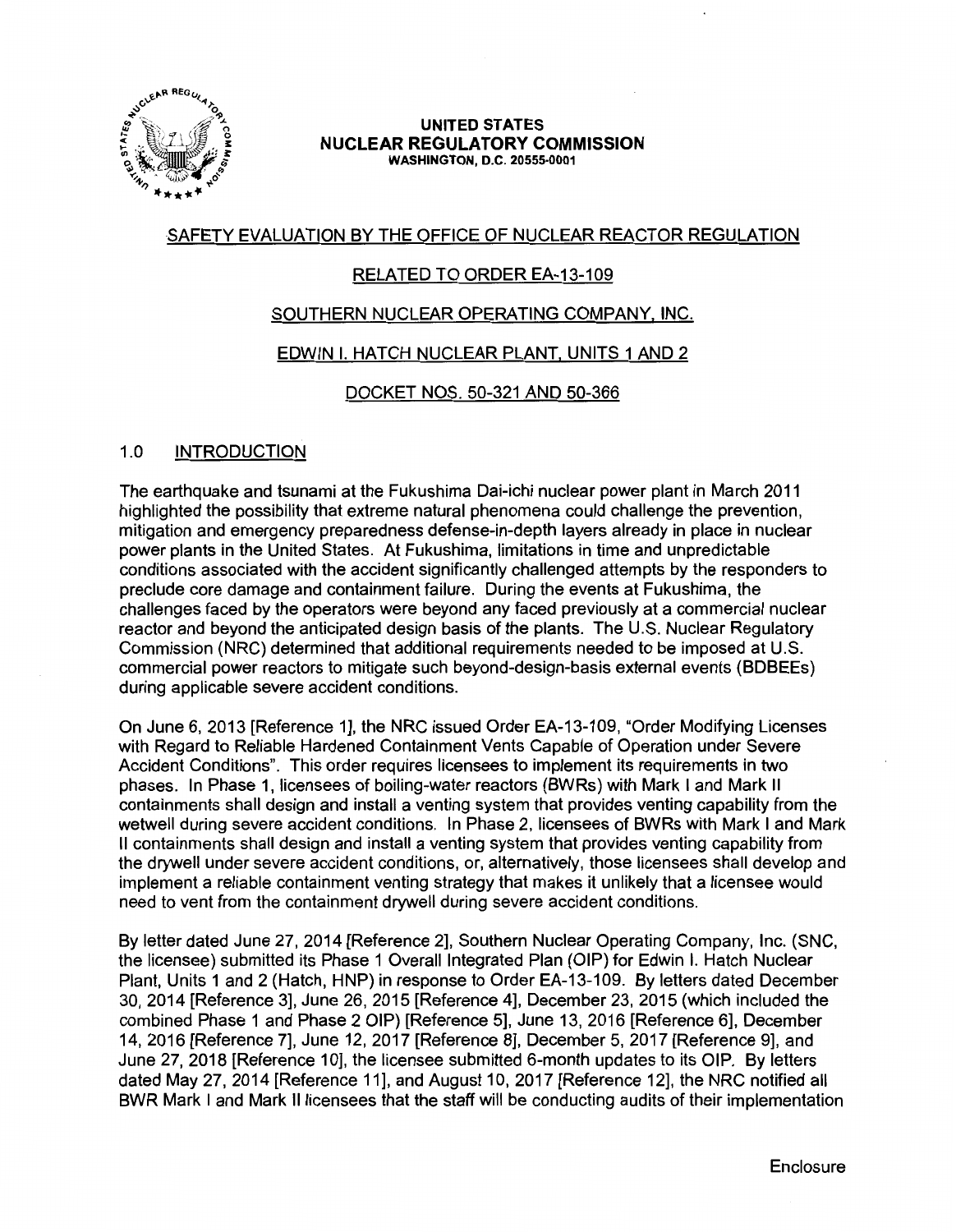of Order EA-13-109 in accordance with NRC Office of Nuclear Reactor Regulation (NRR) Office Instruction LIC-111, "Regulatory Audits" [Reference 13]. By letters dated March 25, 2015 (Phase 1) [Reference 14], August 2, 2016 (Phase 2) [Reference 15], and September 19, 2017 [Reference 16], the NRC issued Interim Staff Evaluations {ISEs) and an audit report, respectively, on the licensee's progress. By letter dated November 12, 2018 [Reference 17], the licensee reported that full compliance with the requirements of Order EA-13-109 was achieved and submitted its Final Integrated Plan (FIP).

# 2.0 REGULATORY EVALUATION

Following the events at the Fukushima Dai-ichi nuclear power plant on March 11, 2011, the NRC established a senior-level agency task force referred to as the Near-Term Task Force {NTTF). The NTTF was tasked with conducting a systematic and methodical review of the NRC regulations and processes and determining if the agency should make improvements to these programs in light of the events at Fukushima Dai-ichi. As a result of this review, the NTTF developed a set of recommendations, documented in SECY-11-0093, "Near-Term Report and Recommendations for Agency Actions Following the Events in Japan," dated July 12, 2011 [Reference 18]. Following interactions with stakeholders, these recommendations were enhanced by the NRC staff and presented to the Commission.

On February 17, 2012 [Reference 19], the NRC staff provided SECY-12-0025, "Proposed Orders and Requests for Information in Response to Lessons Learned from Japan's March 11, 2011, Great Tohoku Earthquake and Tsunami", to the Commission. This paper included a proposal to order licensees to implement the installation of a reliable hardened containment venting system (HCVS) for Mark I and Mark II containments. As directed by the Commission in staff requirements memorandum (SRM)-SECY-12-0025 [Reference 20], the NRC staff issued Order EA-12-050, "Order Modifying Licenses with Regard to Reliable Hardened Containment Vents" [Reference 21], which required licensees to install a reliable HCVS for Mark I and Mark II containments.

While developing the requirements for Order EA-12-050, the NRC acknowledged that questions remained about maintaining containment integrity and limiting the release of radioactive materials if the venting systems were used during severe accident conditions. The NRC staff presented options to address these issues for Commission consideration in SECY-12-0157, "Consideration of Additional Requirements for Containment Venting Systems for Boiling Water Reactors with Mark I and Mark II Containments" [Reference 22]. In the SRM for SECY-12-0157 [Reference 23], the Commission directed the staff to issue a modification to Order EA-12-050, requiring licensees with Mark I and Mark II containments to "upgrade or replace the reliable hardened vents required by Order EA-12-050 with a containment venting system designed and installed to remain functional during severe accident conditions." The NRC staff held a series of public meetings following issuance of SRM SECY-12-0157 to engage stakeholders on revising the order. Accordingly, as directed by the Commission in SRM-SECY-12-0157, on June 6, 2013, the NRC staff issued Order EA-13-109.

Order EA-13-109 requires that BWRs with Mark I and Mark II containments have a reliable, severe-accident capable HCVS. Attachment 2 of the order provides specific requirements for implementation of the order. The order shall be implemented in two phases.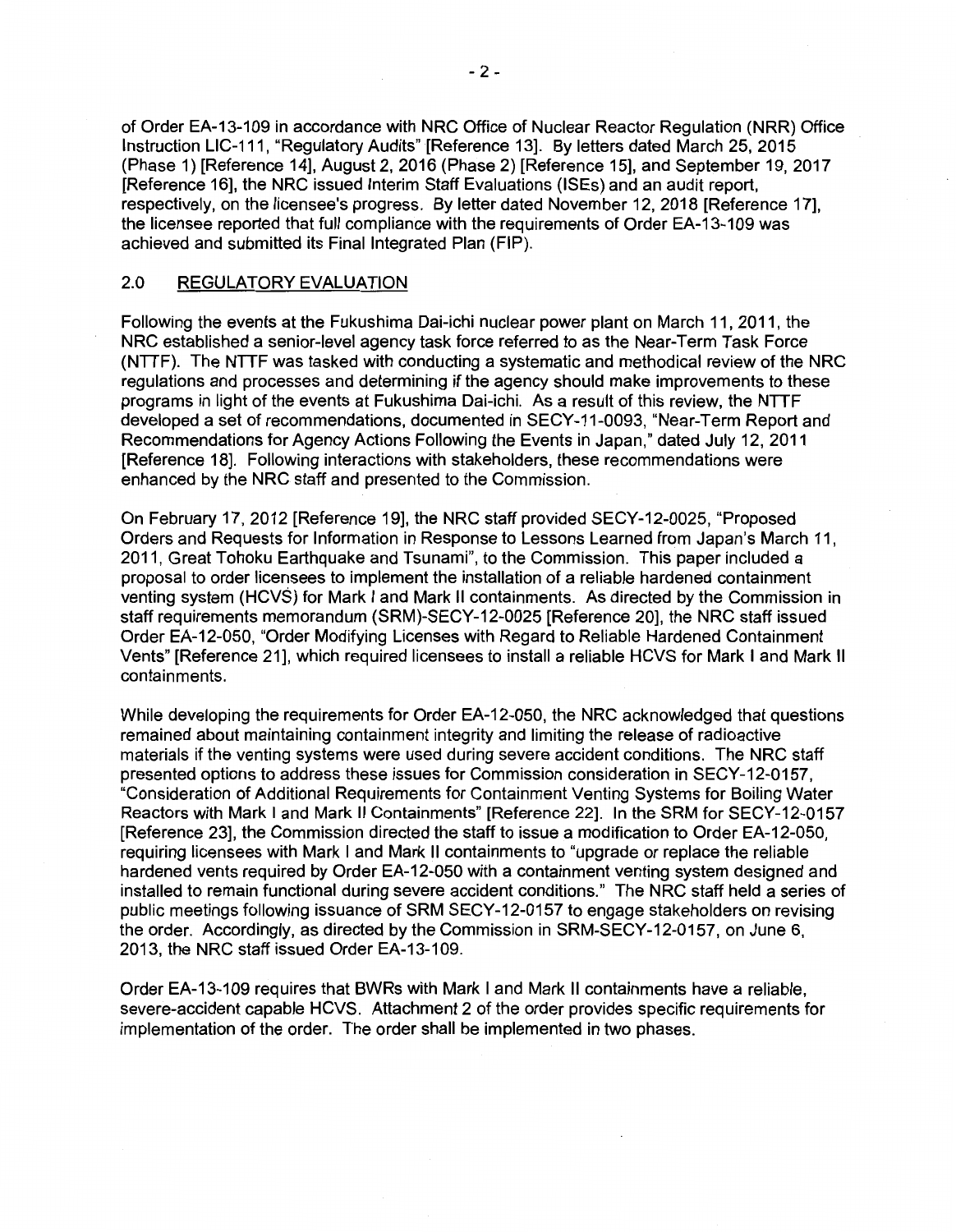# 2.1 Order EA-13-109, Phase 1

For Phase 1, licensees of BWRs with Mark I and Mark II containments are required to design and install a venting system that provides venting capability from the wetwell during severe accident conditions. Severe accident conditions include the elevated temperatures, pressures, radiation levels, and combustible gas concentrations, such as hydrogen and carbon monoxide, associated with accidents involving extensive core damage, including accidents involving a breach of the reactor vessel by molten core debris.

The NRC staff held several public meetings to provide additional clarifications on the order's requirements and comments on the proposed draft guidance prepared by the Nuclear Energy Institute (NEI) working group. On November 12, 2013, NEI issued NEI 13-02, "Industry Guidance for Compliance with Order EA-13-109," Revision O [Reference 24], to provide guidance to assist nuclear power reactor licensees with the identification of measures needed to comply with the requirements of Phase 1 of Order EA-13-109. The NRC staff reviewed NEI 13- 02, Revision 0, and on November 14, 2013 [Reference 25], issued Japan Lessons-Learned Project Directorate (JLD) interim staff guidance (ISG) JLD-ISG-2013-02, "Compliance with Order EA-13-109, 'Order Modifying Licenses with Regard to Reliable Hardened Containment Vents Capable of Performing under Severe Accident Conditions"', endorsing, in part, NEI 13-02, Revision 0, as an acceptable means of meeting the requirements of Phase 1 of Order EA-13- 109, and on November 25, 2013, published a notice of its availability in the Federal Register (78 FR 70356).

# 2.2 Order EA-13-109, Phase 2

For Phase 2, licensees of BWRs with Mark I and Mark II containments are required to design and install a venting system that provides venting capability from the drywell under severe accident conditions, or, alternatively, to develop and implement a reliable containment venting strategy that makes it unlikely that a licensee would need to vent from the containment drywell during severe accident conditions.

The NRC staff, following a similar process, held several meetings with the public and stakeholders to review and provide comments on the proposed drafts prepared by the NEI working group to comply with the Phase 2 requirements of the order. On April 23, 2015 [Reference 26], NEI issued NEI 13-02, "Industry Guidance for Compliance with Order EA-13- 109," Revision 1 to provide guidance to assist nuclear power reactor licensees with the identification of measures needed to comply with the requirements of Phase 2 of Order EA-13- 109. The NRC staff reviewed NEI 13-02, Revision 1, and on April 29, 2015 [Reference 27], the NRC staff issued JLD-ISG-2015-01, "Compliance with Phase 2 of Order EA-13-109, 'Order Modifying Licenses with Regard to Reliable Hardened Containment Vents Capable of Performing under Severe Accident Conditions"', endorsing, in part, NEI 13-02, Revision 1, as an acceptable means of meeting the requirements of Phase 2 of Order EA-13-109, and on April 7, 2015, published a notice of its availability in the Federal Register (80 FR 26303).

# 3.0 TECHNICAL EVALUATION OF ORDER EA-13-109, PHASE 1

Hatch is a two unit General Electric BWR site with Mark I primary containment systems. To implement Phase 1 requirements of Order EA-13-109, the licensee uses the existing containment vent piping from the suppression pool/torus air space, which exits the reactor building through an underground pipe. This pipe travels approximately 500 feet from both units and combines in a mixing chamber at the base of the main stack.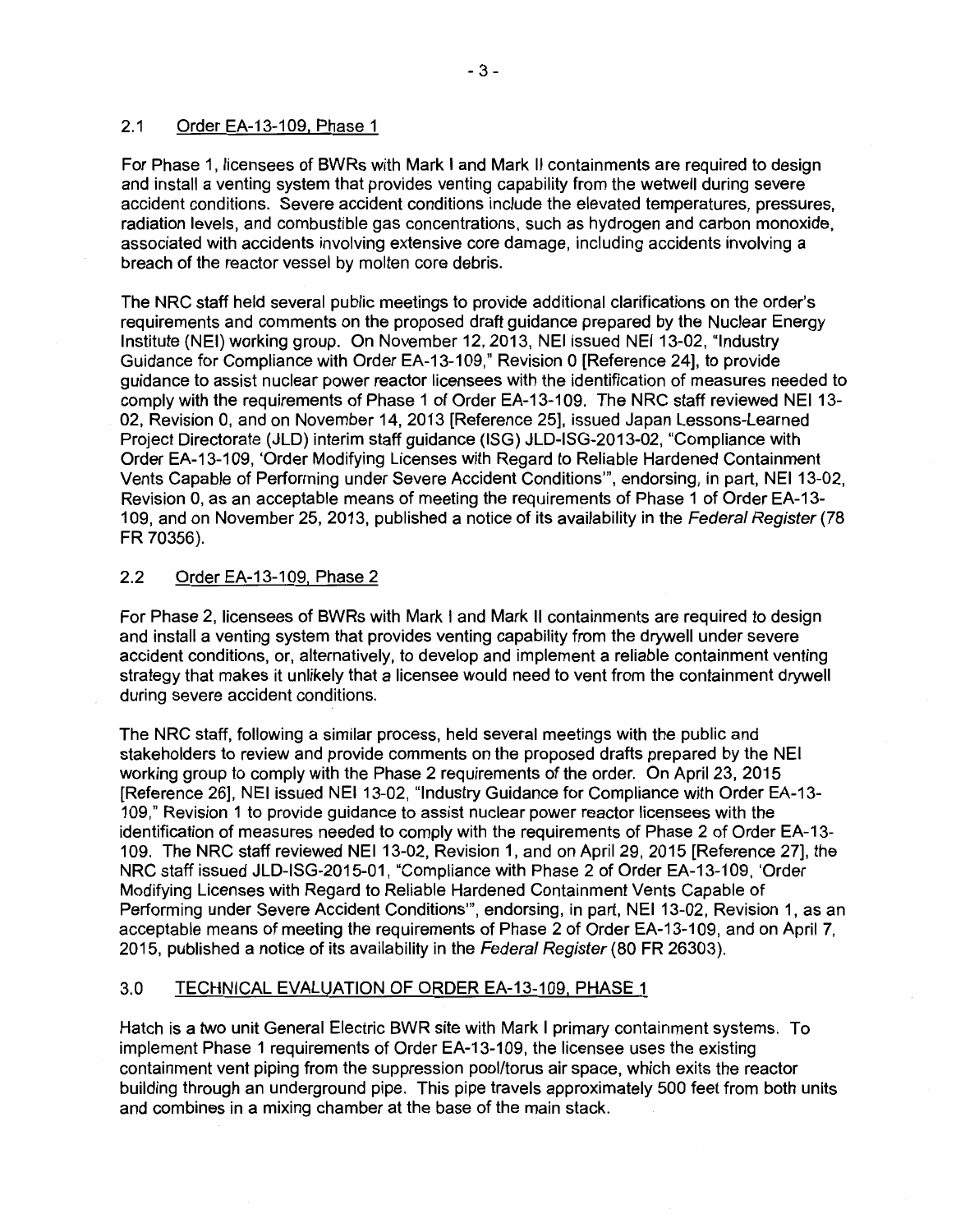All effluents exit out the main stack. The HCVS is initiated via manual action from either the main control room (MCR) or the remote operating station (ROS) at the appropriate time based on procedural guidance in response to plant conditions from observed or derived symptoms. The ROS provides backup manual operation of the HCVS valves and pneumatics system as required by the order. The containment parameters of pressure and level from the MCR instrumentation are used to monitor effectiveness of the venting actions. The vent operation is monitored using HCVS valve position, HCVS vent line temperature, HCVS vent line pressure, and effluent radiation levels. The HCVS motive force has the capacity to operate for 24 hours with installed equipment. Replenishment of the motive force will be by use of portable equipment once the installed motive force is exhausted. Venting actions will be capable of being maintained for a sustained period of up to 7 days.

## 3.1 HCVS Functional Requirements

#### 3.1.1 Performance Objectives

Order EA-13-109 requires that the design and operation of the HCVS shall satisfy specific performance objectives including minimizing the reliance on operator actions and plant operators' exposure to occupational hazards such as extreme heat stress and radiological conditions, and accessibility and functionality of HCVS controls and indications under a broad range of plant conditions. Below is the staff's assessment of how the licensee's HCVS meets the performance objectives required by Order EA-13-109.

#### 3.1.1.1 Operator Actions

Order EA-13-109, Attachment 2, Section 1.1.1 requires that the HCVS be designed to minimize the reliance on operator actions. Relevant guidance is found in NEI 13-02, Section 4.2.6 and HCVS-FAQ [Frequently Asked Questions]-01.

In its FIP, the licensee stated that operation of the HCVS was designed to minimize the reliance on operator actions in response to hazards identified in NEI 12-06, "Diverse and Flexible Coping Strategies (FLEX) Implementation Guide," Revision O [Reference 28], which are applicable to the plant site. Operator actions to initiate venting through the HCVS vent path can be completed by plant personnel, and the system includes the capability for remote-manual initiation from the HCVS remote operating station. A list of the remote-manual actions performed by plant personnel to open the HCVS vent path are listed in Table 3-1, "HCVS Operator Actions," of the FIP. An HCVS extended loss of alternating current (ac) power (ELAP) Failure Evaluation Table (Table 3-2), which shows alternate actions that can be performed, is also provided in the FIP.

The licensee also stated that permanently-installed electrical power and pneumatic supplies are available to support operation and monitoring of the HCVS for a minimum of 24 hours. No portable equipment needs to be moved in the first 24 hours. After 24 hours, available personnel will be able to connect supplemental electric power and pneumatic supplies for sustained operation of the HCVS for a minimum of 7 days. The FLEX generators provide electrical power. Pneumatic power is maintained by replacing gas bottles. In all likelihood, these actions will be completed in less than 24 hours. However, the HCVS can be operated for at least 24 hours without any supplementation.

The NRC staff reviewed the HCVS Operator Actions Table, compared it with the information contained in NEI 13-02 and determined that these actions should minimize the reliance on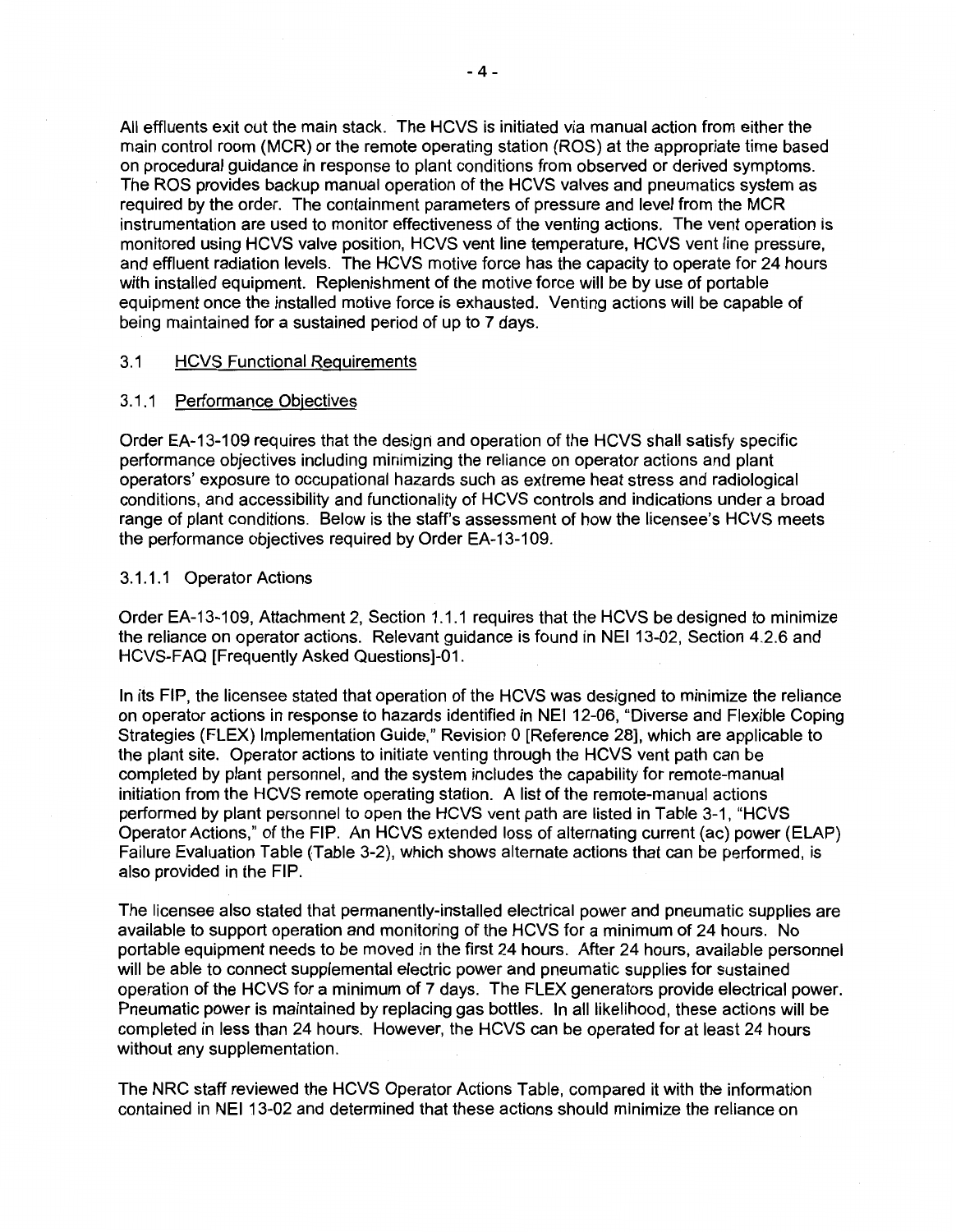operator actions. The actions are consistent with the types of actions described in NEI 13-02, Revision 1, as endorsed, in part, by JLD-ISG-2013-02 and JLD-ISG-2015-01, as an acceptable means for implementing applicable requirements of Order EA-13-109. The NRC staff also reviewed the HCVS Failure Evaluation Table and determined that the actions described adequately address all the failure modes listed in NEI 13-02, Revision 1, which include: loss of normal alternating current (ac) power; long-term loss of batteries; loss of normal pneumatic supply; loss of alternate pneumatic supply; and solenoid operated valve failure.

Based on the evaluation above, the NRC staff concludes that the licensee's HCVS design should minimize the reliance on operator actions, and, if implemented appropriately, appears to be consistent with NEI 13-02 guidance, as endorsed by JLD-ISG-2013-02 and JLD-ISG-2015- 01, and should adequately address the requirements of the order.

3.1.1.2 Personnel Habitability- Environmental (Non-Radiological)

Order EA-13-109, Attachment 2, Section 1.1.2 requires that the HCVS be designed to minimize plant operators' exposure to occupational hazards, such as extreme heat stress, while operating the HCVS. Relevant guidance is found in: NEI 13-02, Sections 4.2.5 and 6.1.1; NEI 13-02, Appendix I; and HCVS-FAQ-01 and -09.

In its FIP, the licensee stated that primary control of the HCVS is accomplished from the MCR. Alternate control of the HCVS is accomplished from the ROS at the 147' elevation of the control building, one floor below the MCR. FLEX actions that may be taken to maintain the habitability of the MCR and ROS were developed in response to NRC Order EA-12-049. These actions include:

- 1. Opening MCR doors to the outside (if required).
- 2. Restoring MCR ventilation via the FLEX diesel generator. The MCR ventilation was included as a load in the FLEX generator sizing calculations and is acceptable.
- 3. Providing cooling water to MCR ventilation near the MCR.

In the FIP, Table 2 contains a thermal evaluation of all the operator actions that may be required to support HCVS operation. The relevant ventilation calculations (the same ones used for the Order EA-12-049 response) demonstrate that the final design meets the order requirements to minimize the plant operators' exposure to occupational hazards.

The NRC staff audited the temperature response for the MCR under Order EA-12-049 compliance and documented in the NRC staff's safety evaluation [Reference 36] that the licensee has developed a plan that, if implemented appropriately, should maintain or restore equipment and personnel habitability conditions in the MCR following a BDBEE.

Although, the licensee did not perform a specific habitability calculation for the ROS, a qualitative evaluation was provided during the audit. HNP calculation BH2-M-0557 establishes an environmental qualification temperature for the 147' elevation of the control building as 122 degrees Fahrenheit (°F). The ROS is located at the 147' elevation of the control building in an annex/access room (Room C-210). Thus, the temperature in Room C-210 for the EA-13-109 event can conservatively be assumed to be no higher than 122°F. The actions at the ROS are not continuous monitoring, and they follow the acceptable toolbox approach guidance in HCVS-FAQ-09 for which Hatch utilizes existing procedures and practices. The NRC staff audited the information and calculation provided, and determined that, with the compensatory actions,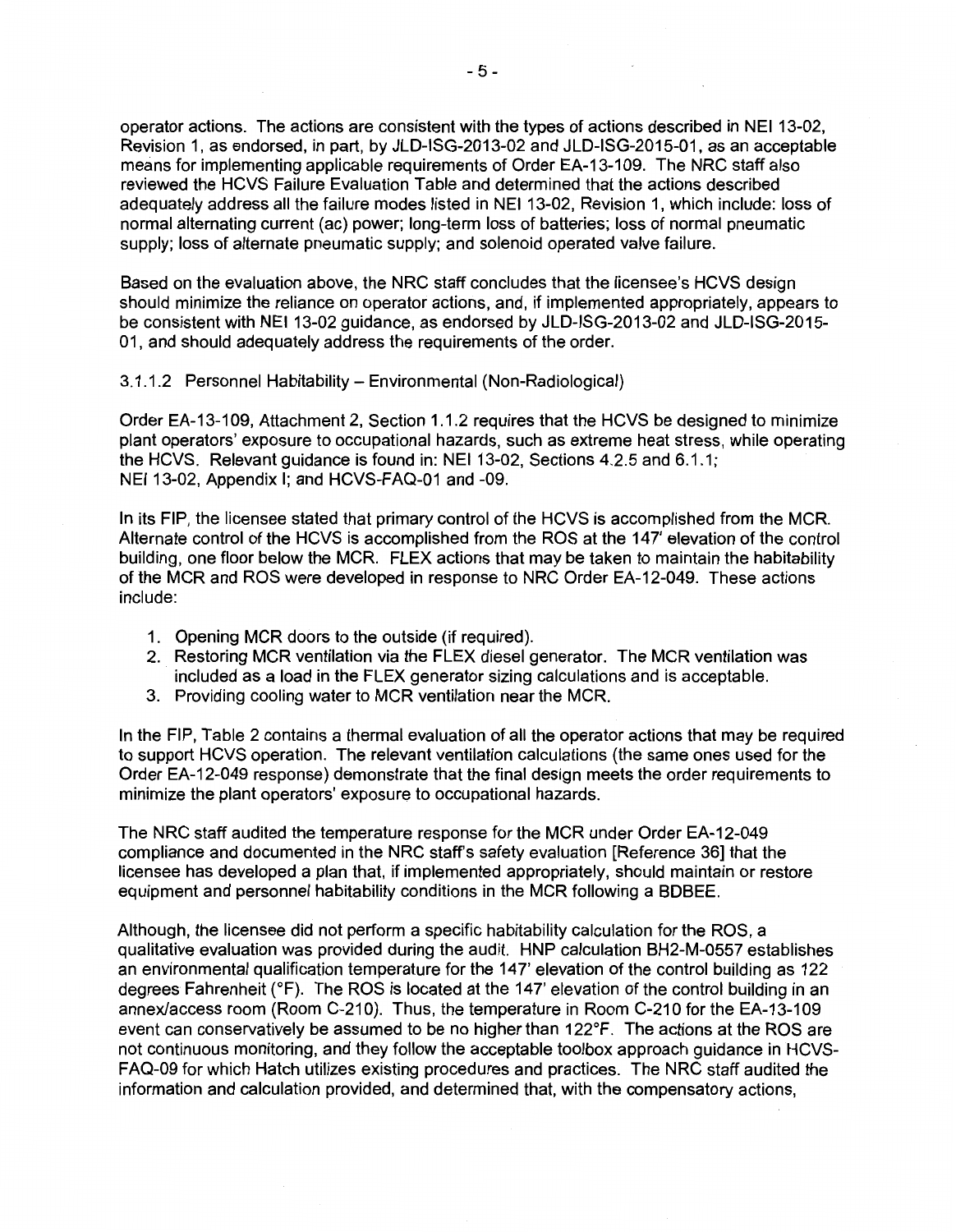operators in the ROS should not be adversely impacted by the loss of ventilation as a result of an ELAP event.

Based on the evaluation above, the NRC staff concludes that the licensee's HCVS design, with respect to personnel habitability during severe accident conditions, if implemented appropriately, appears to be consistent with NEI 13-02 guidance, as endorsed by JLD-ISG-2013-02 and JLD-ISG-2015-01, and should adequately address the requirements of the order.

#### 3.1.1.3 Personnel Habitability - Radiological

Order EA-13-109, Attachment 2, Section 1.1.3 requires that the HCVS be designed to account for radiological conditions that would impede personnel actions needed for event response. Relevant guidance is found in: NEI 13-02, Sections 4.2.5 and 6.1.1; NEI 13-02, Appendices D, F, G and I; HCVS-FAQ-01, -07, -09 and -12; and HCVS-WP [White Paper]-02.

In its FIP, the licensee assessed the radiological conditions for designated areas outside of containment caused by the sustained operation of the HCVS under severe accident conditions. The assessment was performed using NRG-endorsed HCVS-WP-02 [Reference 29] and HCVS-FAQ-12 [Reference 30] methodologies. Consistent with the definition of sustained operations in NEI 13-02, Revision 1, the integrated whole-body gamma dose equivalent<sup>1</sup> due to HCVS operation over a 7-day period was assessed by the licensee and the expected dose will not exceed the emergency response organization (ERO) emergency worker guidelines (dose will be maintained below 10 Roentgen equivalent man (rem)<sup>2</sup>).

The licensee assessed the expected severe accident conditions of the order, in all locations requiring personnel access. The licensee's evaluation indicates that, for the areas requiring access in the early stages of the event, the expected dose rates would not be a limiting consideration. For those areas where expected dose rates would be elevated at later stages of the accident, the licensee has determined that the expected stay times would ensure that operations could be accomplished without exceeding the emergency response organization emergency worker dose guidelines.

The licensee assessed the maximum dose rates and 7-day integrated whole-body gamma dose equivalents for the MCR and the ROS. The assessment demonstrates that the integrated whole-body gamma dose equivalent to personnel occupying defined habitability locations (resulting from HCVS operation under beyond-design-basis severe accident conditions) will not exceed 10 rem.

The NRC staff notes that there are no explicit regulatory dose acceptance criteria for personnel performing emergency response actions during a beyond-design-basis severe accident. The Environmental Protection Agency (EPA) Protective Action Guides (PAG) Manual: Protective Action Guides and Planning Guidance for Radiological Incidents, EPA-400/R-16/001, provides

<sup>1</sup>For the purposes of calculating the personnel whole-body gamma dose equivalent (rem), it is assumed that the radiation units of Roentgen (R), radiation absorbed dose (rad), and Roentgen equivalent man (rem) are equivalent. The conversion from exposure in R to absorbed dose on in rad is 0.874 in air and < 1 in soft tissue. For photons, 1 rad is equal to 1 rem. Therefore, it is conservative to report radiation exposure in units of R and to assume that 1 R = 1 rad =  $1$  rem.

<sup>&</sup>lt;sup>2</sup> Although radiation may cause cancer at high doses and high dose rates, public health data do not absolutely establish the occurrence of cancer following exposure to low doses and dose rates - below about 10,000 mrem (100 mSv). https://www.nrc.gov/about-nrc/radiation/health-effects/rad-exposure-cancer.html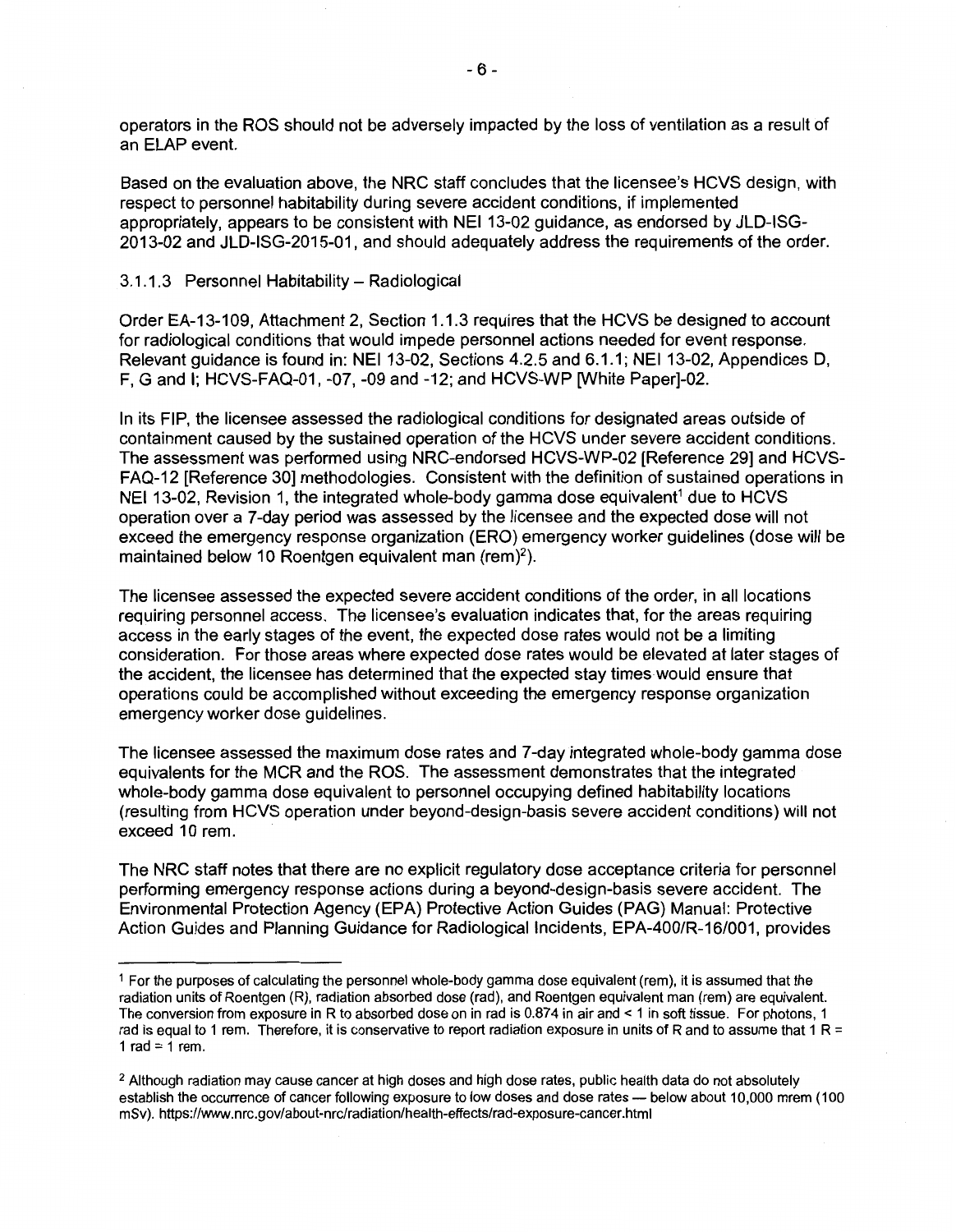emergency worker dose guidelines. Table 3.1 of EPA-400/R-16/001 specifies a guideline of 10 rem for the protection of critical infrastructure necessary for public welfare such as a power plant and a value of 25 rem for lifesaving or for the protection of large populations. The NRC further notes that during an emergency response, areas requiring access will be actively monitored by health physics personnel to ensure that personnel doses are maintained as low as reasonably achievable.

The NRC staff reviewed the licensee's assessment of the expected radiological conditions to ensure that operating personnel can safely access and operate controls and support equipment. Based on the expected integrated whole-body dose equivalent in the MCR and ROS and the expected integrated whole body dose equivalent for expected actions during the sustained operating period, the NRC staff finds with reasonable assurance that the mission doses associated with actions taken to protect the public under beyond-design-basis severe accident conditions will not subject plant personnel to an undue risk from radiation exposure.

Based on the evaluation above, the NRC staff concludes that the licensee's HCVS design, with respect to personnel habitability during severe accident conditions, if implemented appropriately, appears to be consistent with NEI 13-02 guidance, as endorsed by JLD-ISG-2013-02 and JLD-ISG-2015-01, and should adequately address the requirements of the order.

#### 3.1.1.4 HCVS Controls and Indications

Order EA-13-109, Attachment 2, Section 1.1.4 requires that the HCVS controls and indications be accessible and functional under a range of plant conditions, including severe accident conditions, ELAP, and inadequate containment cooling. Relevant guidance is found in: NEI 13- 02, Sections 4.1.3, 4.2.2, 4.2.3, 4.2.4, 4.2.5, and 6.1.1; NEI 13-02, Appendices F, G and I; and HCVS-FAQs-01 and -02.

Accessibility of the controls and indications for the environmental and radiological conditions are addressed in Sections 3.1.1.2 and 3.1.1.3 of this safety evaluation, respectively.

In its FIP, the licensee stated that primary control of the HCVS is accomplished from the MCR. Under the postulated scenarios of Order EA-13-109, the control room is adequately protected from excessive radiation dose and no further evaluation of its use is required (HCVS-FAQ-06). Alternate control of the HCVS is accomplished from the ROS at the 147' elevation of the control building. The ROS at the 147' elevation of the control building is in an area evaluated to be accessible before and during a severe accident.

Under ELAP conditions, the HCVS wetwell vent will be opened to protect the containment from overpressure. The operator actions to perform this function under ELAP conditions (and timing of those actions) were evaluated as part of HNP's Order EA-12-049 compliance and documented in the NRC safety evaluation [Reference 36]. The licensee also provided, in Table 1 of the FIP, a list of the controls and indications including the locations, anticipated environmental conditions, and the environmental conditions (temperature and radiation) to which each component is qualified.

The NRC staff reviewed the FIP including the response in Section 111.8.1.1.4 of the FIP and examined the information provided in Table 1, including an update to FIP Table 1 provided in a January 28, 2019, email (ADAMS Accession No. ML 19045A491 ). The NRC staff determined that the controls and indications appear to be consistent with the NEI 13-02 guidance. The NRC staff also confirmed the environmental qualification information in Table 1 of the FIP, as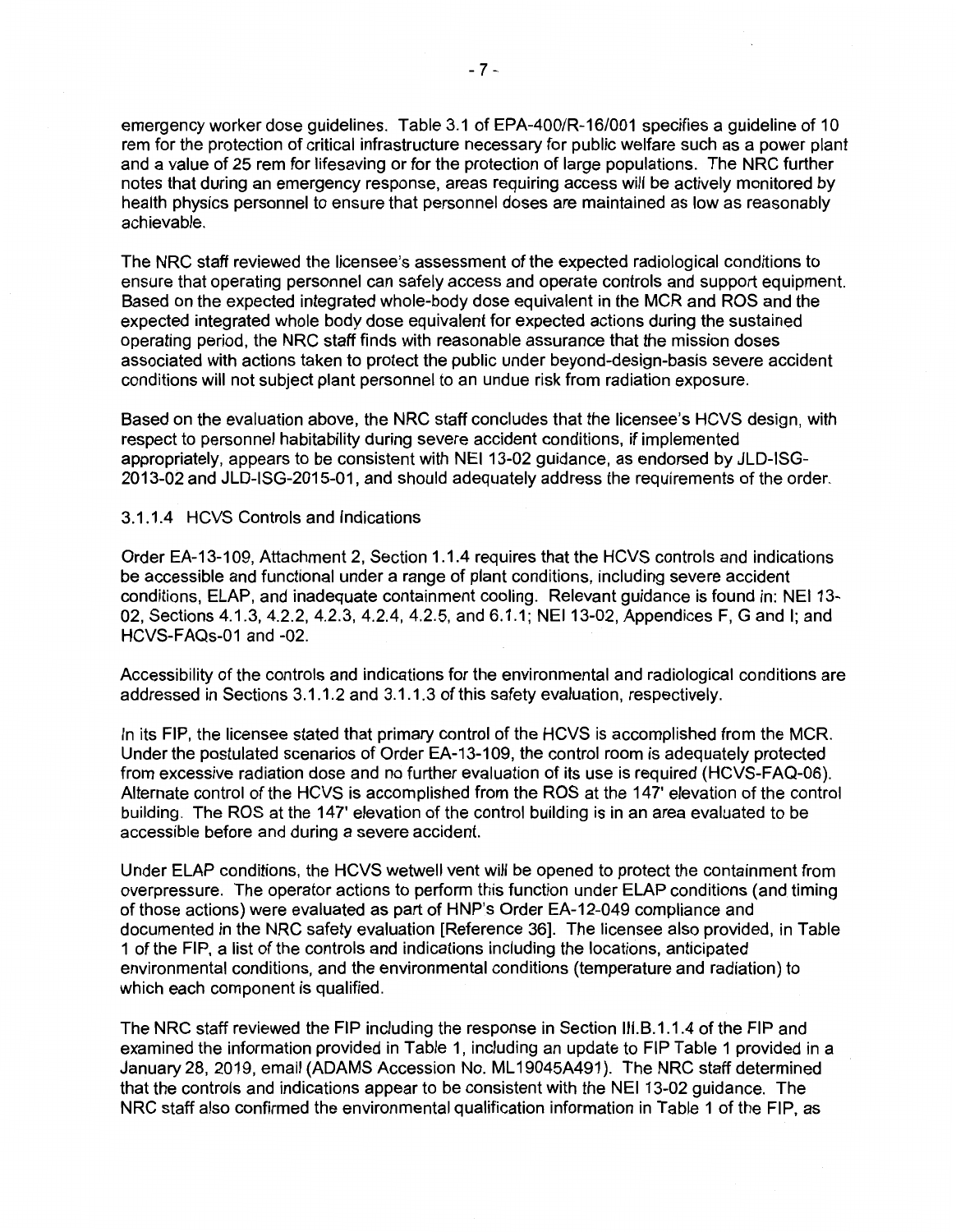well as the seismic qualification of the controls and indications equipment through audit reviews of SNC documents SNC598056, "SAM-HNP U2 HCVS Wetwell," Revision 1, and S-77683, "Qualification Summary Report, HCVS Radiation Monitoring System," Revision 1. The NRC staff noted that the Regulatory Guide (R.G.) 1.97 instruments for drywell pressure and torus level did not have qualification information listed in Table 1, but are considered acceptable for severe accident conditions, in accordance with the NEI 13-02 guidance, based on their design basis qualifications.

Based on the evaluation above, the NRC staff concludes that the licensee's HCVS design, with respect to accessibility and functionality of the HCVS controls and indications during severe accident conditions, if implemented appropriately, appears to be consistent with NEI 13-02 guidance, as endorsed by JLD-ISG-2013-02 and JLD-ISG-2015-01, and should adequately address the requirements of the order.

## 3.1.2 Design Features

Order EA-13-109 requires that the HCVS shall include specific design features, including specifications of the vent characteristics, vent path and discharge, control panel, power and pneumatic supply sources, inadvertent actuation prevention, HCVS monitoring, equipment operability, and hydrogen control. Below is the staff's assessment of how the licensee's HCVS meets the performance objectives required by Order EA-13-109.

## 3.1.2.1 Vent Characteristics

Order EA-13-109, Attachment 2, Section 1.2.1 requires that the HCVS has the capacity to vent the steam/energy equivalent of one percent of licensed/rated thermal power (unless a lower value is justified by analyses) and be able to restore and then maintain containment pressure below the primary containment design pressure and the primary containment pressure limit. Relevant guidance is found in NEI 13-02, Section 4.1.1.

The licensee performed an analysis of the decay heat absorbing capacity of the suppression pool and the selection of the venting pressure, which demonstrated that the HCVS will have sufficient capacity to maintain containment pressure at or below the containment design pressure (56 per square inch gauge (psig)), which is lower than the primary containment pressure limit (PCPL) (62 psig). It also shows that containment is maintained below the design pressure once the vent is opened, even if it is not opened until containment pressure reaches the PCPL.

The licensee stated that the generic, GE Hitachi evaluation in NEDC-33771P, "GEH Evaluation of FLEX Implementation Guidelines," Revision 1, determined that a 12-inch vent provided adequate venting for a representative BWR 4 with a Mark I containment plant similar to Hatch. The actual size of the HNP wetwell portion of the HCVS is  $\geq$  18 inches in diameter which provides adequate capacity to meet or exceed the order criteria. The stack mixing chamber and the main stack pipe is  $\geq 18$  inches also, thus based on the NEDC assessment of a 12-inch vent, the HNP vent ( $\geq$  18 inches) is adequate. The NRC staff audited the information provided and confirmed that the HCVS vent design should support the capacity to vent one percent of rated thermal power during ELAP and severe accident conditions.

Section 8.4 of the licensee's Final Safety Analysis Report (FSAR) states that the coping time duration for a station blackout (SBO) event at Hatch is 4 hours. The licensee's FIP states that the suppression pool is capable of accepting exhausted steam from the reactor core isolation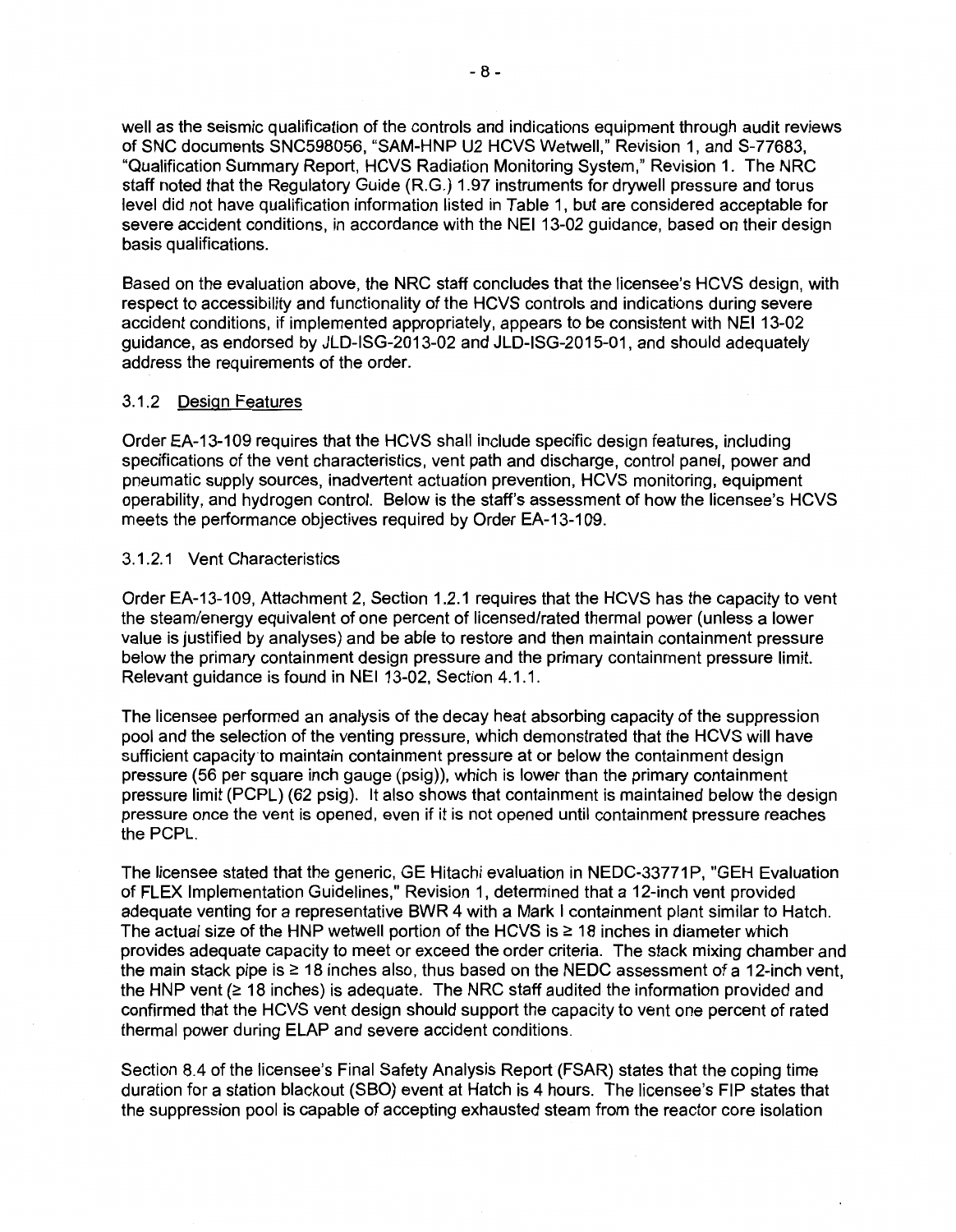cooling system and safety relief valves (SRVs) without any suppression pool cooling for the duration of the SBO event. Furthermore, the FIP states that, with no suppression pool cooling during these 4 hours, the resulting peak pool temperature is 194°F and is within the acceptable temperature limit for containment.

Based on the evaluation above, the NRC staff concludes that the licensee's HCVS design characteristics, if implemented appropriately, appear to be consistent with NEI 13-02 guidance, as endorsed by JLD-ISG-2013-02 and JLD-ISG-2015-01, and should adequately address the requirements of the order.

### 3.1.2.2 Vent Path and Discharge

Order EA-13-109, Attachment 2, Section 1.2.2 requires that the HCVS discharge the effluent to a release point above main plant structures. Relevant guidance is found in: NEI 13-02, Section 4.1.5; NEI 13-02, Appendix H; and HCVS-FAQ-04.

In its FIP, the licensee stated that the Order EA-13-109 compliant HCVS utilizes the Generic Letter (GL) 89-16 wetwell vent system. The GL 89-16 vent path at HNP consists of an 18-inch diameter wetwell and 18-inch diameter drywall vent on each unit. The drywall vent exits the primary containment into the reactor building and proceeds down to the torus bay, where it merges with the wetwell piping into a common header. The vent path for both the wetwell and drywall exits the reactor building through an underground pipe. This pipe travels approximately 500 feet from both units and combines in a mixing chamber at the base of the concrete main stack. All effluents exit out the main stack. This is consistent with the guidance provided in HCVS-FAQ-04.

Guidance document NEI 13-02, Section 5.1.1.6 provides guidance that missile impacts are to be considered for portions of the HCVS. The NRG-endorsed NEI white paper, HCVS-WP-04, "Tornado Missile Evaluation for HCVS Components 30 Feet Above Grade," Revision O [Reference 31), provides a risk-informed approach to evaluate the threat posed to exposed portions of the HCVS by wind-borne missiles. The white paper concludes that the HCVS is unlikely to be damaged in a manner that prevents containment venting by wind-generated missiles coincident with an ELAP or loss of normal access to the ultimate heat sink for plants that are enveloped by the assumptions in the white paper.

Since the Hatch HCVS piping is underground and has no exposed piping, HCVS-WP-04 is not applicable. Based on the above description of the vent pipe design, the Hatch HCVS vent pipe design meets the endorsed guidance to be robust with respect to all applicable external hazards including wind-borne missiles.

Based on the evaluation above, the NRC staff concludes that the licensee's location and design of the HCVS vent path and discharge, if implemented appropriately, appears to be consistent with NEI 13-02 guidance, as endorsed by JLD-ISG-2013-02 and JLD-ISG-2015-01, and should adequately address the requirements of the order.

### 3.1.2.3 Unintended Cross Flow of Vented Fluids

Order EA-13-109, Attachment 2, Section 1.2.3 requires that the HCVS include design features to minimize unintended cross flow of vented fluids within a unit and between units on the site. Relevant guidance is found in: NEI 13-02, Sections 4.1.2, 4.1.4, and 4.1.6; and HCVS-FAQ-05.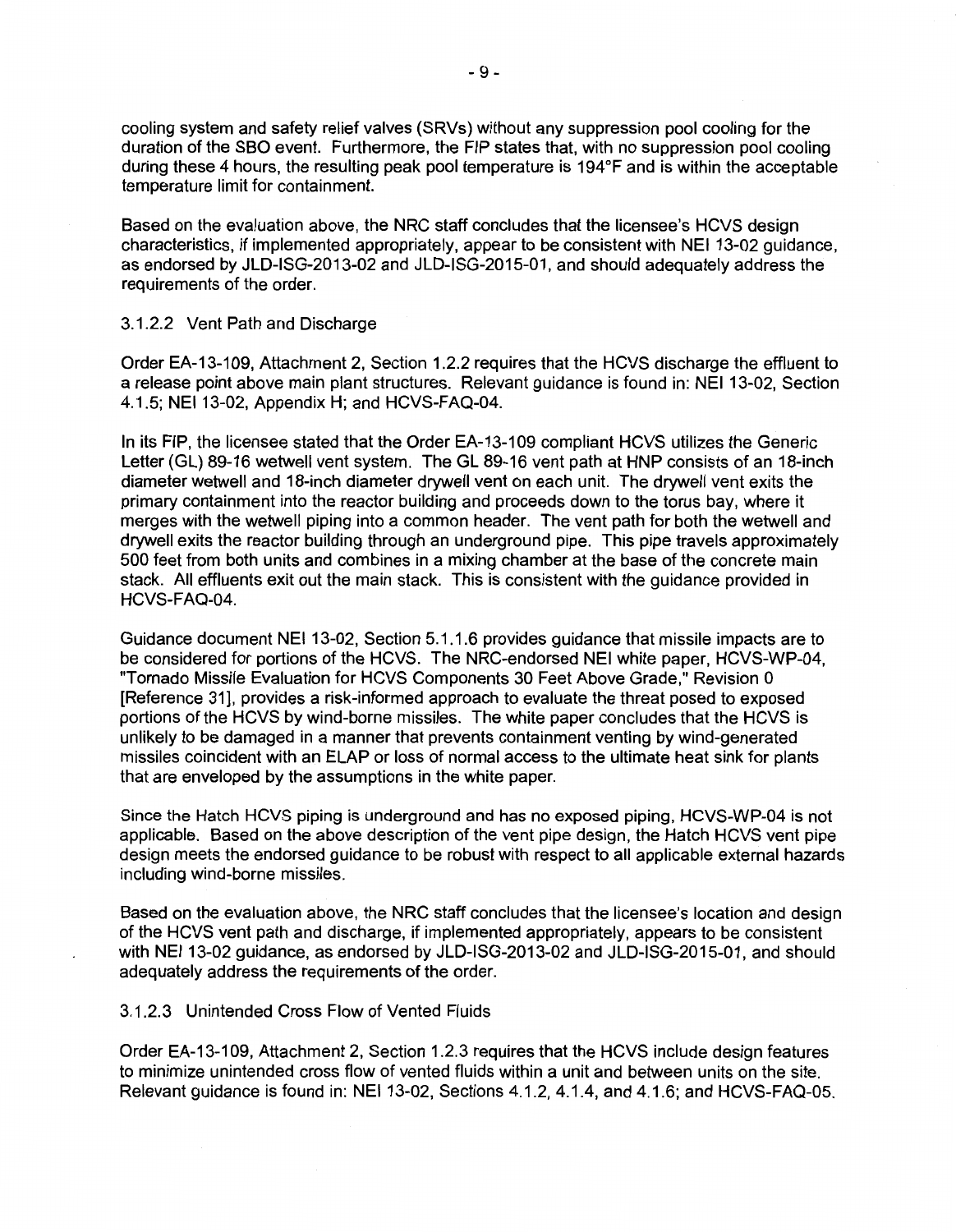In its FIP, the licensee stated that a cross flow potential exists between the HCVS and the standby gas treatment system (SBGT}. The valves which isolate these systems are tested, and will continue to be tested, for leakage under 10 CFR Part 50 Appendix J ,"Primary Reactor Containment Leakage Testing for Water-Cooled Power Reactors", Program [Reference 32]. These system isolation valves are normally open and fail open on loss of control air pressure. These valves are provided with manually actuated backup nitrogen to maintain these valves closed. As shown in Table 3-1 of the FIP, the actuation of this nitrogen is a primary action for operators and can be performed from the MCR or the ROS as appropriate.

An additional cross-flow avenue exists between the HCVS of the two units and other connected systems at the mixing chamber in the shared main stack. The interfacing valves in the main stack mixing chamber are connected to long runs of piping that will be evacuated of any combustible gases before combustible gas levels are approached. However, for defense in depth and per the testing criteria in HCVS-FAQ-04, the interfacing valves were leak tested as described in HCVS-FAQ-05, "HCVS Control and Boundary Valves." The NRC staff audited the information provided and agrees that the use of primary containment isolation valves appears to be acceptable for prevention of inadvertent cross-flow of vented fluids and consistent with the guidance provided in NEI 13-02, HCVS-FAQ-05.

Based on the evaluation above, the NRC staff concludes that the licensee's HCVS design limits the potential for unintended cross flow of vented fluids and, if implemented appropriately, appears to be consistent with NEI 13-02 guidance, as endorsed by JLD-ISG-2013-02 and JLD-ISG-2015-01, and should adequately address the requirements of the order.

#### 3.1.2.4 Control Panels

Order EA-13-109, Attachment 2, Section 1.2.4 requires that the HCVS be designed to be manually operated during sustained operations from a control panel located in the MCR or a remote but readily accessible location. Relevant guidance is found in NEI 13-02, Sections 4.2.2, 4.2.4, 4.2.5, 5.1, and 6.1; NEI 13-02, Appendices A and H; and HCVS-FAQs-01 and -08.

In its FIP, the licensee stated that the existing HCVS allows for initiation and then operation and monitoring from a control panel located in the MCR and alternate control of the HCVS is accomplished from the ROS. The ROS is located on the 147' elevation of the control building, which is one floor below the elevation of the MCR and one floor above ground level. The NRC staff reviewed Section 111.B.1.2.4 and confirmed these statements by comparing the instrumentation and controls component locations provided in Table 1 of the FIP.

Based on the evaluation above, the NRC staff concludes that the licensee's location and design of the HCVS control panels, if implemented appropriately, appears to be consistent with NEI 13- 02 guidance, as endorsed by JLD-ISG-2013-02 and JLD-ISG-2015-01, and should adequately address the requirements of the order.

### 3.1.2.5 Manual Operation

Order EA-13-109, Attachment 2, Section 1.2.5 requires that the HCVS, in addition to meeting the requirements of Section 1.2.4, be capable of manual operation (e.g., reach-rod with hand wheel or manual operation of pneumatic supply valves from a shielded location), which is accessible to plant operators during sustained operations. Relevant guidance is found in NEI 13-02, Section 4.2.3 and in HCVS-FAQs-01, -03, -08, and -09.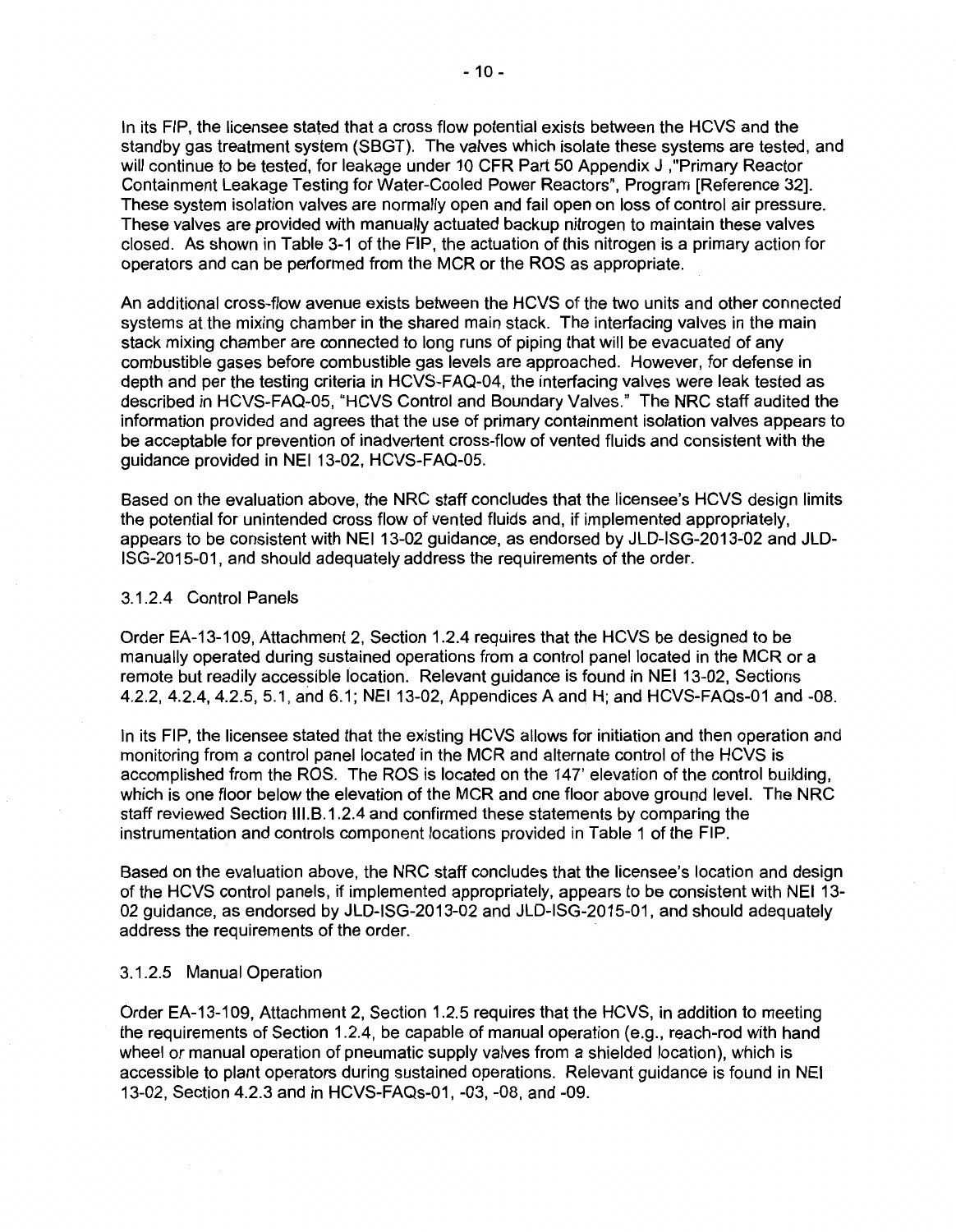In its FIP, the licensee stated that it meets the requirement for manual operation by having an alternate means of operation, a readily accessible remote operation station. Initial operator actions can be completed by operators from the HCVS control stations (MCR and/or ROS) and include remote-manual initiation. The operator actions required to open a vent path are as described in Table 3-1 of the FIP. Remote manual is defined in the NEI 13-02 guidance as a non-automatic power operation of a component and does not require the operator to be at or in close proximity to the component. No other operator actions are required to initiate and this provides a diverse method of valve operation that improves system reliability.

The ROS is located on the 147' elevation of the control building in an area shielded from the HCVS vent pipe by intervening structures, with a direct path to the MCR. Attachment 6 of the FIP provides a sketch for the HCVS site layout. The controls available at the ROS location are accessible and functional under a range of plant conditions, including severe accident conditions (with due consideration to source term and dose impact on operator exposure), ELAP, inadequate containment cooling, and loss of reactor building ventilation. Table 1 of the FIP contains an evaluation of all the controls and instruments that are required for severe accident response and demonstrates their functionality during a loss of AC power and severe accident. Table 2 of the FIP contains a summary of thermal and radiological evaluations of all operator actions that may be required to support HCVS operation during a loss of ac power and severe accident. The licensee's calculations conclude that these actions will be possible without undue hazard to the operators. These evaluations demonstrate that the design meets the requirement to be manually operated from a remote but readily accessible location during sustained operation.

As part of the audit process the NRC staff requested additional detail. The NRC staff expressed concern that a single failure of the batteries could render the HCVS unavailable. The licensee indicated that they have alternate batteries they can connect to the HCVS valve solenoid valves. Each battery bank will provide sufficient power for at least 12 hours of operation. In addition, they have the ability to connect a portable generator to one of three available inverters. Only one inverter is required to restore direct current (de) power. The NRC staff audited the information provided and confirmed that the actions appear to be consistent with the guidance.

Based on the evaluation above, the NRC staff concludes that the licensee's HCVS design allows for manual operation, and, if implemented appropriately, appears to be consistent with NEI 13-02 guidance, as endorsed by JLD-ISG-2013-02 and JLD-ISG-2015-01, and should adequately address the requirements of the order.

## 3.1.2.6 Power and Pneumatic Supply Sources

Order EA-13-109, Attachment 2, Section 1.2.6 requires that the HCVS be capable of operating with dedicated and permanently installed equipment for at least 24 hours following the loss of normal power or loss of normal pneumatic supplies to air operated components during an ELAP. Relevant guidance is found in: NEI 13-02, Sections 2.5, 4.2.2, 4.2.4, 4.2.6, and 6.1; NEI 13-02, Appendix A; HCVS-FAQ-02; and HCVS-WPs-01 and -02.

#### Pneumatic Sources Analysis

For the first 24 hours following the ELAP event, the motive force for the eight HCVS air operated valves (AOVs) will be supplied by pre-installed air accumulator tanks. After the initial 24 hours, backup nitrogen supply bottles located near the ROS will be manually valved-in to supply the motive force for the HCVS valves. The nitrogen bottles are initially located in the control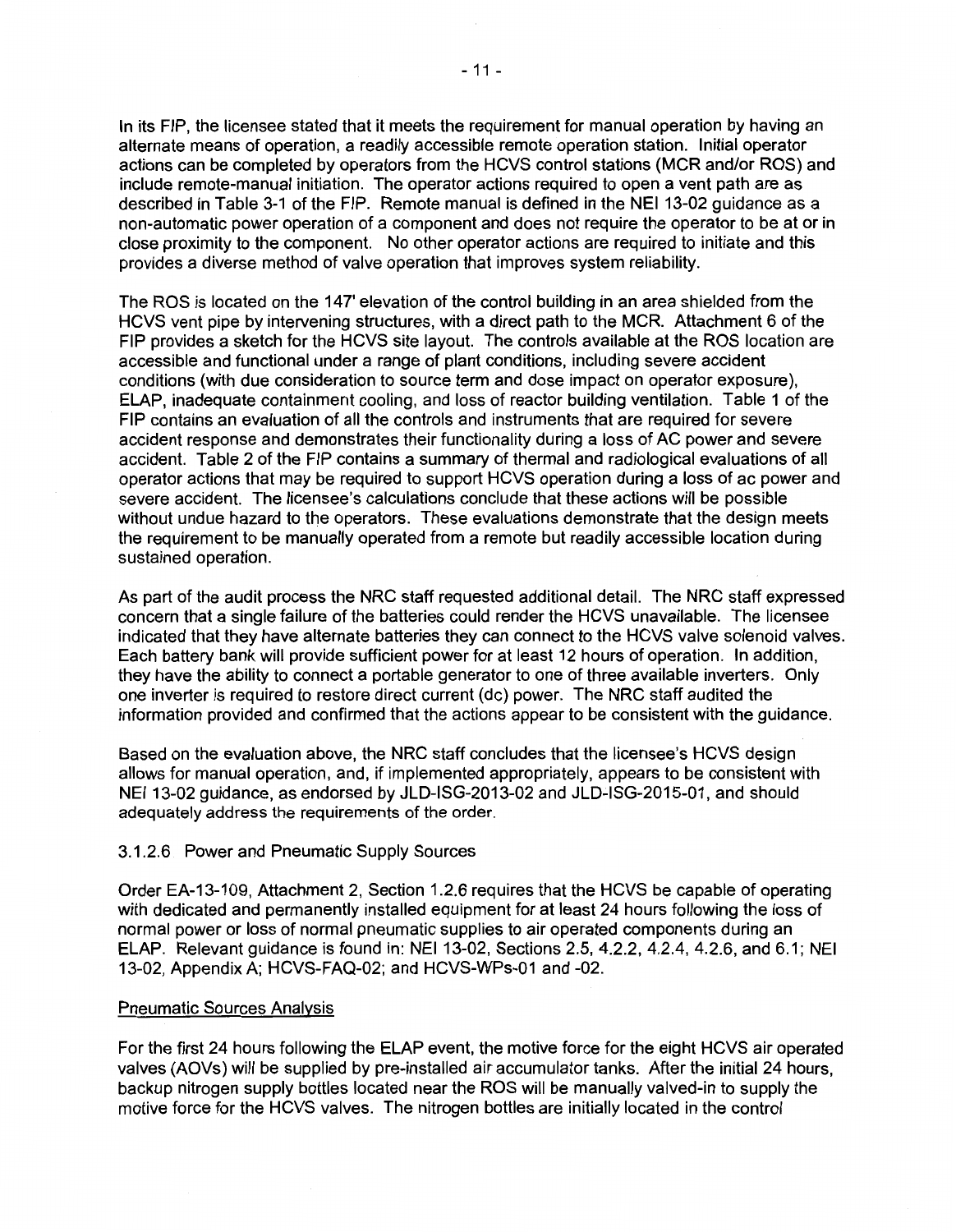building. These bottles have been sized such that they can provide motive force for at least eight venting cycles, which includes opening each of the drywell and suppression chamber isolation valves (2T48-F318, 2T48-F319, 2T48-F320, and 2T48-F326), opening the HCVS valve (2T48-F082), and closing the SBGT isolation valves (2T48-F081, 2T46-F002A, and 2T46- F002B).

The licensee also determined the required pneumatic supply storage volume and supply pressure set point required to operate the HCVS AOVs for 24 hours following a loss of normal pneumatic supplies during an ELAP in calculation SMNH-13-019, "Sizing of Nitrogen Bottles for Reliable Hardened Containment Venting System," Revision 1. The required pressure for AOVs actuation is calculated at above 90 psig. The licensee's calculation determined that two nitrogen bottles combined at the maximum capacity of 2,640 psig will provide sufficient capacity for eight cycles of the HCVS valves for 24 hours following an ELAP. This pressure includes an allowance for leakage. The NRC staff audited the calculation and confirmed that there should be sufficient pneumatic supply available to provide motive force to operate the HCVS AOVs for 24 hours following a loss of normal pneumatic supplies during an ELAP.

### Power Source Analysis

In its FIP, the licensee stated that during the first 24 hours of an ELAP event, Hatch would rely on existing station service batteries for at least the first 12 hours following an ELAP event. Power supplied to HCVS components is from the station batteries for the first 12 hours, and then it is switched from the station batteries to the HCVS dedicated batteries for an additional 12 hours. Each unit has new dedicated HCVS batteries and chargers (Division 1 and 2) to provide power to HCVS components. The 250 volt (V) de HCVS batteries and battery chargers are located on elevation 112' in the control building in the Unit 2 reactor protection system (RPS) battery rooms. The HCVS battery and battery charger are installed where they are protected from applicable hazards. C&D Technologies manufactured the HCVS battery.

The HCVS battery is model AT-17P with a nominal capacity of 920 ampere hours (Ah). The HCVS battery has a minimum capacity capable of providing power for 14 hours without recharging. During the audit process, the licensee provided the NRC staff the evaluation for the HCVS battery/battery charger sizing requirements including incorporation into the FLEX diesel generator (DG) loading calculation.

The NRC staff audited licensee calculation SENH-16-003, "Battery Sizing, Voltage Drop, Cable Sizing, and Short Circuit Evaluation for 250V Dedicated Battery System (Unit 2)," Version 2, which verified the capability of the HCVS battery to supply power to the required loads during the first phase of the Hatch venting strategy for an ELAP. The HCVS battery was sized in accordance with IEEE Standard 485-2010, "IEEE Recommended Practice for Sizing Lead-Acid Batteries for Stationary Applications," which is endorsed by R.G. 1.212, "Sizing of Large Lead-Acid Storage Batteries," published in 2015. The licensee's calculation verified the load profile, cables and protective equipment, and the minimum system operating voltage. The NRC staff also audited licensee calculation SENH-13-005, "Load Data for Sizing the Inverters for FLEX and HCVS," Version 1, which verified the capability of the 250 Vdc/120 Vac FLEX inverters to supply FLEX and HCVS electrical loads powered from the 120 Vac FLEX instrument cabinets. Based on the NRC staff's audit, it appears that that the dedicated HCVS batteries should have sufficient capacity to supply power at least an additional 14 hours.

The licensee's strategy includes repowering the Class 1E station service battery charger within 24 hours after initiation of an ELAP. The licensee's strategy relies on one 545 kilowatt (kW),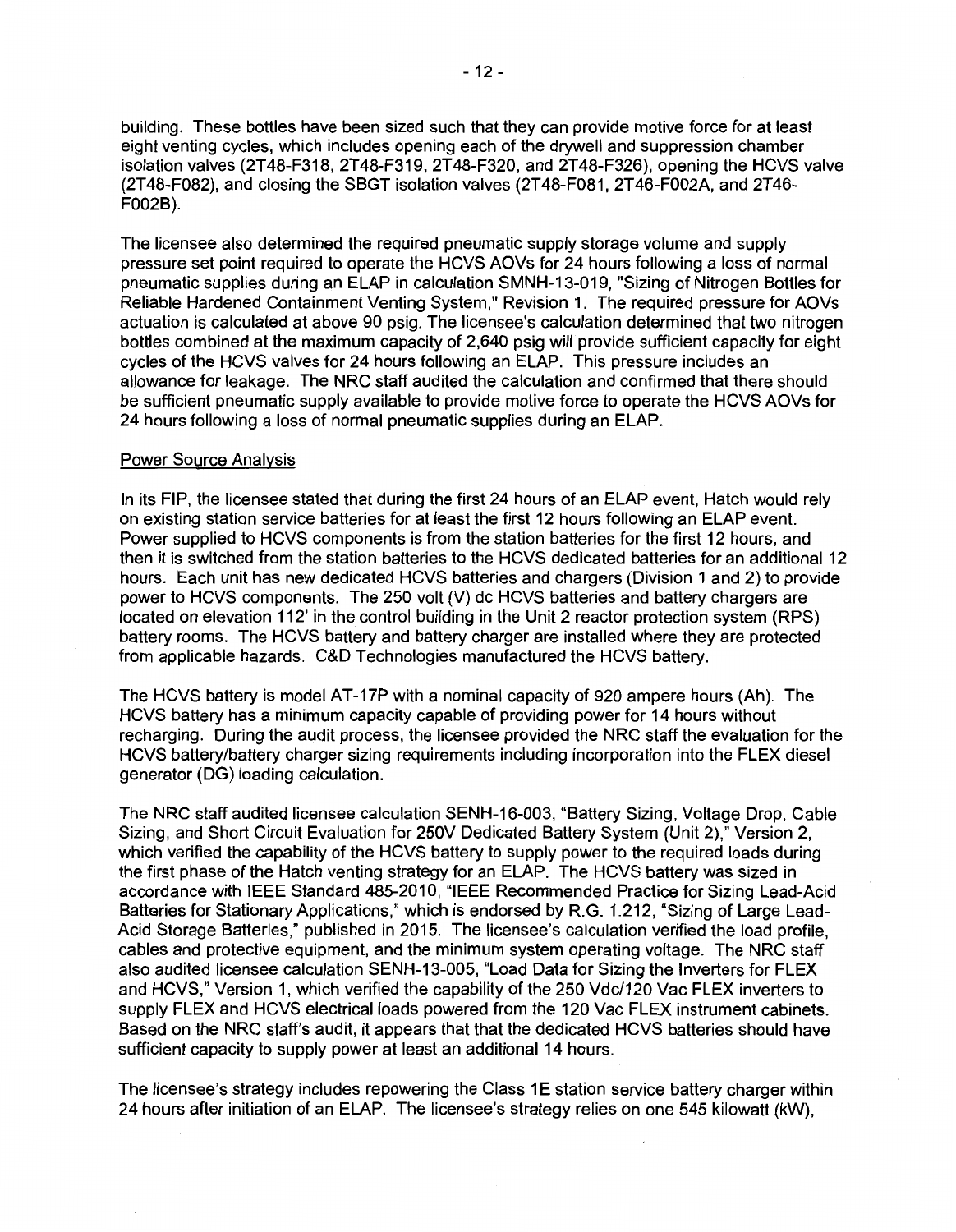600 Volt alternating current (Vac) FLEX DG per unit. The 600 Vac FLEX DG provides power to the HCVS load in addition to loads addressed under Order EA-12-049.

The NRC staff audited licensee calculation A-47402, "FLEX Portable System Phase 2 600V FLEX Diesel Generator Sizing Calculation," Revision 1, which incorporated the HCVS load on the FLEX DG. The required loads for the Phase 2 FLEX DGs total approximately 387 kW for both units' Division I load and 383 kW for both units' Division II loads. Based on the NRC staff's audit of calculation A-47402, it appears that the FLEX DGs should have sufficient capacity and capability to supply the necessary loads during an ELAP event.

#### Electrical Connection Points

The licensee's strategy to supply power to HCVS components requires using a combination of permanently installed and portable components. Staging and connecting the 545 kW FLEX DG to repower the Class 1E station service battery charger to recharge the Class 1E station service batteries was addressed under Order EA-12-049. Licensee procedures NMP-OS-019-262, "Hatch Unit 1 SIG-2, 600V Alternate Power," Version 5, and NMP-OS-019-282, "Hatch Unit 2 SIG-2, 600V Alternate Power," Version 5, provide direction for deploying, staging, and connecting 600 Vac FLEX DGs to energize the electrical buses to supply required loads within the required timeframes.

### 3.1.2. 7 Prevention of Inadvertent Actuation

Order EA-13-109, Attachment 2, Section 1.2. 7 requires that the HCVS include means to prevent inadvertent actuation. Relevant guidance is found in NEI 13-02, Section 4.2.1.

In its FIP, the licensee stated that emergency operating procedures provide clear guidance that the HCVS is not to be used to defeat containment integrity during any design basis transients and accidents. In addition, the HCVS was designed to provide features to prevent inadvertent actuation due to equipment malfunction or operator error. Also, these protections are designed such that any credited containment accident pressure (CAP) that would provide net positive suction head to the ECCS pumps will be available (inclusive of a design basis loss-of-coolant accident). However, the ECCS pumps will not have normal power available because of the ELAP.

The containment isolation valves must be open to permit vent flow. Inadvertent actuation protection is provided by the current containment isolation circuitry associated with the primary containment isolation valves (PCIVs) used to operate the HCVS. The physical features that prevent inadvertent actuation are the key lock switches at the primary control station and a rupture disc located downstream of the HCVS control valve. This rupture disc has a burst set pressure above the header pressure expected (at the disc) during a design basis event. Intentional breaching of the rupture disc will occur outside of the MCR and will require manual operation. These design features meet the requirement to prevent inadvertent actuation of HCVS. The NRC staffs audit of the HCVS confirmed that the licensee's design is consistent with the guidance and appears to preclude inadvertent actuation.

Based on the evaluation above, the NRC staff concludes that the licensee's HCVS design, with respect to prevention of inadvertent actuation, if implemented appropriately, appears to be consistent with NEI 13-02 guidance, as endorsed by JLD-ISG-2013-02 and JLD-ISG-2015-01, and should adequately address the requirements of the order.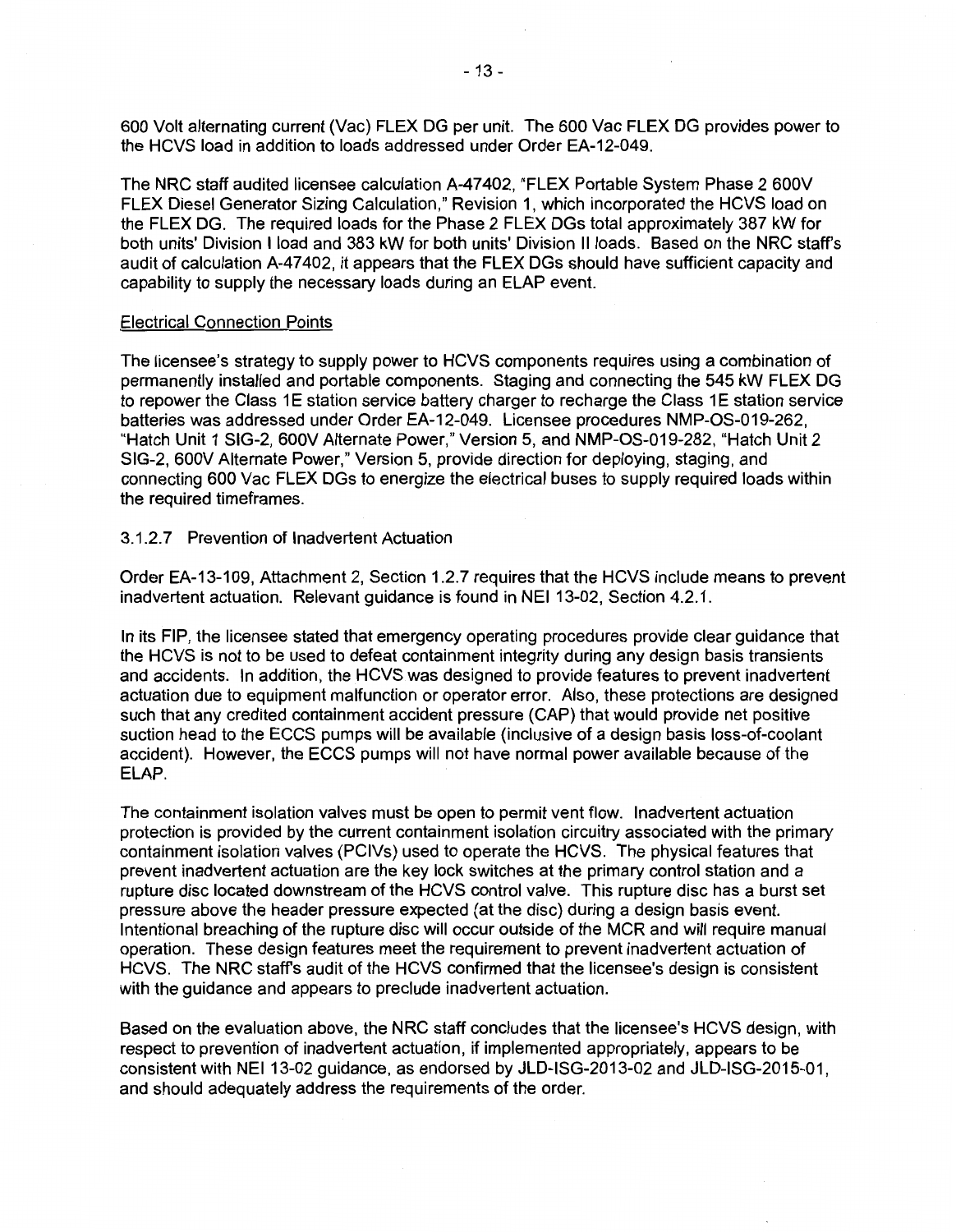#### 3.1.2.8 Monitoring of HCVS

Order EA-13-109, Attachment 2, Section 1.2.8 requires that the HCVS include means to monitor the status of the vent system (e.g. valve position indication) from the control panel required by Section 1.2.4. In addition, Order EA-13-109 requires that the monitoring system be designed for sustained operation during an ELAP. Relevant guidance is found in: NEI 13-02, Section 4.2.2; and HCVS-FAQs-01, -08, and -09.

The NRC staff reviewed the following channels documented in Table 1 of the FIP which support HCVS operation: HCVS effluent temperature, HCVS effluent radiation, HCVS valve position, HCVS control panel (ACR), HCVS components (ROS includes de voltage, pneumatic and purge pressure), drywell pressure, and torus level. The staff notes that drywell pressure, torus level are declared HNP post-accident monitoring (PAM) variables as described in R.G. 1.97. The existing qualification of these channels is considered acceptable for compliance with Order EA-13-109 in accordance with the guidance in NEI 13-02, Appendix C, Section C.8.1. The NRC staff also reviewed FIP Section 111.8.1.2.8 and determined that the HCVS instrumentation appears to be adequate to support HCVS venting operations and is capable of performing its intended function during ELAP and severe accident conditions.

Based on the evaluation above, the NRC staff concludes that the licensee's HCVS design allows for the monitoring of key HCVS instrumentation, and, if implemented appropriately, appears to be consistent with NEI 13-02 guidance, as endorsed by JLD-ISG-2013-02 and JLD-ISG-2015-01, and should adequately address the requirements of the order.

#### 3.1.2.9 Monitoring of Effluent Discharge

Order EA-13-109, Attachment 2, Section 1.2.9 requires that the HCVS include means to monitor the effluent discharge for radioactivity that may be released from operation of the HCVS. In addition, Order EA-13-109 requires that the monitoring system provide indication from the control panel required by 1.2.4 and be designed for sustained operation during an ELAP. Relevant guidance is found in: NEI 13-02, Section 4.2.4; and HCVS-FAQs-08 and -09.

In Section 111.8.1.2.9 of its FIP, the licensee described the ion chamber detector installed in the torus bay, the process and control module in the MCR, and electronics and line filter installed in enclosure 1/2T48-P801 in the control building, adjacent to the ROS (control building elevation 147'). The licensee stated the detector is qualified for the anticipated environment at the vent pipe during accident conditions. The licensee further stated that the process and control module is qualified for the expected conditions at the MCR. The NRC staff reviewed the following channels documented in Table 1 of the FIP, which support monitoring of HCVS effluent: HCVS effluent temperature and HCVS effluent radiation. The NRC staff confirmed that the effluent radiation monitor provides sufficient range to adequately indicate effluent discharge radiation levels.

Based on the evaluation above, the NRC staff concludes that the licensee's HCVS design allows for the monitoring of effluent discharge, and, if implemented appropriately, appears to be consistent with NEI 13-02 guidance, as endorsed by JLD-ISG-2013-02 and JLD-ISG-2015-01, and should adequately address the requirements of the order.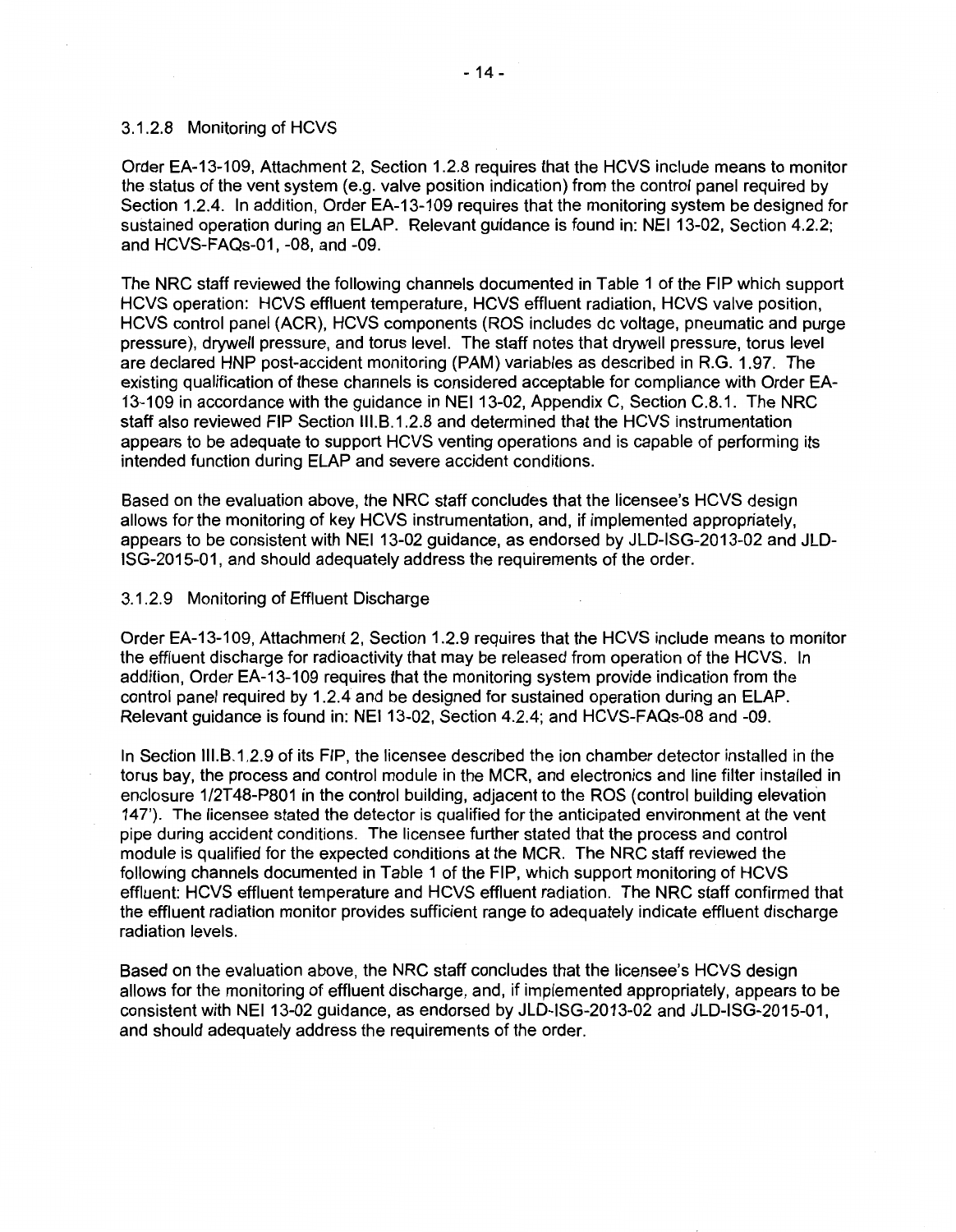#### 3.1.2.10 Equipment Operability (Environmental/Radiological)

Order EA-13-109, Attachment 2, Section 1.2.10 requires that the HCVS be designed to withstand and remain functional during severe accident conditions, including containment pressure, temperature, and radiation while venting steam, hydrogen, and other noncondensable gases and aerosols. The design is not required to exceed the current capability of the limiting containment components. Relevant guidance is found in: NEI 13-02, Sections 2.3, 2.4, 4.1.1, 5.1 and 5.2; NEI 13-02 Appendix I; and HCVS-WP-02.

### **Environmental**

The FLEX diesel-driven Severe Accident Water Addition (SAWA) pump and FLEX DG will be staged outside so they will not be adversely impacted by a loss of ventilation.

The HCVS batteries and battery chargers are installed in the Unit 2 RPS battery rooms (2A and 28) in the control building on the 112' elevation. The NRC staff audited licensee calculation DOEJ-HDSNC598056-M002, "Control Building RPS Battery Room HVAC Justification." Version 1, which predicts the temperature profile in the RPS battery room. The licensee determined that the maximum temperature in the RPS battery rooms will be 100°F.

The licensee sized the HCVS batteries considering a minimum operating temperature of 65°F. This is below the minimum ambient temperature of the area under ELAP conditions where the HCVS batteries are located as specified in calculation D0EJ-HDSNC598056-M002. The manufacturer's maximum temperature design limit for the HCVS batteries when either charging or discharging is 140°F and 160°F, respectively .. Therefore, the HCVS batteries appear to be adequate to perform their design function under event temperatures. The manufacturer's operating temperature of the HCVS battery charger is 0°C to +50°C (32°F to 122°F). Therefore, the battery charger also appears to be adequate to perform its design function under event temperatures.

The HCVS inverters are installed in the switchgear rooms in the control building on the 130' elevation. Licensee calculation SMNH-13-005, "Hatch Switchgear Room on Control Building Elevation 130 Heatup Evaluation During an Extended Loss of all AC Power (ELAP)," Version 2, predicted the temperature profile in the switchgear rooms following an ELAP. The licensee determined that opening doors and operating fans is adequate to maintain switchgear room temperatures below 122°F to support continued operation of the equipment for the licensee's mitigating strategies. Licensee procedures NMP-OS-019-270, "Hatch Unit 1 SIG-10, Ventilation," Version 1, and NMP-OS-019-290, "Hatch Unit 2 SIG-10, Ventilation," Version 1, provide guidance for opening doors and establishing portable ventilation in the switchgear rooms.

Based on the above, the NRC staff concurs with the licensee's calculations that show the RPS battery rooms will remain within the maximum temperature limit of 160°F and 122°F for the HCVS batteries and HCVS battery chargers, respectively. Furthermore, based on temperatures remaining below 120°F (the temperature limit for electronic equipment to be able to survive indefinitely, identified in NUMARC-87-00, "Guidelines and Technical Bases for NUMARC Initiatives Addressing Station Blackout at Light Water Reactors," Revision 1, as endorsed by NRC R.G. 1.155), the other electrical equipment located in the switchgear rooms and at the ROS should not be adversely impacted by the loss of ventilation as a result of an ELAP event with the HCVS in operation. Therefore, the NRC staff concurs that the HCVS equipment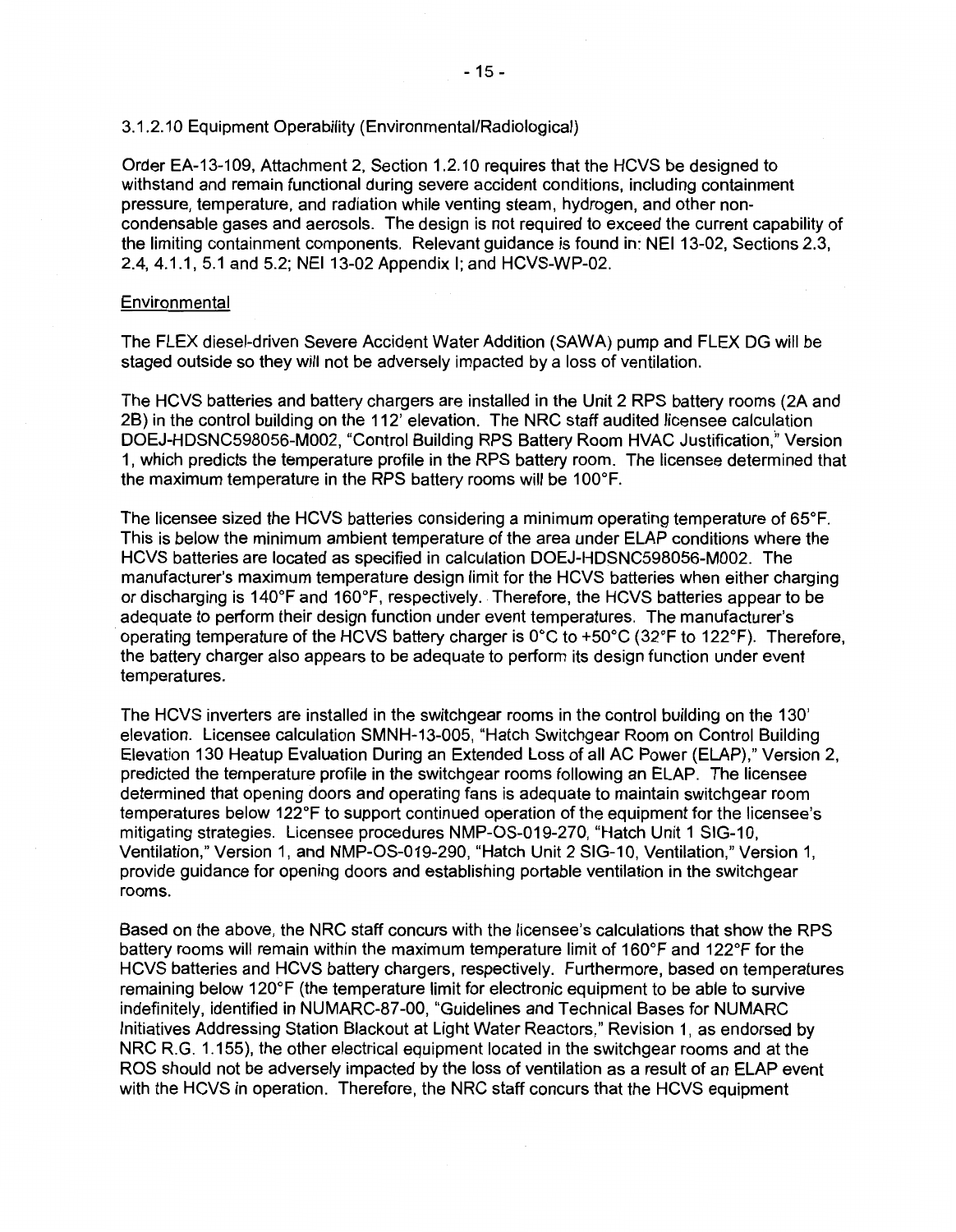located in the RPS battery room, switchgear rooms, and at the ROS should not be adversely impacted by the loss of ventilation as a result of an ELAP event.

#### **Radiological**

In its FIP, the licensee assessed the radiological conditions for both personnel habitability and equipment locations associated with event response to a postulated ELAP condition. The NRC staff's audit of the licensee's assessment confirmed that the anticipated severe accident radiological conditions appear to not impact the operation of necessary equipment or result in an undue risk to personnel from radiation exposure.

Based on the evaluation above, the NRC staff concludes that the licensee's HCVS design, with respect to equipment operability during severe accident conditions, if implemented appropriately, appears to be consistent with NEI 13-02 guidance, as endorsed by JLD-ISG-2013-02 and JLD-ISG-2015-01, and should adequately address the requirements of the order.

#### 3.1.2.11 Hydrogen Combustible Control

Order EA-13-109, Attachment 2, Section 1.2.11 requires that the HCVS be designed and operated to ensure the flammability limits of gases passing through the system are not reached; otherwise, the system shall be designed to withstand dynamic loading resulting from hydrogen deflagration and detonation. Relevant guidance is found in: NEI 13-02, Sections 4.1.7, 4.1.7.1, and 4.1.7.2; NEI 13-02, Appendix H; and HCVS-WP-03.

In NEI 13-02, Section 4.1.7 provides guidance for the protection from flammable gas ignition for the HCVS system. The NEI issued a white paper, HCVS-WP-03, "Hydrogen /Carbon Monoxide Control Measures," Revision 1, endorsed by the NRC [Reference 33], which provides methods to address control of flammable gases. One of the acceptable methods described in the white paper is to design the HCVS to withstand the reasonable expected hydrogen deflagration and/or detonation present in the system while venting under severe accident conditions using both technical and operational experience lessons learned (Option 1).

In its FIP, the licensee stated that to prevent air/oxygen backflow into the discharge piping to ensure the flammability limits of hydrogen, and other non-condensable gases, are not reached, a strategy of powering up the mixing chamber fan in the base of the meteorological stack is used. Evaluation D0EJ-HDSNC598056-M003 describes the HCVS control of flammable gases. Hatch utilizes the main stack HVAC duct instrument test ports for introduction of argon into the main stack mixing chamber. Argon is heavier than air and will fall from the instrument test port into the base of the mixing chamber. Sufficient volume of argon will be introduced to fill the mixing chamber and "spill over" into connected system pipes. Additional defense against oxygen infiltration into the HCVS or connected systems, if the venting has ceased, is accomplished by introducing argon into the vent path a second time within the first few minutes of closing the vent path.

In addition, procedurally closing the main stack interconnecting valves and purging the main stack mixing chamber is utilized as defense in depth. Hatch will utilize a portable DG deployed to the stack to repower the stack mixing chamber fans and power operators on some of the interconnecting valves. The NRC staff confirmed that the licensee's design appears to be consistent with Option 1 of white paper HCVS-WP-03 and that the use of the mixing chamber fan in conjunction with the HCVS venting strategy should meet the requirement to prevent a detonable mixture from developing in the pipe.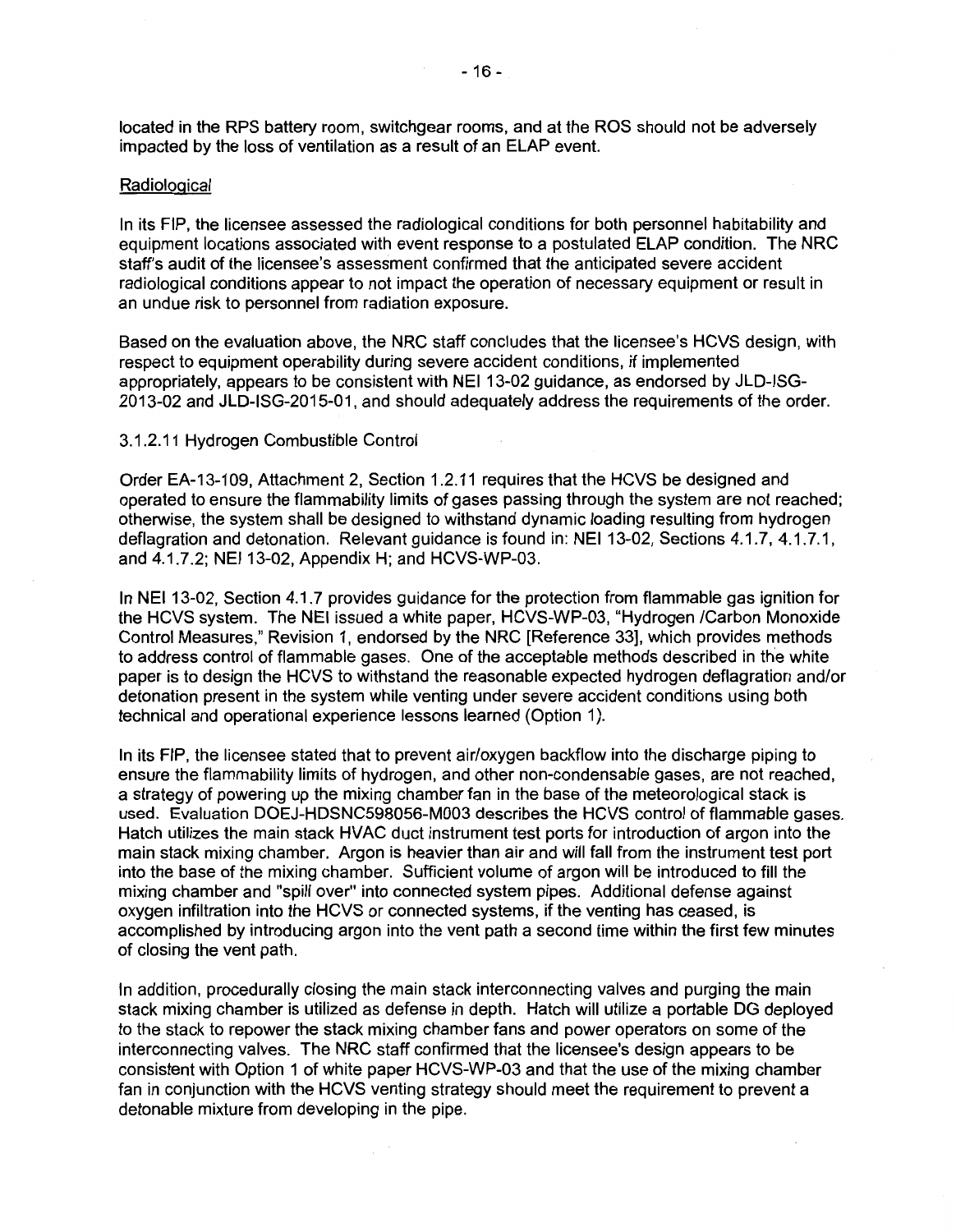Based on the evaluation above, the NRC staff concludes that the licensee's HCVS design ensures that the flammability limits of gases passing through the system are not reached, and, if implemented appropriately, appears to be consistent with NEI 13-02 guidance, as endorsed by JLD-ISG-2013-02 and JLD-ISG-2015-01, and should adequately address the requirements of the order.

3.1.2.12 Hydrogen Migration and Ingress

Order EA-13-109, Attachment 2, Section 1.2.12 requires that the HCVS be designed to minimize the potential for hydrogen gas migration and ingress into the Reactor Building or other buildings. Relevant guidance is found in NEI 13-02, Section 4.1.6; NEI 13-02, Appendix H; HCVS-FAQ-05; and HCVS-WP-03.

As discussed in Section 3.2.1.3, the SBGT is the primary interfacing mechanical system on the HCVS flow path that could lead to the potential for hydrogen gas migration and ingress into the reactor building or other buildings. The valves which isolate these systems are tested, and will continue to be tested, for leakage under 10 CFR Part 50, Appendix J. These system isolation valves are normally open and fail open on loss of control air pressure. These valves are provided with manually actuated backup nitrogen to maintain these valves closed.

An additional cross-flow avenue exists between the HCVS of the two units and other connected systems at the mixing chamber in the shared main stack. The interfacing valves in the main stack mixing chamber are connected to long runs of piping that will be evacuated of any combustible gases before combustible gas levels are approached. However, for defense in depth and per the testing criteria, the interfacing valves were leak tested as described in HCVS-FAQ-05. The NRC staff's audit of the information provided confirmed that the design appears to be consistent with the guidance and that the proposed design will minimize the potential of combustible gas migration into other buildings.

Based on the evaluation above, the NRC staff concludes that the licensee's HCVS design minimizes the potential for hydrogen gas migration and ingress, and, if implemented appropriately, appears to be consistent with NEI 13-02 guidance, as endorsed by JLD-ISG-2013-02 and JLD-ISG-2015-01, and should adequately address the requirements of the order.

3.1.2.13 HCVS Operation/Testing/Inspection/Maintenance

Order EA-13-109, Attachment 2, Section 1.2.13 requires that the HCVS include features and provisions for the operation, testing, inspection and maintenance adequate to ensure that reliable function and capability are maintained. Relevant guidance is found in NEI 13-02, Sections 5.4 and 6.2; and HCVS-FAQs-05 and -06.

In the Hatch FIP, Table 3-3 includes testing and inspection requirements for HCVS components. The NRC staff reviewed Table 3-3 and found that it is consistent with Section 6.2.4 of NEI 13- 02, Revision 1. Implementation of these testing and inspection requirements for the HCVS will ensure reliable operation of the systems.

In its FIP, the licensee stated that the maintenance program was developed using the guidance provided in NEI 13-02, Sections 5.4 and 6.2, and it utilizes the standard Electric Power Research Institute (EPRI) industry preventive maintenance process for the maintenance calibration and testing for the HCVS components. The NRC staff reviewed the information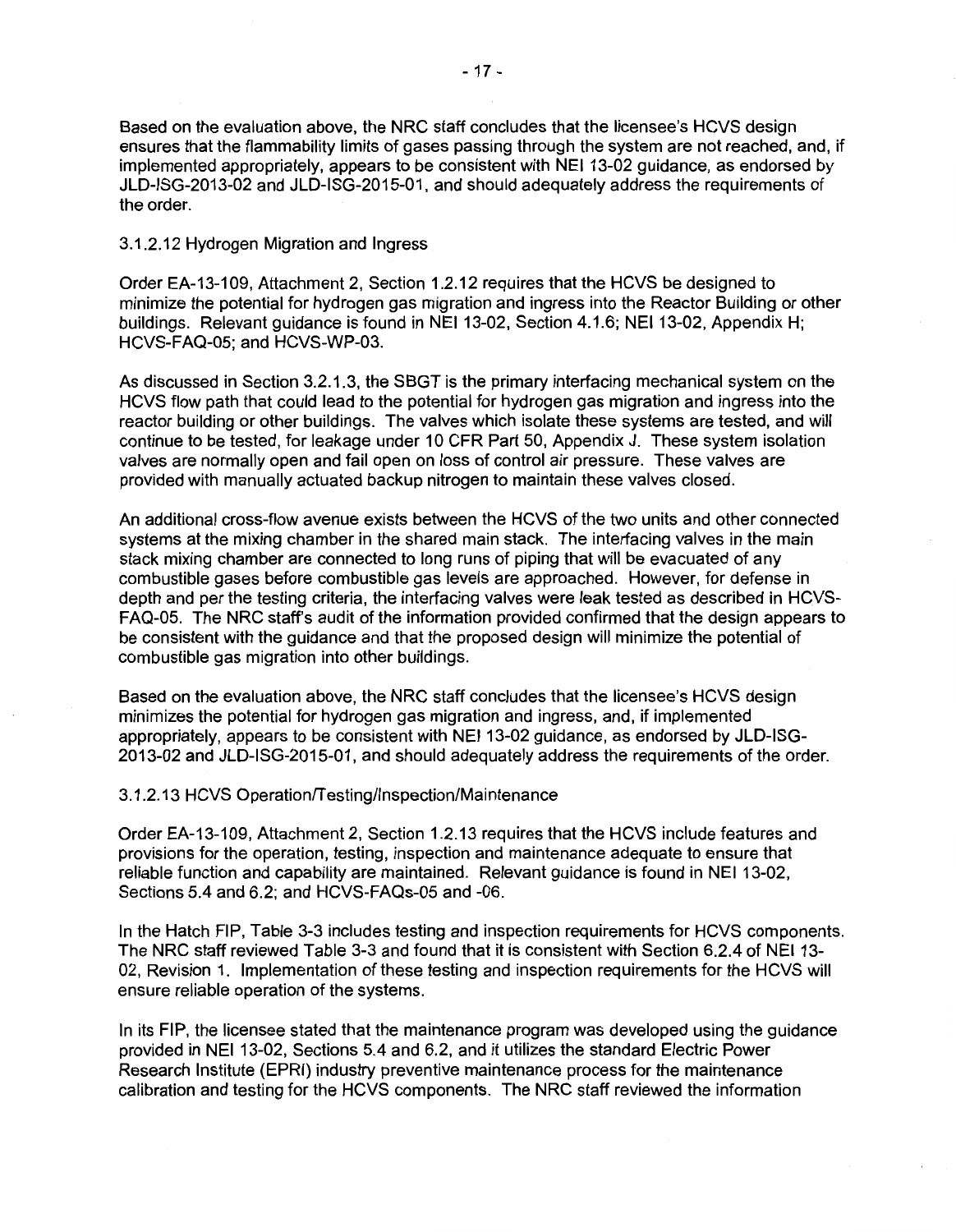provided and confirmed that the licensee has implemented adequate programs for operation, testing, inspection, and maintenance of the HCVS.

Based on the evaluation above, the NRC staff concludes that the licensee's HCVS design allows for operation, testing, inspection, and maintenance, and, if implemented appropriately, appears to be consistent with NEI 13-02 guidance, as endorsed by JLD-ISG-2013-02 and JLD-ISG-2015-01, and should adequately address the requirements of the order.

### 3.2 HCVS QUALITY STANDARDS

#### 3.2.1 Component Qualifications

Order EA-13-109, Attachment 2, Section 2.1 requires that the HCVS vent path up to and including the second containment isolation barrier be designed consistent with the design basis of the plant. Items in this path include piping, piping supports, containment isolation valves, containment isolation valve actuators and containment isolation valve position indication components. Relevant guidance is found in NEI 13-02, Section 5.3.

In its FIP, the licensee stated that the HCVS upstream of and including the second containment isolation valve (1/2T48-F326) and penetrations are not being modified for order compliance to ensure that they continue to be designed consistent with the design basis of primary containment including pressure, temperature, radiation, and seismic loads.

The wetwell vent up to, and including, the second containment isolation barrier, is designed consistent with the design basis of the plant. These items include piping, piping supports, containment isolation valves, containment isolation valve actuators and containment isolation valve position indication components. The licensee stated that the original design for the GL 89-16 vent line was 343°F, and that engineering judgement was used for qualification to 350°F based on downstream cooling of hardened vent piping, between the wetwell and main stack mixing chamber. The licensee further clarified that the review of ASTM/ASME material properties confirmed that no reduction in material strength is expected with this small increase in temperature for the purpose of component qualification.

The new equipment procured to comply with Order EA-13-109, was purchased through new specifications for the ROS, batteries, and battery charger. Those specifications contained the required parameters for the equipment to operate under normal operational conditions, design basis accidents, and BDBEE requirements. The radiation monitor is an "off the shelf' monitor without its own specification. It was procured with a datasheet specific to HNP for radiation and temperature requirements.

Each engineered item procured with a specification required the vendor to provide test reports that verified that the test specimens were in compliance with the specification requirements. The radiation monitor also has multiple test reports which document compliance with required operating conditions/parameters.

Other commodities such as conduit, wiring, transfer switches, piping, etc. were procured consistent with the design requirements of the systems and locations where they were being installed. For example, items installed in the control building - non-harsh environment were procured according to temperature considerations consistent with current SBO temperatures and radiation. These other items like pipe, cable, valves, transmitters were procured augmented quality as necessary to meet the BDBEE requirements for the location where they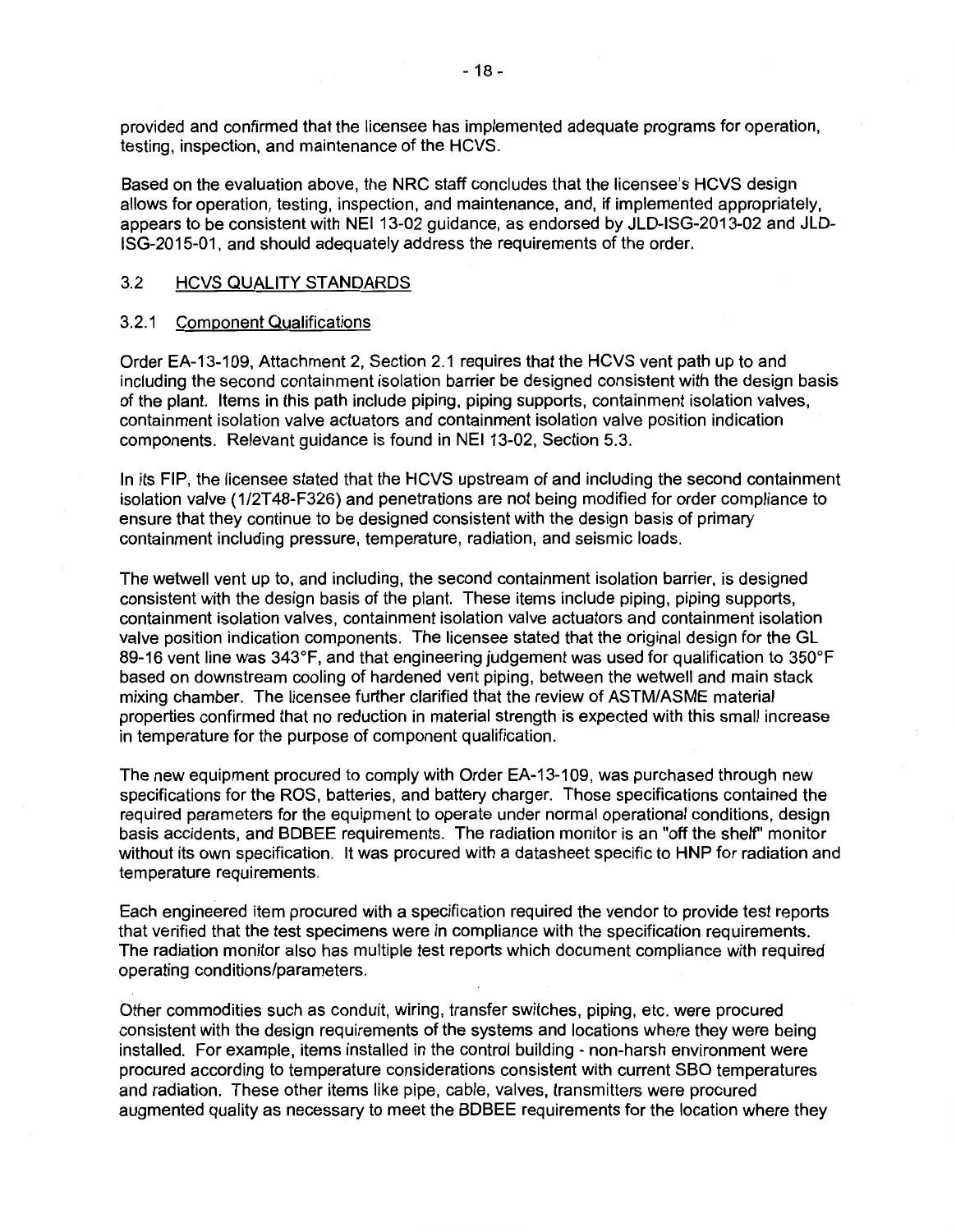were installed. The majority of installed equipment is located outside the reactor building, and therefore does not require additional qualification beyond normal operating/accident conditions of the plant.

Based on the evaluation above, the NRC staff concludes that the licensee's HCVS design, with respect to component qualifications, if implemented appropriately, appears to be consistent with NEI 13-02 guidance, as endorsed by JLD-ISG-2013-02 and JLD-ISG-2015-01, and should adequately address the requirements of the order.

### 3.2.2 Component Reliability and Rugged Performance

Order EA-13-109, Attachment 2, Section 2.2 requires that all other HCVS components be designed for reliable and rugged performance, capable of ensuring HCVS functionality following a seismic event. These items include electrical power supply, valve actuator pneumatic supply, and instrumentation (local and remote) components. Relevant guidance is found in NEI 13-02, Sections 5.2 and 5.3.

In its FIP, the licensee stated that the HCVS components downstream of the outboard containment isolation valve and components that interface with the HCVS are routed in seismically qualified structures or supported from seismically qualified structures. In addition, these components, including piping and supports, electrical power supply, valve actuator pneumatic supply, and instrumentation (local and remote), have been designed and analyzed to conform to the requirements consistent with the applicable design codes for the plant and to ensure functionality following a design basis earthquake. This includes environmental qualification consistent with expected conditions at the equipment location. Table 1 of the FIP contains a list of components and instruments required to operate the HCVS, their qualification limits, and summary of the expected environmental conditions. The NRC staff reviewed this table and confirmed that the components required for HCVS venting are designed to remain functional following a design basis earthquake.

As part of the NRC staff's audit, the licensee verified that the existing primary containment isolation valves credited are capable of opening under the maximum expected differential pressure during BDB and severe accident wetwell venting. The licensee informed the NRC staff that the expected differential is within the scope of containment design for compliance with GL 89-16 since containment pressure is managed below the design pressure. Additionally, Hatch is utilizing existing PCIVs which were designed and procured to meet the containment design pressures. The NRC staff audited the licensee's documentation and confirmed that the PCIVs should open under the maximum expected differential pressure during BDB and severe accident wetwell venting.

Based on the evaluation above, the NRC staff concludes that the licensee's HCVS design, with respect to component reliability and rugged performance, if implemented appropriately, appears to be consistent with NEI 13-02 guidance, as endorsed by JLD-ISG-2013-02 and JLD-ISG- · 2015-01, and should adequately address the requirements of the order.

## 3.3 Conclusions for Order EA-13-109, Phase 1

Based on its review, the NRC staff concludes that the licensee has developed guidance and a HCVS design that, if implemented appropriately, appears to be consistent with NEI 13-02 guidance, as endorsed by JLD-ISG-2013-02 and JLD-ISG-2015-01, and should adequately address the requirements of the order.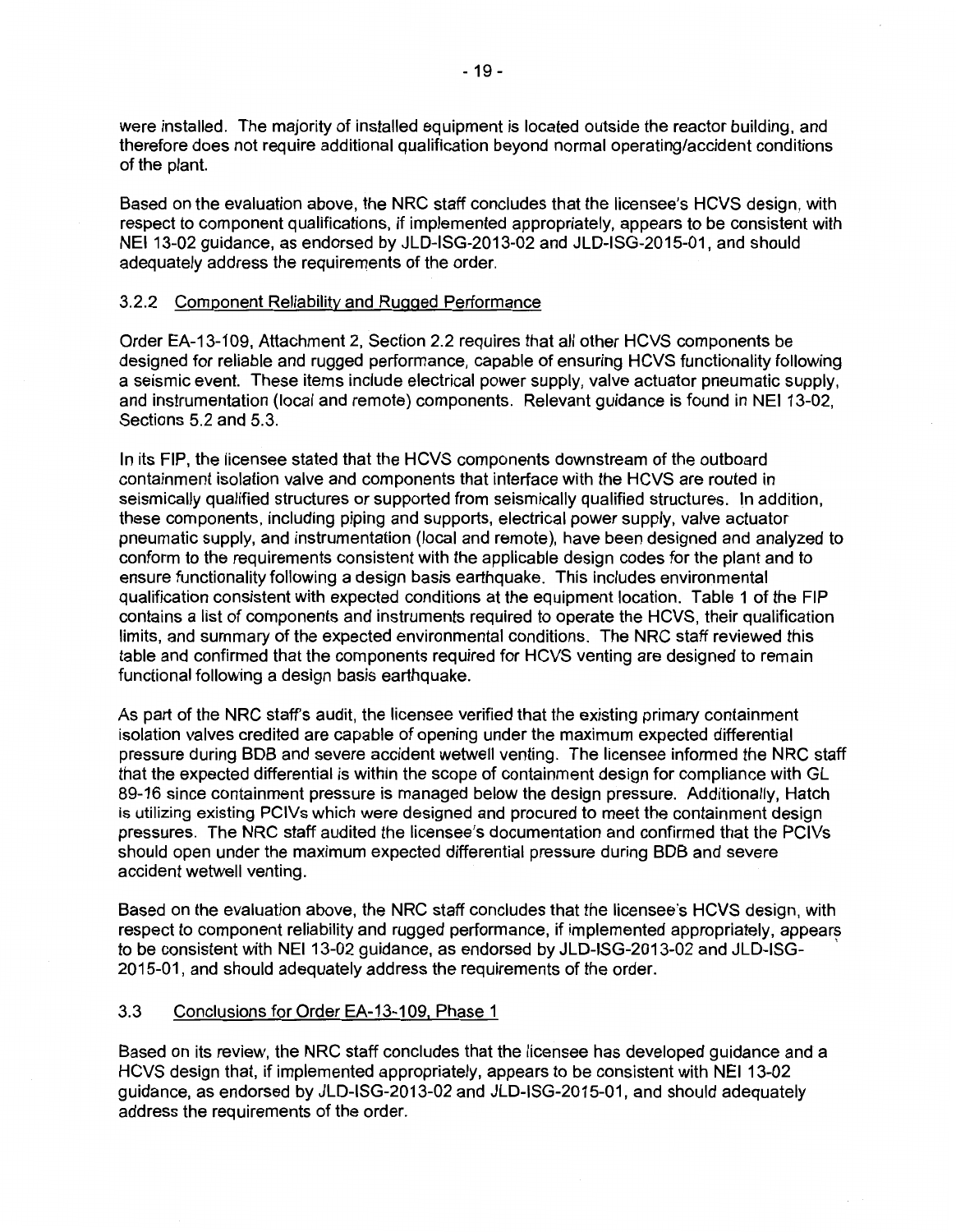# 4.0 TECHNICAL EVALUATION OF ORDER EA-13-109, PHASE 2

As stated above in Section 2.2, Order EA-13-109 provides two options to comply with the Phase 2 order requirements. Hatch has elected the option to develop and implement a reliable containment venting strategy that makes it unlikely the licensee would need to vent from the containment drywell before alternate reliable containment heat removal and pressure control is reestablished.

For this method of compliance, the order requires licensees to meet the following:

- The strategy making it unlikely that a licensee would need to vent from the containment drywell during severe accident conditions shall be part of the overall accident management plan for Mark I and Mark II containments;
- The licensee shall provide supporting documentation demonstrating that containment failure as a result of overpressure can be prevented without a drywell vent during severe accident conditions; and
- Implementation of the strategy shall include licensees preparing the necessary procedures, defining and fulfilling functional requirements for installed or portable equipment (e.g. pumps and valves), and installing the needed instrumentation.

Relevant guidance is found in NEI 13-02, Sections 4, 5 and 6; and Appendices C, D, and I.

#### 4.1 Severe Accident Water Addition (SAWA)

The licensee plans to use the FLEX (SAWA) pump to provide SAWA flow into the RPV. Flow control for SAWA will be performed at the SAWA pump along with instrumentation and procedures to ensure that the wetwell vent is not submerged. Once SAWA flow is initiated, operators will have to monitor and maintain SAWA flow and ensure refueling of the diesel-driven equipment as necessary. The licensee also states in the FIP that the operator locations for deployment and operation of the **SAWA** equipment that are external to the reactor building are either shielded from direct exposure to the vent line or are a significant distance from the vent line so that dose will be maintained below emergency response organization exposure guidelines.

### 4.1.1 Staff Evaluation

### 4.1.1.1 Flow Path

The SAWA injection flow path starts at the Altamaha River and goes through the FLEX (SAWA) pump through suction hoses to the FLEX header on the residual heat removal service water (RHRSW) system at the intake structure. The SAWA flow path continues through the RHRSW system in the intake structure and into the reactor building, where it is connected to the RHR system through permanently installed piping. The SAWA flow path is completed by the RHR piping being connected to the RPV through the RHR A low pressure coolant injection (LPCI) lineup. Drywell pressure and wetwell level will be monitored and the flow rate will be adjusted by use of the SAWA pump control valve at the valve manifold that also contains the SAWA flow indication. The hoses and pumps used for SAWA flow are stored in the FLEX storage building (FSB); which is protected from all hazards. This SAWA injection path is also protected from all external hazards in addition to severe accident conditions.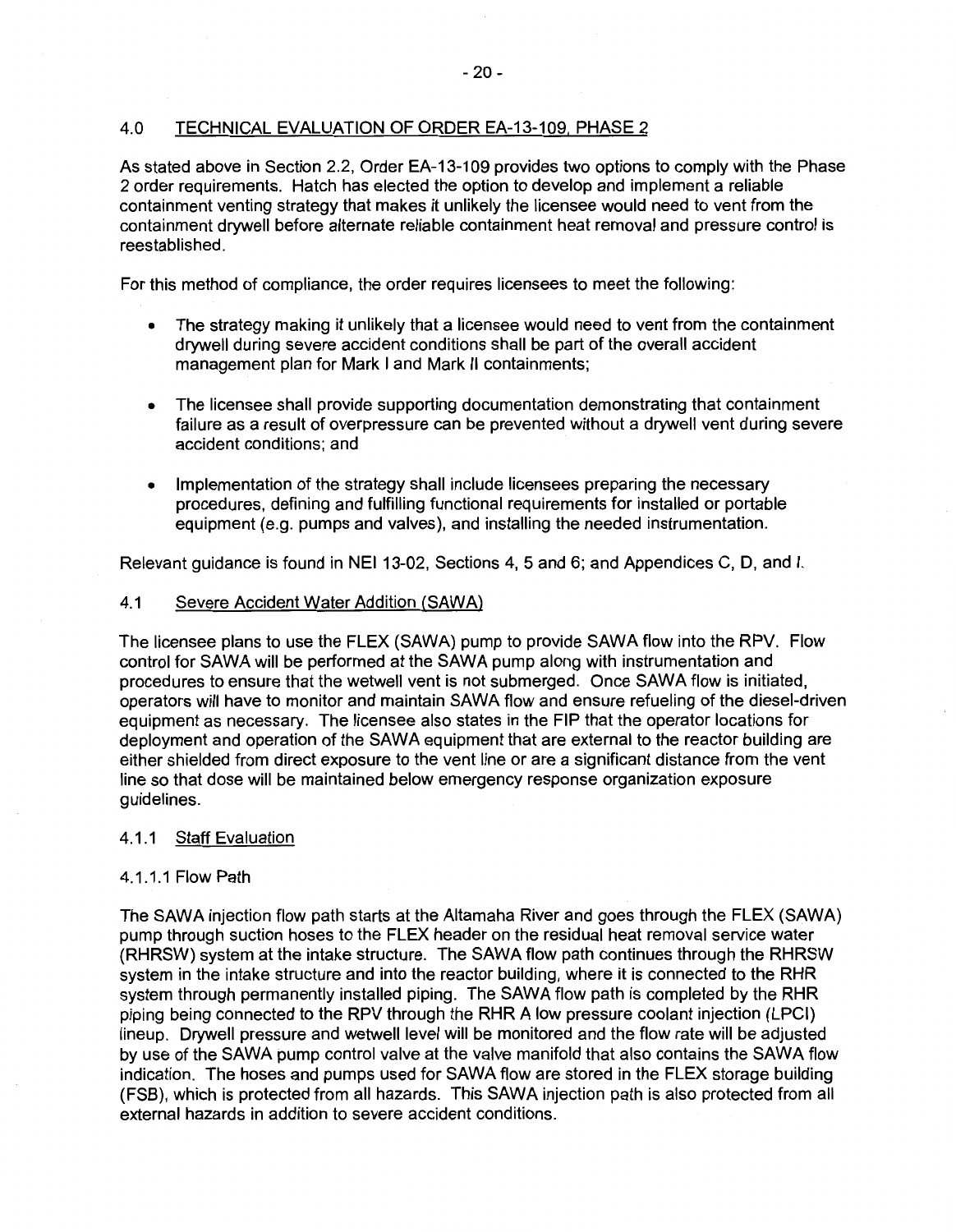#### 4.1.1.2 SAWA Pump

In its FIP, the licensee states that the strategy is to use a portable diesel-driven pump to provide SAWA flow. The SAWA pumps are capable of 3000 gallons per minute (gpm) for injection. The SAWA pumps will be transported on trailer-mounted units and are stored in the FSB, where they are protected from all applicable external hazards. The initial SAWA flow will be injected into the RPV within 8 hours of the loss of injection. In its FIP, the licensee described the hydraulic analysis performed to demonstrate the capability of one of the two available portable FLEX pumps to provide the required 500 gpm of SAWA flow to the unit and spent fuel pool (SFP) makeup flow simultaneously. The NRC staff audited calculation A-47400, "Pump Sizing Evaluation for Hatch Units 1 and 2 Core Cooling Phase 2," Revision 2, which determined that the required SAWA flow rate of 500 gpm was within the capacity of the portable FLEX pumps.

The NRC staff audited the flow rates and pressures evaluated in the hydraulic analyses and confirmed that the equipment is capable of providing the required SAWA flow. Based on the NRC staffs audit of the FLEX pumping capabilities, as described in the above hydraulic analysis and the FIP, it appears that the licensee has demonstrated that its portable FLEX pump should perform as intended to support SAWA flow.

#### 4.1.1.3 SAWA Analysis of Flow Rates and Timing

The licensee developed the overall accident management plan for Hatch from the Boiling-Water Reactor Owners Group Owners Group (BWROG) emergency procedure guidelines and severe accident guidelines (EPG/SAG) and NEI 13-02, Appendix I. The SAWA/SAWM [Severe Accident Water Management] implementing procedures are integrated into the HNP severe accident management guidelines (SAMGs). In particular, EPG/SAG, Revision 3, when implemented with Emergency Procedures Committee Generic Issue 1314, allows throttling of SAWA valves in order to protect containment while maintaining the wetwell vent in service. The SAMG flow charts direct the use of the hardened vent, as well as SAW A/SAWM when the appropriate plant conditions have been reached.

The licensee used the validation guidance in Appendix E to NEI 12-06, Revision 1, to demonstrate the FLEX/SAWA portable pump can be deployed and commence injection in less than 8 hours. The studies referenced in NEI 13-02, Revision 1, demonstrate that establishing flow within 8 hours will protect containment. Guidance document NEI 13-02, Appendix I, establishes an initial water addition rate of 500 gpm based on Electric Power Research Institute (EPRI) Technical Report 3002003301, "Technical Basis for Severe-Accident Mitigating Strategies." The initial SAWA flow rate at Hatch will be at least 500 gpm. After roughly 4 hours, during which the maximum flow rate is maintained, the SAWA flow will be reduced. The reduction in flow rate and the timing of the reduction will be based on stabilization of the containment parameters of drywell pressure and wetwell level.

The licensee used the referenced plant analysis included in NEI 13-02, Revision 1, and information from EPRI Technical Report 3002003301, "Technical Basis for Severe Accident Mitigating Strategies", to demonstrate that SAWA flow could be reduced to 100 gpm after 4 hours of initial SAWA flow rate and containment would remain protected. At some point, if torus level begins to rise, indicating that the SAWA flow is greater than the steaming rate due to containment heat load, SAWA flow can be further reduced as directed by the SAMGs.

In its FIP, the licensee stated that the wetwell vent was designed and installed to meet NEI 13- 02, Revision 1, guidance and is sized to prevent containment overpressure under severe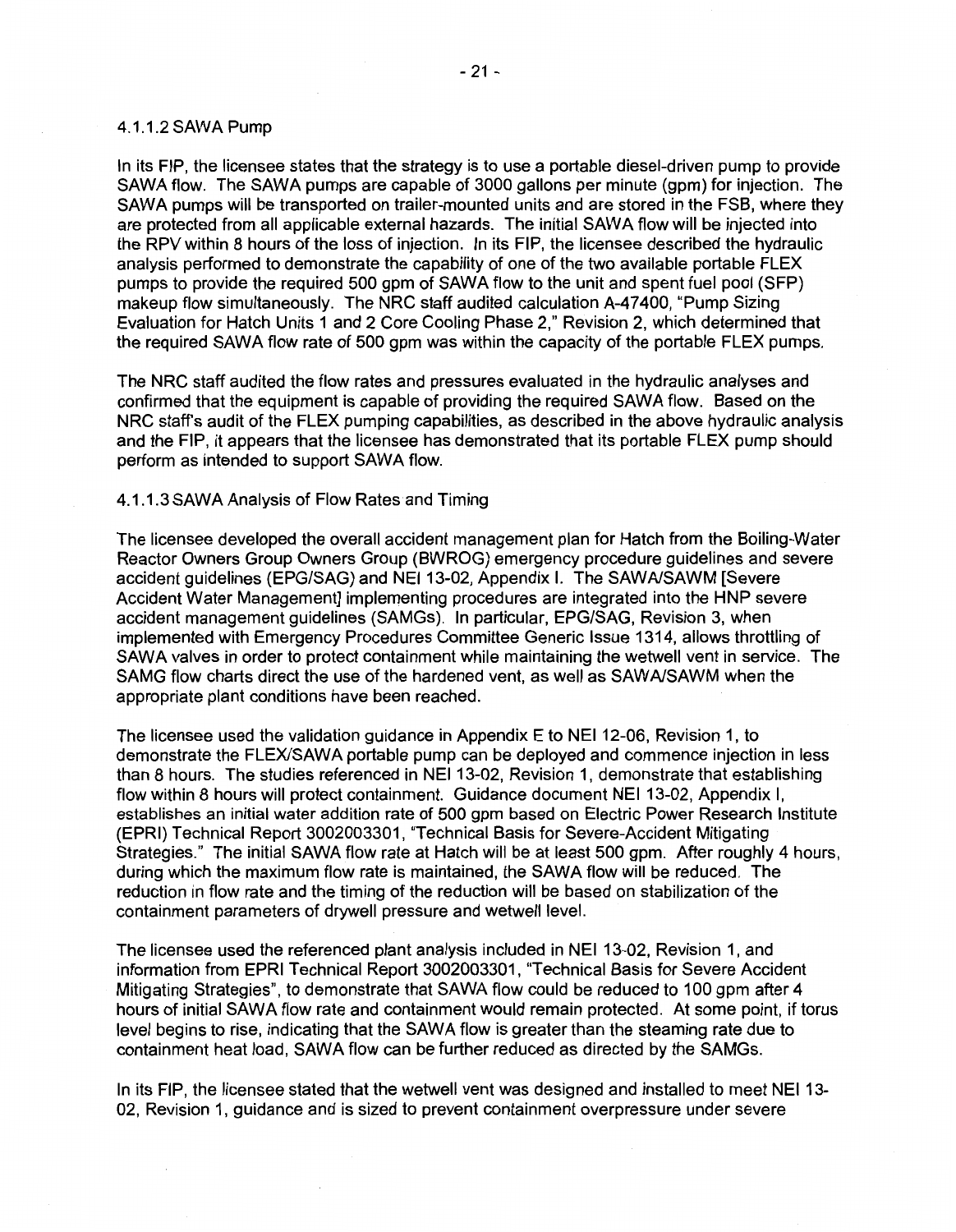accident conditions. Hatch will follow the guidance (flow rate and timing) for SAWA/SAWM described in BWROG-TP-15-008, "Severe Accident Water Addition Timing," [Reference 34] and BWROG-TP-15-011 "Severe Accident Water Management" [Reference 35]. The wetwell vent will be opened prior to exceeding the design pressure value of 56 psig. The licensee also referenced analysis included in BWROG-TP-15-008, which demonstrates adding water to the reactor vessel within 8-hours of the onset of the event will limit the peak containment drywall temperature, significantly reducing the possibility of containment failure due to temperature. Drywall pressure can be controlled by venting the containment from the suppression chamber.

# 4.1.2 Conclusions

Based on this evaluation, the NRC staff concludes that the licensee has developed SAWA guidance that should ensure protection of the containment during severe accident conditions following an ELAP event, and, if implemented appropriately, appears to be consistent with NEI 13-02 guidance, as endorsed by JLD-ISG-2013-02 and JLD-ISG-2015-01, and should adequately address the requirements of the order.

# 4.2 Severe Accident Water Management (SAWM)

The strategy for Hatch, to preclude the necessity for installing a hardened drywall vent, is to implement the containment venting strategy utilizing SAWA and SAWM. This strategy consists of the use of the Phase 1 wetwell vent and SAWA hardware to implement a water management strategy that will preserve the wetwell vent path until alternate reliable containment heat removal can be established. The SAWA system consists of a FLEX (SAWA) pump injecting into the RPV. The overall strategy consists of flow control at the FLEX (SAWA) pump along with instrumentation and procedures to ensure that the wetwell vent is not submerged. Water from the FLEX (SAWA) pump will be routed through a flexible discharge to the RHR system. Hatch will accomplish SAWA flow control by using four separate discharge lines with throttle valves and digital flow meters on the SAWA pump skid. Torus water level indication will be available in the MCR. Procedures have been issued to implement this strategy, including Revision 3 to the BWROG Generic SAMGs. Via Modular Accident Analysis Program analyses described in BWROG-TP-008, Revision 0, and BWROG-TP-011, Revision 0, this strategy has been shown to protect containment without requiring a drywall vent for at least seven days, which is consistent with the guidance from NEI 13-02 for the period of sustained operation.

# 4.2.1 Staff Evaluation

# 4.2.1.1 Available Freeboard Use

As stated in the FIP, the freeboard between the 102' and 114.5' elevations in the wetwell provides approximately 805, 160 gallons of water volume before level instruments would be off scale high. Generic assessment BWROG-TP-15-011 [Reference 35], provides the principles of SAWM to preserve the wetwell vent for a minimum of 7 days. After containment parameters are stabilized using SAWA, SAWA flow will be reduced to a point where containment pressure will remain relatively low while wetwell level is stable or rising very slowly. For Hatch, the SAWA/SAWM design flow rates (500 gpm at 8 hours followed by 100 gpm from 12 hours to 168 hours) and above available freeboard volume (described above) are bounded by the values utilized in the BWROG-TP-15-011 reference plant analysis that demonstrates the success of the SAWA/SAWM strategy. The NRC staff audited the information provided and concurs that the flow of water added to the suppression pool can be controlled such that the wetwell vent remains operational.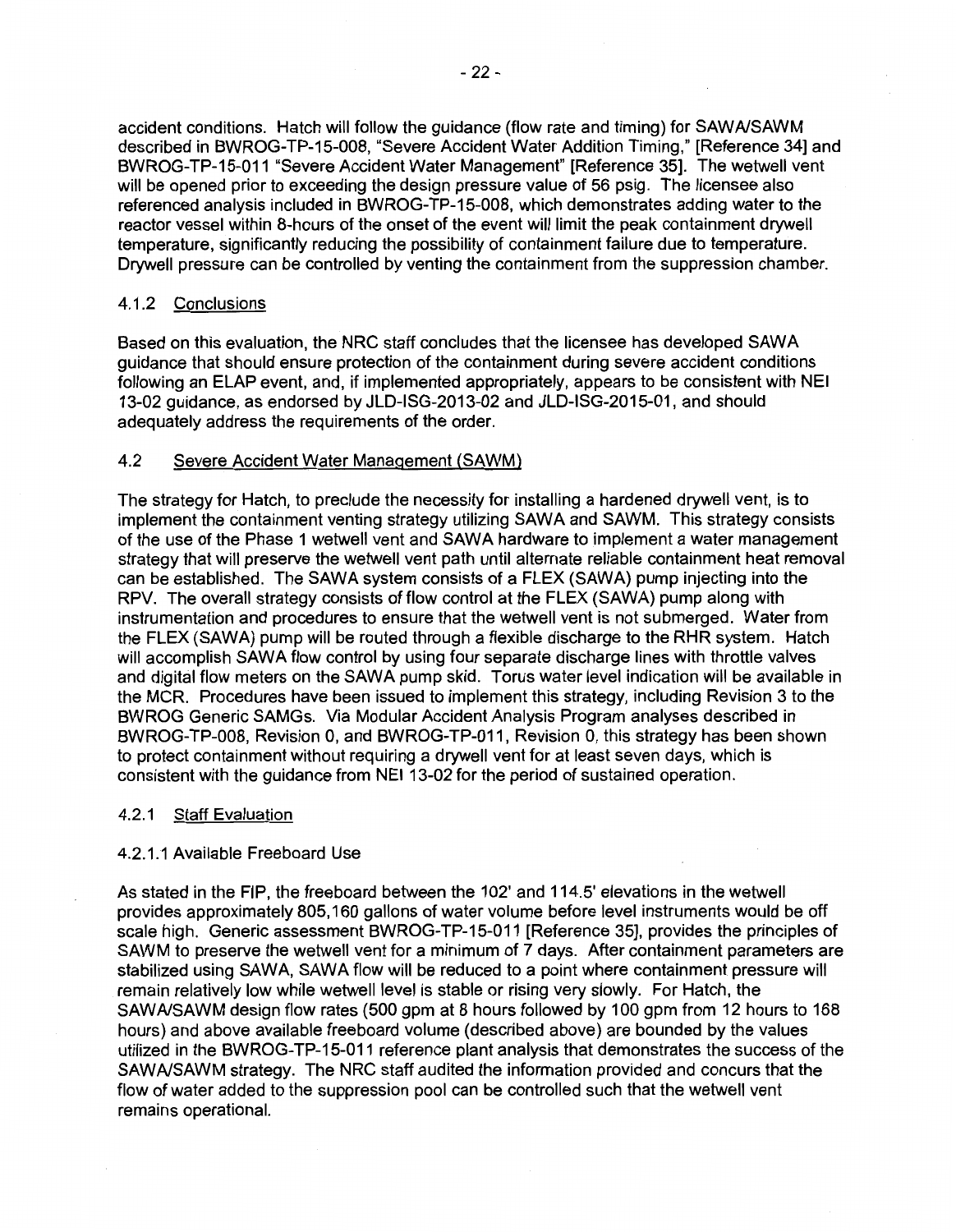## 4.2.1.2 Strategy Time Line

As noted in Section 4.1.1.3, "SAWA Analysis of Flow Rates and Timing," the SAWA flow is based on the NEI 13-02 generic analysis flow rate of 500 gpm to start at about 8 hours and will be reduced to 100 gpm after 4 hours. The NRC staff concurs that the SAWM approach should provide operators sufficient time to reduce the water flow rate and to maintain wetwell venting capability. The strategy is based on BWROG generic assessments in BWROG-TP-15-008 and BWROG-TP-15-011.

As noted above, BWROG-TP-15-008 demonstrates adding water to the reactor vessel within 8 hours of the onset of the event will limit the peak containment drywell temperature significantly, reducing the possibility of containment failure due to temperature. Drywell pressure can be controlled by venting the containment from the suppression chamber. Technical paper BWROG-TP-011 demonstrates that, for a reference plant, starting water addition at a higher rate of flow and throttling after approximately 4-hours will not increase the suppression pool level to a point that could block the suppression chamber HCVS.

# 4.2.2 Conclusions

Based on this evaluation, the NRC staff concludes that the licensee has developed SAWM guidance that should make it unlikely that the licensee would need to vent from the containment drywell during severe accident conditions following an ELAP event, and, if implemented appropriately, appears to be consistent with NEI 13-02 guidance, as endorsed by JLD-ISG-2013-02 and JLD-ISG-2015-01, and should adequately address the requirements of the order.

## 4.3 SAWA/SAWM Motive Force

# 4.3.1 Staff Evaluation

# 4.3.1.1 SAWA Pump Power Source

As described in Section 4.1, the licensee plans to use portable diesel-driven pumps to provide SAWA flow. Operators will refuel the pump and DGs in accordance with Order EA-12-049 procedures using fuel oil from the installed emergency diesel generator (EOG) fuel oil storage tanks. Procedure NMP-OS-019-257, "Hatch Unit C SIG-7, Diesel Fuel Oil Transfer," Revision 1, directs operators to refuel the portable FLEX equipment from the onsite EOG fuel oil storage tanks. The licensee states in its FIP that refueling will be accomplished in areas that are shielded and protected from the radiological conditions during a severe accident scenario. The fuel tank on the SAWA pumps are sized such that the pumps can run for approximately 8 hours prior to needing to be refueled.

### 4.3.1.2 DG Loading Calculation for SAWA/SAWM Equipment

In its FIP, the licensee lists drywell pressure, wetwell level, and the SAWA flow meter as instruments required for SAWA and SAWM implementation. The drywell pressure and wetwell level instruments are used to monitor the conditions of containment for HCVS venting operation. These instruments are powered by the Class 1E station batteries until the FLEX DG is deployed and available. The SAWA flow meter is powered by the pump's electrical system. The NRC staff audited licensee calculations SENH-13-001, "Station Service Battery 1A SBO Extended Coping Time Study," Version 1, SENH-13-002, "Station Service Battery 1B SBO Extended Coping Time Study," Version 1, SENH-13-003, "Station Service Battery 2A SBO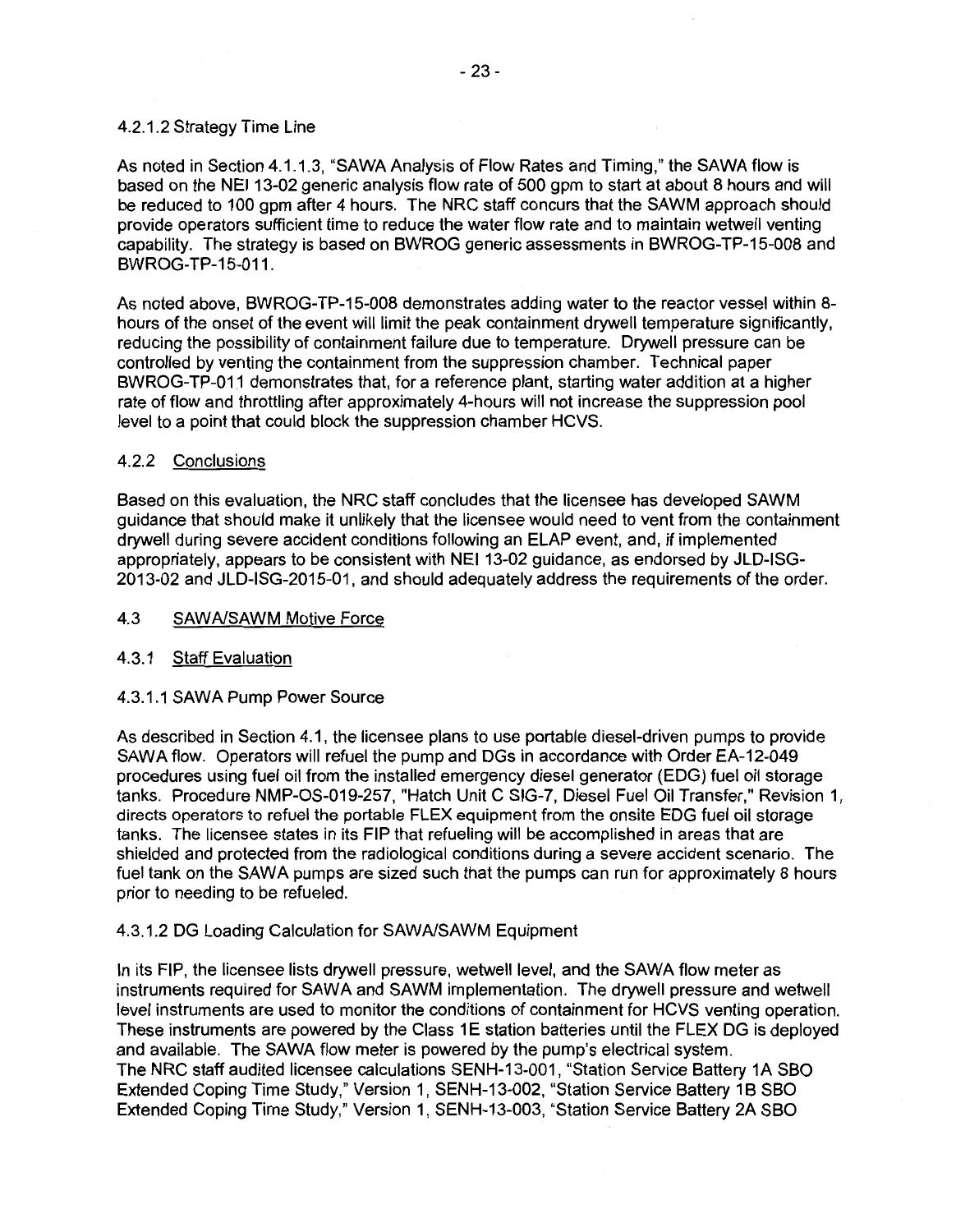Extended Coping Time Study," Version 1, and SENH-13-004, "Station Service Battery 2B SBO Extended Coping Time Study," Version 1, under compliance for NRC Order EA-12-049, which verified the capability of the Class 1E station batteries to supply power to the required loads (e.g. drywall pressure and wetwell level) during the first phase of the Hatch FLEX mitigation strategy plan for an ELAP event. The NRC staff audited licensee calculation, SENH-16-003, which verified the capability of the existing Class 1E batteries (supplemented with the HCVS Division 1 and 2 batteries) to extend the battery capacity to 24 hours of operation for HCVS functions. The NRC staff also audited licensee calculation A-47402, which verified that the 545 kW FLEX DG is adequate to support the addition of the HCVS electrical loads. The NRC staff confirmed that the Class 1E batteries, HCVS dedicated batteries, and 545 kW FLEX DGs should have sufficient capacity and capability to supply the necessary SAWA/SAWM loads during an ELAP event.

### 4.3.2 Conclusions

Based on this evaluation, the NRC staff concludes that the licensee has established the necessary motive force capable to implement the water management strategy during severe accident conditions following an ELAP event, and, if implemented appropriately, appears to be consistent with NEI 13-02 guidance, as endorsed by JLD-ISG-2013-02 and JLD-ISG-2015-01, and should adequately address the requirements of the order.

## 4.4 SAWA/SAWM Instrumentation

## 4.4.1 Staff Evaluation

## 4.4.1.1 SAWA/SAWM Instruments

In Section IV.C.10.2 of its FIP the licensee stated, that the instrumentation needed to implement the SAWA/SAWM strategy are drywall pressure, wetwell level, and SAWA flow metering. The drywall pressure and wetwell level instruments are existing R.G. 1.97 instruments that were designed and qualified for severe accident conditions. The flow instrument range is O to 500 gpm which appears to be consistent with the licensee's strategy. The NRC staff reviewed Section IV.C.10, Section IV.C.10.1, Section IV.C.10.2, and Table 1 of the FIP and found that the instruments appear to be consistent with the NEI 13-02 guidance.

### 4.4.1.2 **SAWA** Instruments and Guidance

In Section IV.C.10.2 of its FIP, the licensee stated that the drywell pressure and wetwell level instruments, used to monitor the condition of containment, are pressure and differential pressure detectors that are safety-related and qualified for post-accident use. The licensee also stated, that these instruments are used to maintain the wetwell vent in service while maintaining containment pressure and that these instruments are powered by batteries for at least 24 hours and will be re-powered when the FLEX generator is deployed.

### 4.4.1.3 Qualification of SAWA/SAWM Instruments

In Section IV.C.10.3 of the FIP, the licensee stated drywall pressure and wetwell level instruments are pressure and differential pressure detectors, are safety-related, and are qualified for post-accident use. The NRC staff found the drywall pressure and wetwell level instruments are declared HNP post-accident monitoring (PAM) variables as described in R.G. 1.97, and the existing qualification of these channels is considered acceptable for compliance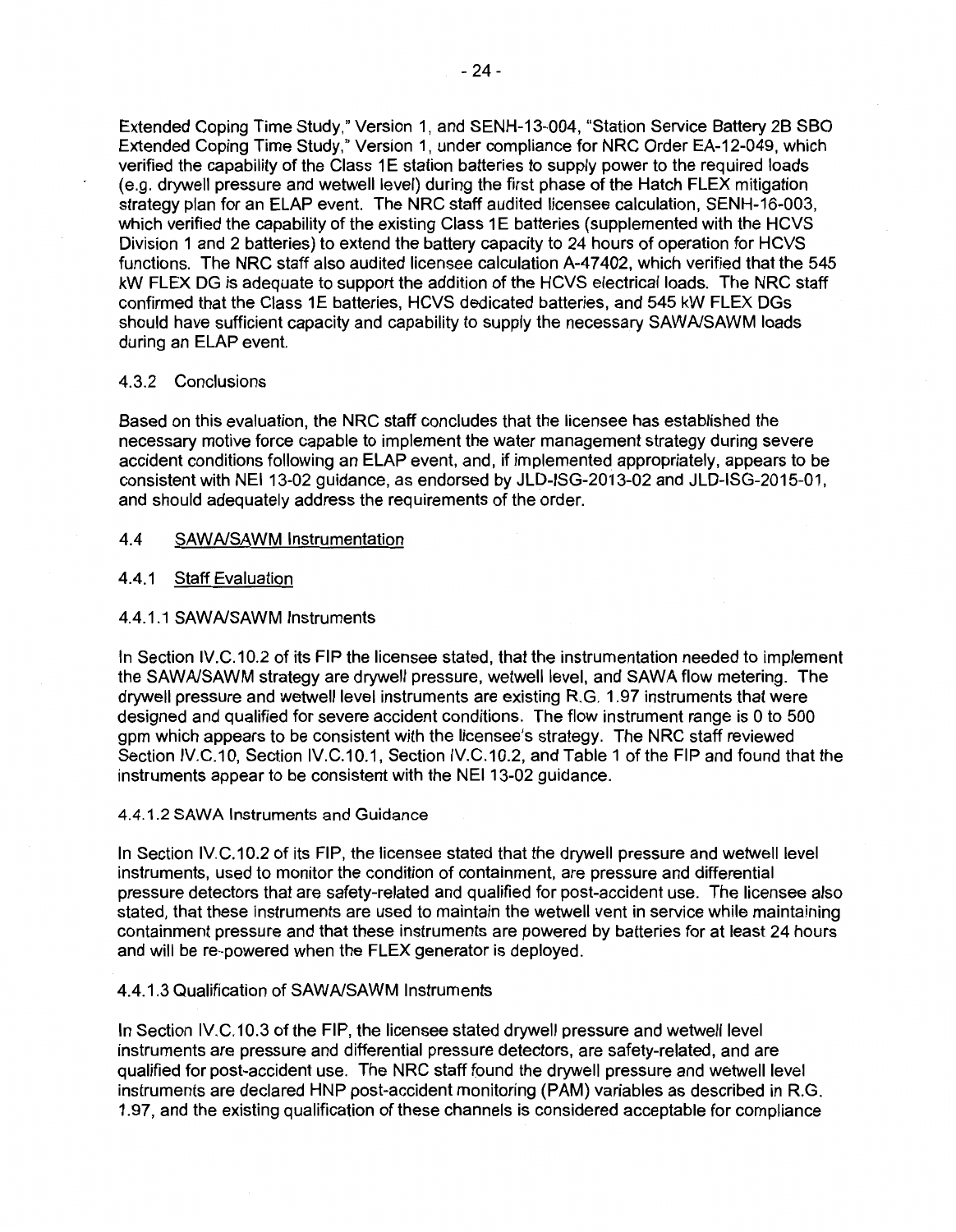with Order EA-13-109 in accordance with the guidance in NEI 13-02, Appendix C, Section C.8.1. The NRC staff verified the R.G. 1.97 variables in the HNP FSAR.

In Section IV.C.10.2 and Section IV.C.10.3 of its FIP, the licensee stated, in part, the SAWA flow meter is attached to the SAWA pump skid and will be deployed outside the reactor building, a significant distance from the vent pipe; therefore, radiation is not a concern. The licensee stated in Table 1 of its FIP that anticipated temperature at this location is 104°F and the flow meter is qualified to operate up to 120°F. The NRC staff reviewed table 1 and confirmed that the SAWA flow meter appears to be qualified for the anticipated environment.

#### 4.4.2 Conclusions

Based on this evaluation, the NRC staff concludes that the licensee has in place, the appropriate instrumentation capable to implement the water management strategy during severe accident conditions following an ELAP event, and, if implemented appropriately, appears to be consistent with NEI 13-02 guidance, as endorsed by JLD-ISG-2013-02 and JLD-ISG-2015-01, and should adequately address the requirements of the order.

#### 4.5 SAW A/SAWM Severe Accident Considerations

#### 4.5.1 Staff Evaluation

#### 4.5.1.1 Severe Accident Effect on SAWA Pump and Flowpath

To address SAWA/SAWM severe accident dose considerations, the licensee assessed the expected radiological conditions at different locations and times where operator actions will take place during FLEX/SAWA/SAWM activities. The analyzed locations include the MCR, ROS, and travel paths for hose routing.

In its FIP, the licensee states that manual actions required for SAWA inside the reactor building, where there could be a high radiation field due to a severe accident, will be performed before the dose reaches unacceptable levels. The licensee further states that other SAWA actions all take place at locations that are shielded from the severe accident radiation by the thick concrete walls of the reactor building. The SAWA pump is stored in the FSB and will be operated outside the reactor building significantly away from the vent path. The NRC staff audited the information provided and agrees that there will be no significant issues with radiation dose rates at the SAWA pump control location and there will be no significant dose to the SAWA pump.

In its FIP, the licensee states that the SAWA flow path inside the reactor building consists of stainless steel piping that will be unaffected by the radiation dose. Therefore, the NRC staff concurs that the SAWA flow path will not be adversely affected by radiation effects due to the severe accident conditions.

## 4.5.1.2 Severe Accident Effect on SAWA/SAWM Instruments

The HNP's SAWA strategy relies on three instruments: wetwell level, drywell pressure, and SAWA flow. In its FIP, the licensee states that the drywell pressure and wetwell level instruments are safety-related and qualified for post-accident use and therefore are qualified for Order EA-13-109 events, in accordance with the guidance in NEI 13-02, Appendix C, Section C.8.1.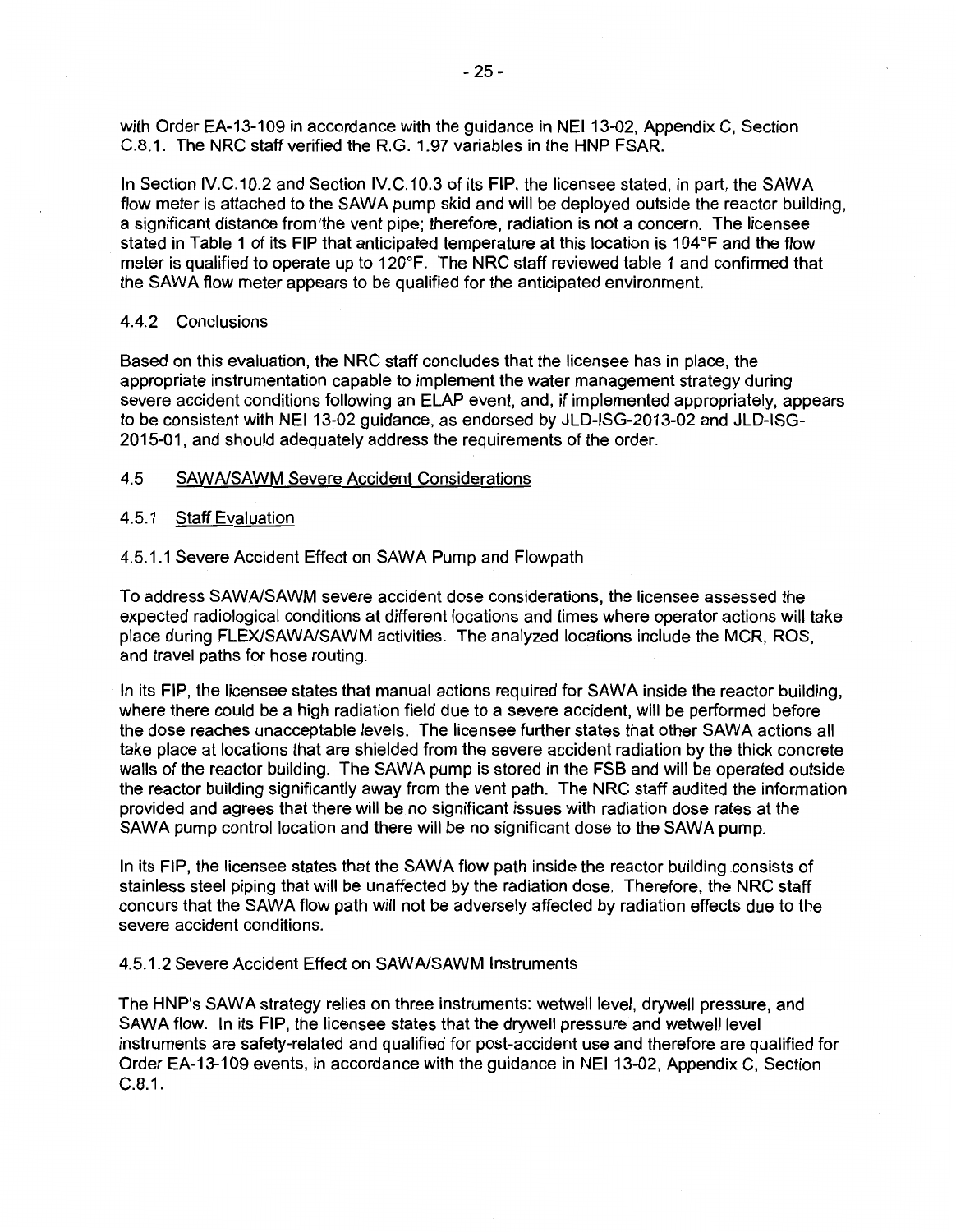As stated in Section 4.5.1.1, the SAWA pump will be operated outside the reactor building in a location that is significantly away from the vent path. This location ensures that there will be no adverse effects from radiation exposure to the flow instruments mounted on the SAWA pump. The licensee has chosen low dose areas for the FLEX/SAWA manifold flow meters to ensure that their operation will not be adversely affected by radiation exposure. Based on this information, the NRC staff concurs that the SAWA/SAWM instruments should not be adversely affected by radiation effects due to severe accident conditions.

### 4.5.1.3 Severe Accident Effect on Personnel Actions

In its FIP, the licensee stated that after the SAWA injection path is aligned inside the reactor building via MCR controls, the operators can control SAWA/SAWM, as well as observe the necessary instruments from outside the reactor building. The thick concrete reactor building walls (below 147' level), as well as the distance to the core materials provide sufficient shielding to ensure there is no radiological concern with any actions outside the reactor building. Therefore, all SAWA controls and indications are accessible during severe accident conditions.

The licensee further stated that the SAWA pump and monitoring equipment can all be operated from outside the reactor building at ground level; therefore, there are no unusual thermal concerns for the operator. Plant monitoring to support SAWA and SAWM is in the MCR or ROS. The HNP FLEX response ensures that the FLEX (SAWA) pump, FLEX generators, and other equipment can all be run for a sustained period by refueling. All of the refueling locations are in shielded or protected areas so that there is no radiation hazard during a severe accident. Environmental conditions in the MCR and the ROS were discussed previously in Section 3.1.1.2, Personnel Habitability - Environmental. Based on the information provided, the NRC staff agrees that, if implemented correctly, the environmental conditions should not prevent operators from implementing the SAWA or SAWM strategies.

The licensee performed an assessment of the radiological conditions for designated areas outside of containment caused by the sustained operation of the HCVS under the beyonddesign-basis severe accident condition of an ELAP. This assessment used conservative assumptions to evaluate the expected radiological conditions in all areas that may require access during a beyond design basis ELAP. As stated in Section 3.1.1.3 Personnel Habitability - Radiological, the NRC staff concludes, based on a review of the licensee's assessment as documented in its FIP, that if implemented correctly, mission doses associated with actions taken to protect the public under beyond-design-basis severe accident conditions should not subject plant personnel to an undue risk from radiation exposure.

### 4.5.2 Conclusions

Based on this evaluation, the NRC staff concludes that the licensee has considered the severe accident effects on the water management strategy and that the operation of components and instrumentation should not be adversely affected, and the performance of personnel actions should not be impeded, during severe accident conditions following an ELAP event. The NRC staff further concludes that the water management strategy, if implemented appropriately, appears to be consistent with NEI 13-02 guidance, as endorsed by JLD-ISG-2013-02 and JLD-ISG-2015-01, and should adequately address the requirements of the order.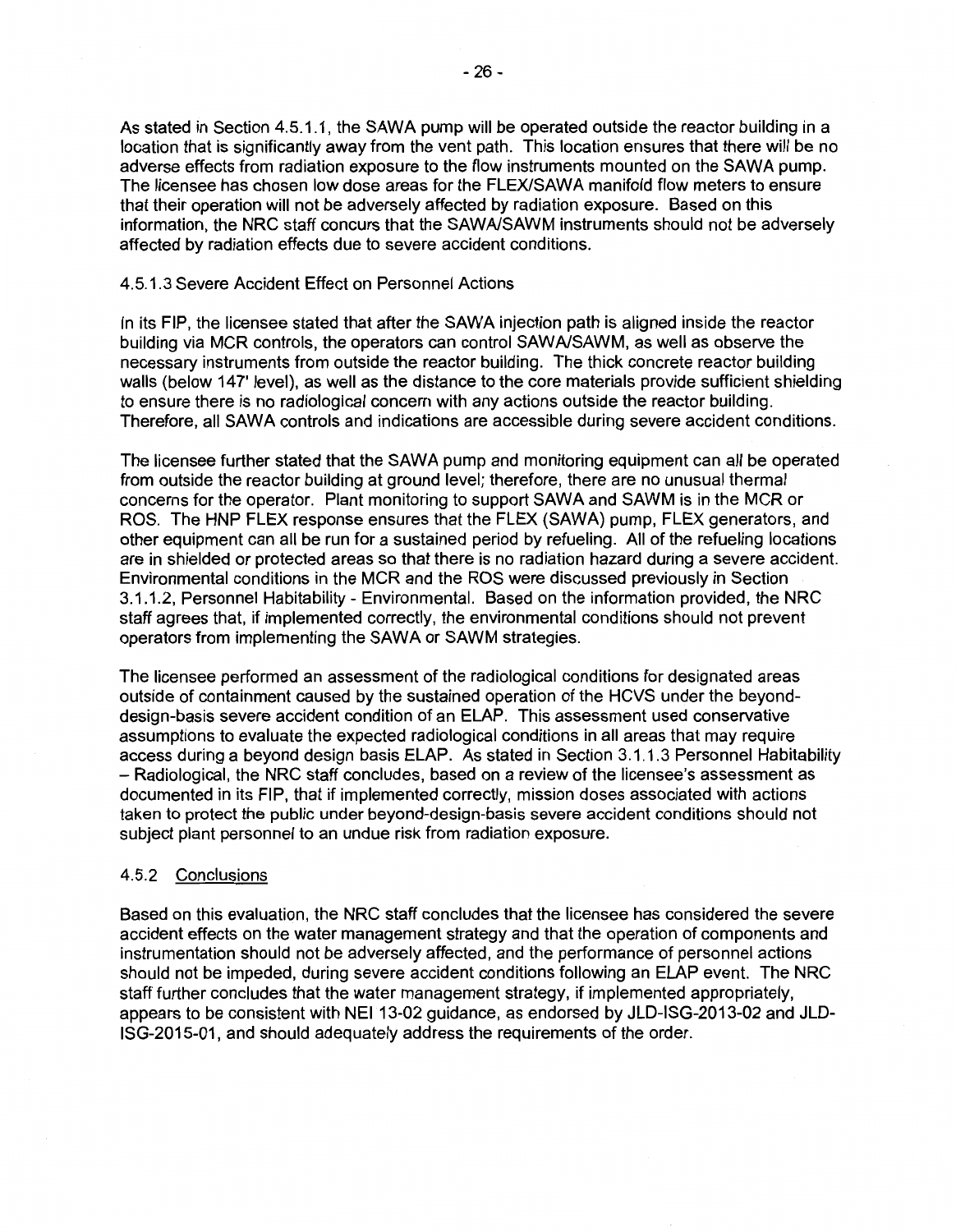## 4.6 Conclusions for Order EA-13-109, Phase 2

Based on its review, the NRC staff concludes that the licensee has developed guidance and a water management strategy that, if implemented appropriately, appears to be consistent with NEI 13-02 guidance, as endorsed by JLD-ISG-2013-02 and JLD-ISG-2015-01, and should adequately address the requirements of the order.

#### 5.0 HCVS/SAWA/SAWM PROGRAMMATIC CONTROLS

#### 5.1 Procedures

Order EA-13-109, Attachment 2, Section 3.1 requires that the licensee develop, implement, and · maintain procedures necessary for the safe operation of the HCVS. Furthermore, Order EA-13- 109 requires that procedures be established for system operations when normal and backup power is available, and during an ELAP. Relevant guidance is found in NEI 13-02, Sections 6.1.2 and 6.1.2.1.

In its FIP, the licensee states that a site-specific program and procedures were developed following the guidance provided in NEI 13-02, Sections 6.1.2, 6.1.3, and 6.2. They address the use and storage of portable equipment including routes for transportation from the storage locations to deployment areas. In addition, the procedures have been established for system operations when normal and backup power is available, and during ELAP conditions. The FIP also states that provisions have been established for out-of-service requirements of the HCVS and the compensatory measures. In the FIP, Section V.B provides specific time frames for outof-service requirements for HCVS functionality.

The FIP also provides a list of key areas where either new procedures were developed or existing procedures were revised. The NRC staff reviewed the overall procedures and programs developed, including the list of key components included, and noted that they appear to be consistent with the guidance found in NEI 13-02, Revision 1. The NRC staff determined that procedures developed appear to be in accordance with existing industry protocols. The provisions for out-of-service requirements appear to reflect consideration of the probability of an ELAP requiring severe accident venting and the consequences of a failure to vent under such conditions.

Based on the evaluation above, the NRC staff concludes that the licensee's procedures for HCVS/SAWA/SAWM operation, if implemented appropriately, appear to be consistent with NEI 13-02 guidance, as endorsed by JLD-ISG-2013-02 and JLD-ISG-2015-01, and should adequately address the requirements of the order.

# 5.2 Training

Order EA-13-109, Attachment 2, Section 3.2 requires that the licensee train appropriate personnel in the use of the HCVS. Furthermore, Order EA-13-109 requires that the training include system operations when normal and backup power is available, and during an ELAP. Relevant guidance is found in NEI 13-02, Section 6.1.3.

In its FIP, the licensee stated that all personnel expected to perform direct execution of the HCVS/SAWA/SAWM actions will receive necessary training. The training plan has been developed per the guidance provided in NEI 13-02, Section 6.1.3, and will be refreshed on a periodic basis as changes occur to the HCVS actions, systems, or strategies. In addition,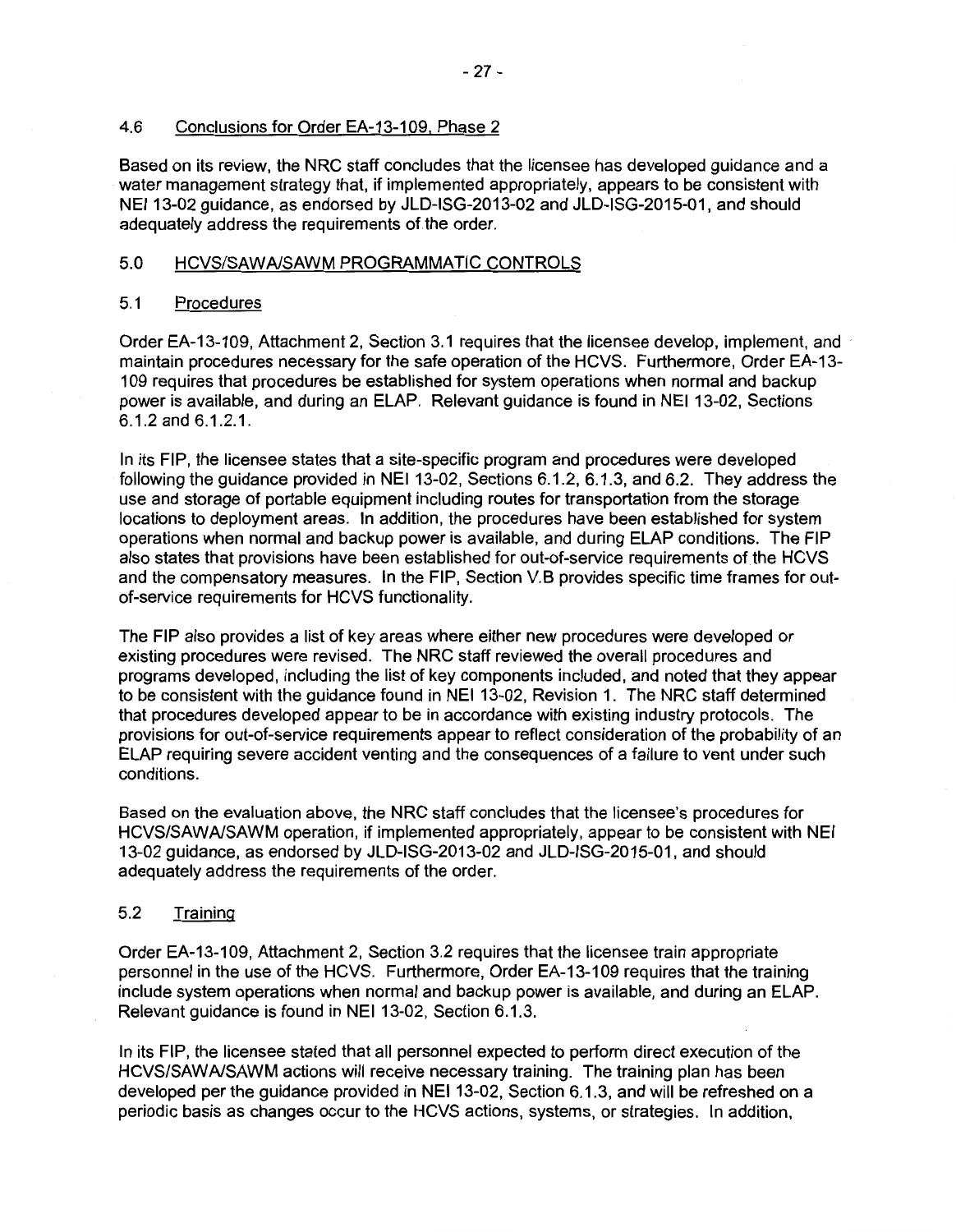training content and frequency follows the systematic approach to training process. The NRC staff reviewed the information provided in the FIP and confirmed that the training plan is consistent with the established systems approach to training process.

Based on the evaluation above, the NRC staff concludes that the licensee's plan to train personnel in the operation, maintenance, testing, and inspection of the HCVS design and water management strategy, if implemented appropriately, appears to be consistent with NEI 13-02 guidance, as endorsed by JLD-ISG-2013-02 and JLD-ISG-2015-01, and should adequately address the requirements of the order.

#### 6.0 CONCLUSION

In June 2014, the NRC staff started audits of the licensee's progress in complying with Order EA-13-109. The staff issued an ISE for implementation of Phase 1 requirements on March 25 1, 2015 [Reference 14], an ISE for implementation of Phase 2 requirements on August 2, 2016 [Reference 15], and an audit report on the licensee's responses to the ISE open items on September 19, 2017 [Reference 16]. The licensee reached its final compliance date on November 12, 2018, and has declared in letter dated November 12, 2018 [Reference 17], that Edwin I. Hatch Nuclear Plant, Units 1 and 2, is in compliance with the order.

Based on the evaluations above, the NRC staff concludes that the licensee has developed guidance that includes the safe operation of the HCVS design and a water management strategy that, if implemented appropriately, should adequately address the requirements of Order EA-13-1 09.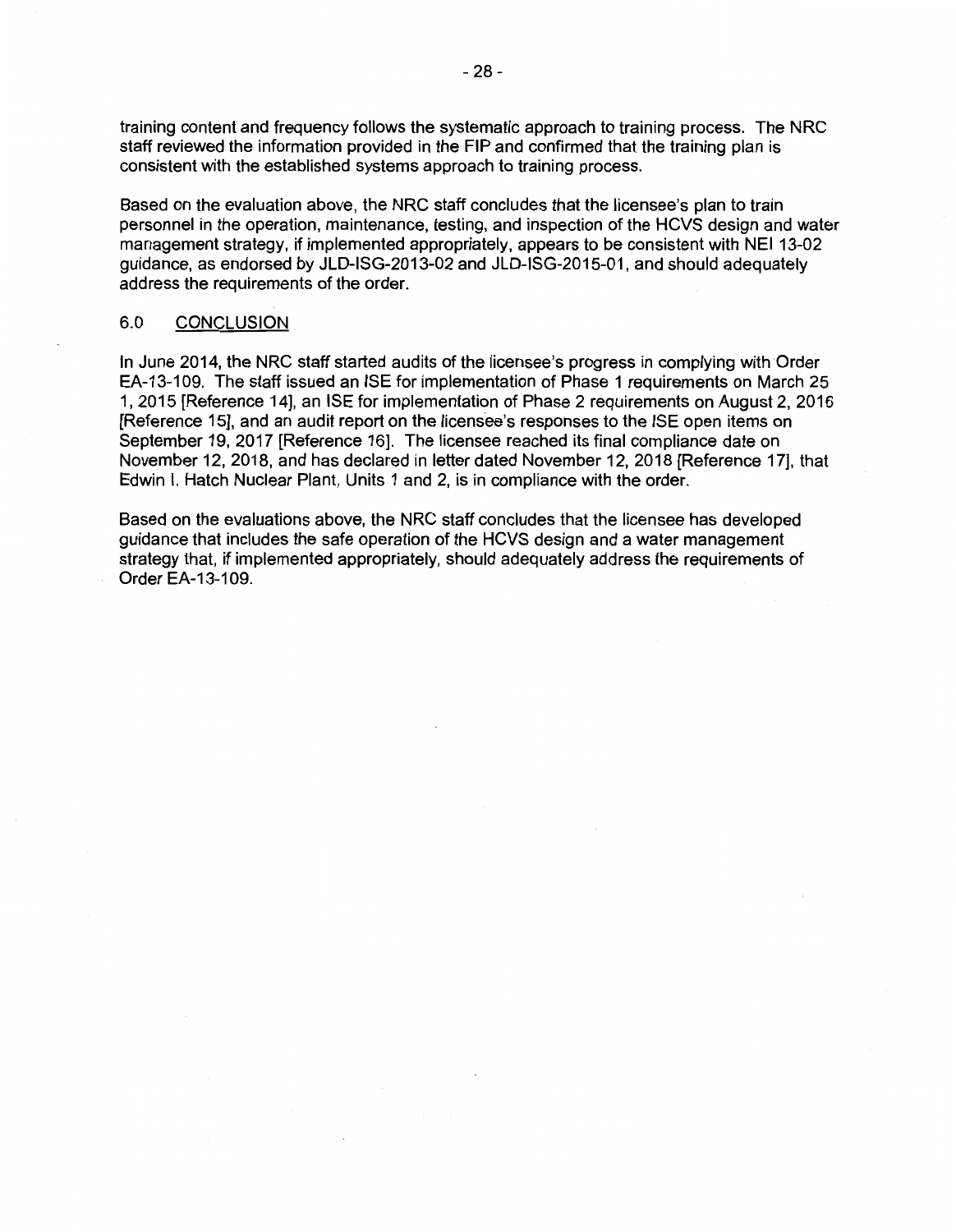### 7 .0 REFERENCES

- 1. Order EA-13-109, "Order Modifying Licenses with Regard to Reliable Hardened Containment Vents Capable of Operation Under Severe Accident Conditions," June 6, 2013 (ADAMS Accession No. ML 13143A321)
- 2. Letter from Hatch to NRC, "Hatch, Units 1 & 2 Phase 1 Overall Integrated Plan in Response to June 6, 2013, Commission Order Modifying Licenses with Regard to Reliable Hardened Containment Vents Capable of Operation Under Severe Accident Conditions Phase 1 (Order Number EA-13-109)," dated June 27, 2014 (ADAMS Accession No. ML 141788464)
- 3. Letter from Hatch to NRC, "First Six-Month Status Report For Phase 1 Overall Integrated Plan in Response to June 6, 2013 Commission Order Modifying Licenses with Regard to Reliable Hardened Containment Vents Capable of Operation Under Severe Accident Conditions (Order Number EA-13-109)," dated December 30, 2014 (ADAMS Accession No. ML 15049A513)
- 4. Letter from Hatch to NRC, "Second Six-Month Status Report For Phase 1 Overall Integrated Plan in Response to June 6, 2013 Commission Order Modifying Licenses with Regard to Reliable Hardened Containment Vents Capable of Operation Under Severe Accident Conditions (Order Number EA-13-109)," dated June 26, 2015 (ADAMS Accession No. ML 15177A353)
- 5. Letter from Hatch to NRC, "Hatch, Units 1 & 2 Phase 1 (Updated) and Phase 2 Overall Integrated Plan in Response to June 6, 2013 Commission Order Modifying Licenses with Regard to Reliable Hardened Containment Vents Capable of Operation Under Severe Accident Conditions (Order EA-13-109)," dated December 23, 2015 (ADAMS Accession No. ML 15357A212)
- 6. Letter from Hatch to NRC, "Fourth Six-Month Status Report For Phases 1 and 2 Overall Integrated Plan in Response to June 6, 2013 Commission Order Modifying Licenses with Regard to Reliable Hardened Containment Vents Capable of Operation Under Severe Accident Conditions (Order Number EA-13-109)," dated June 13, 2016 (ADAMS Accession No. ML 16165A184)
- 7. Letter from Hatch to NRC, "Fifth Six-Month Status Report For Phases 1 and 2 Overall Integrated Plan in Response to June 6, 2013 Commission Order Modifying Licenses with Regard to Reliable Hardened Containment Vents Capable of Operation Under Severe Accident Conditions (Order Number EA-13-109)," dated December 14, 2016 (ADAMS Accession No. ML 16349A160)
- 8. Letter from Hatch to NRC, "Sixth Six-Month Status Report For Phases 1 and 2 Overall Integrated Plan in Response to June 6, 2013 Commission Order Modifying Licenses with Regard to Reliable Hardened Containment Vents Capable of Operation Under Severe Accident Conditions (Order Number EA-13-109)," dated June 12, 2017 (ADAMS Accession No. ML 17163A224)
- 9. Letter from Hatch to NRC, "Seventh Six-Month Status Report For Phases 1 and 2 Overall Integrated Plan in Response to June 6, 2013 Commission Order Modifying Licenses with Regard to Reliable Hardened Containment Vents Capable of Operation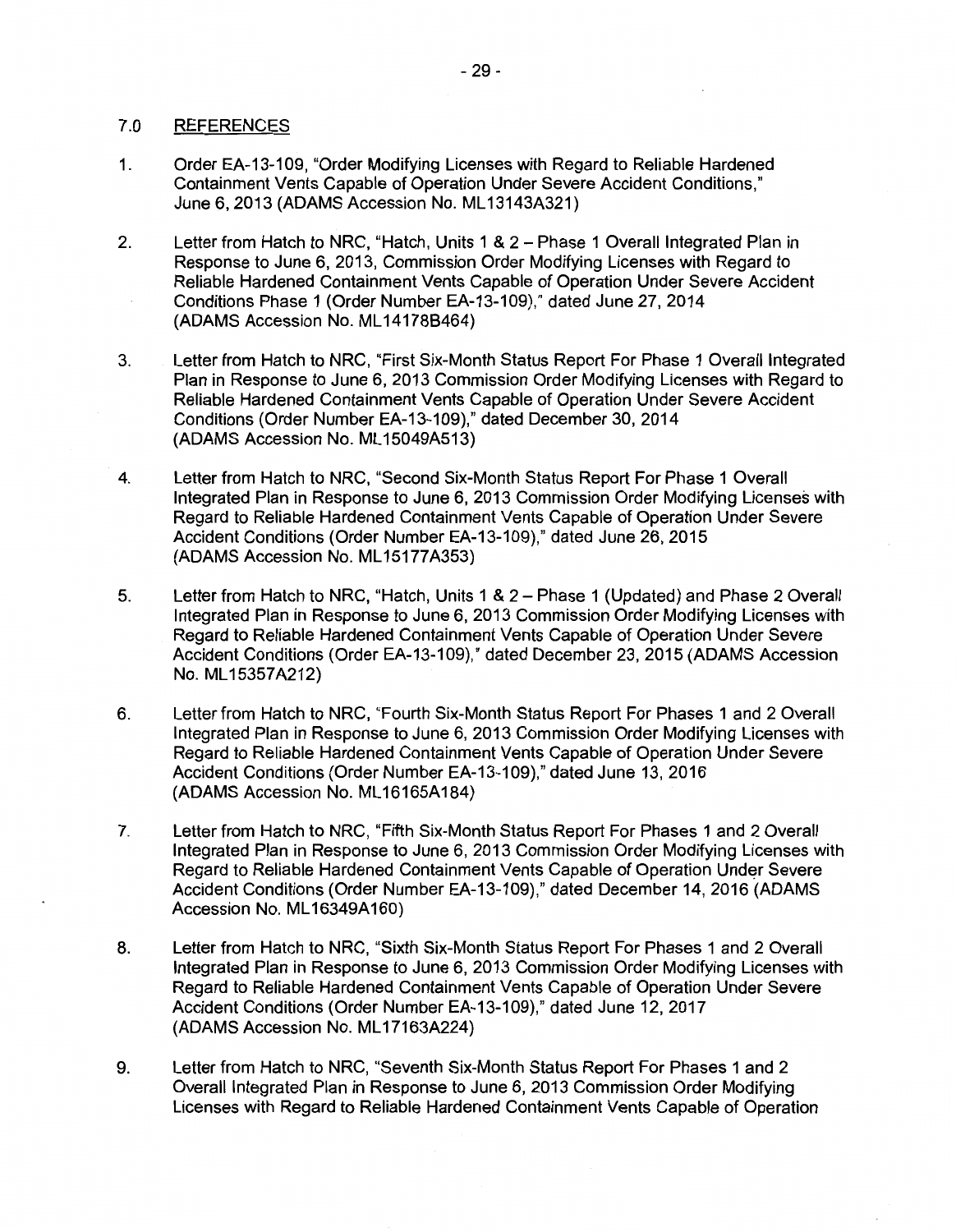Under Severe Accident Conditions (Order Number EA-13-109)," dated December 5, 2017 (ADAMS Accession No. ML 17339A347)

- 10. Letter from Hatch to **NRC,** "Eighth Six-Month Status Report For Phases 1 and 2 Overall Integrated Plan in Response to June 6, 2013 Commission Order Modifying Licenses with Regard to Reliable Hardened Containment Vents Capable of Operation Under Severe Accident Conditions (Order Number EA-13-109)," dated June 27, 2018 (ADAMS Accession No. ML 18178A403)
- 11. Nuclear Regulatory Commission Audits of Licensee Responses to Phase 1 of Order EA-13-109 to Modify Licenses With Regard To Reliable Hardened Containment Vents Capable of Operation Under Severe Accident Conditions, dated May 27, 2014 (ADAMS Accession No. ML 14126A545)
- 12. Nuclear Regulatory Commission Audits of Licensee Responses to Phase 2 of Order EA-13-109 to Modify Licenses With Regard To Reliable Hardened Containment Vents Capable of Operation Under Severe Accident Conditions, dated August 10, 2017 (ADAMS Accession No. ML 17220A328)
- 13. Nuclear Regulatory Commission Office of Nuclear Reactor Regulation Office Instruction LIC-111, "Regulatory Audits" (ADAMS Accession No. ML082900195)
- 14. Letter from NRC to Hatch, "Hatch Nuclear Plant, Units 1 and 2 Interim Staff Evaluation Relating to Overall Integrated Plan in Response to Phase 1 of Order EA-13-109 (Severe Accident Capable Hardened Vents)," dated March 25, 2015 (ADAMS Accession No. ML 14335A137)
- 15. Letter from NRC to Hatch, "Hatch Nuclear Plant, Units 1 and 2 Interim Staff Evaluation Relating to Overall Integrated Plan in Response to Phase 2 of Order EA-13-109 (Severe Accident Capable Hardened Vents)," dated August 2, 2016 (ADAMS Accession No. ML 16099A260)
- 16. Letter from NRC to Hatch, "Hatch Nuclear Plant, Units 1 and 2 Report for The Audit of Licensee Responses to Interim Staff Evaluations Open Items Related to NRC Order EA-13-109 to Modify Licenses with Regard to Reliable Hardened Containment Vents Capable of Operation Under Severe Accident Conditions," dated September 19, 2017 (ADAMS Accession No. ML 17254A042)
- 17. Letter from Hatch to NRC, "Hatch Nuclear Plant, Units 1 and 2, Report of Full Compliance with Phase 1 and Phase 2 of June 6, 2013 Commission Order Modifying Licenses with Regard to Reliable Hardened Containment Vents Capable of Operation Under Severe Accident Conditions (Order Number EA-13-109)," dated November 12, 2018 (ADAMS Accession No. ML 18316A022)
- 18. SECY-11-0093, "Near-Term Report and Recommendations for Agency Actions Following the Events in Japan," dated July 12, 2011 (ADAMS Accession No. ML111861807)
- 19. SECY-12-0025, "Proposed Orders and Requests for Information in Response to Lessons Learned from Japan's March 11, 2011, Great Tohoku Earthquake and Tsunami," February 17, 2012 (ADAMS Accession No. ML 12039A103)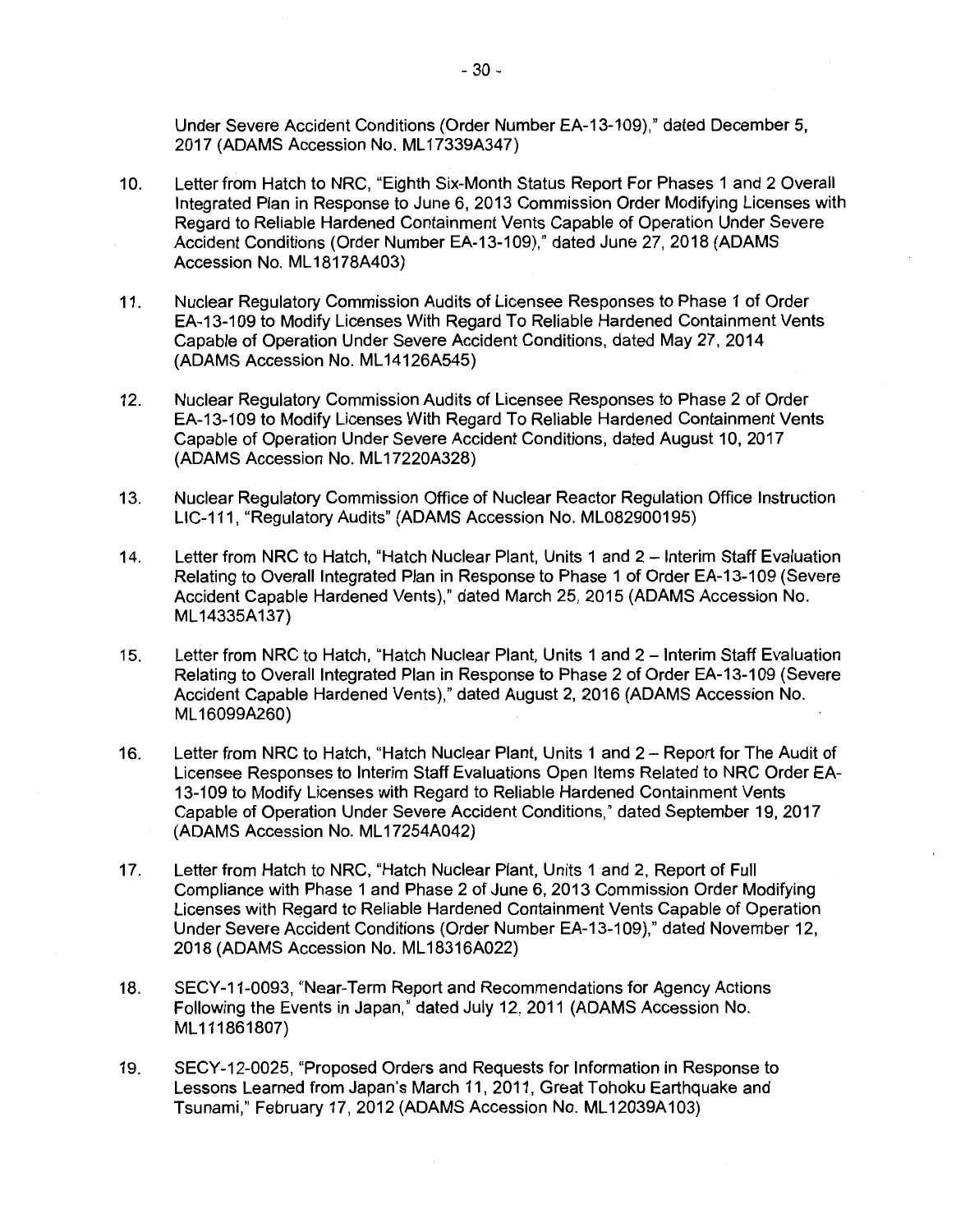- 20. SRM-SECY-12-0025, "Staff Requirements SECY-12-0025 Proposed Orders and Requests for Information in Response to Lessons Learned from Japan's March 11, 2011, Great Tohoku Earthquake and Tsunami," March 9, 2012 (ADAMS Accession No. ML 120690347)
- 21. Order EA-12-050, "Order Modifying Licenses with Regard to Reliable Hardened Containment Vents," March 9, 2012 (ADAMS Accession No. ML 12054A694)
- 22. SECY-12-0157, "Consideration of Additional Requirements for Containment Venting Systems for Boiling Water Reactors with Mark I and Mark II Containments", November 26, 2012 (ADAMS Accession No. ML 12325A704)
- 23. SRM-SECY-12-0157, "Staff Requirements SECY-12-0157, "Consideration Of Additional Requirements For Containment Venting Systems For Boiling Water Reactors With Mark I And Mark II Containments", March 19, 2013 (ADAMS Accession No. ML 13078A017)
- 24. NEI 13-02, "Industry Guidance for Compliance with Order EA-13-109," Revision 0, November 12, 2013 (ADAMS Accession No. ML 13316A853)
- 25. Interim Staff Guidance JLD-ISG-2013-02, "Compliance with Order EA-13-109, Severe Accident Reliable Hardened Containment Vents," November 14, 2013 (ADAMS Accession No. ML 133048836)
- 26. NEI 13-02, "Industry Guidance for Compliance with Order EA-13-109," Revision 1, April 23, 2015 (ADAMS Accession No. ML15113B318)
- 27. Interim Staff Guidance JLD-ISG-2015-01, "Compliance with Phase 2 of Order EA-13-109, Severe Accident Reliable Hardened Containment Vents," April 29, 2015 (ADAMS Accession No. ML 15104A118)
- 28. NEI 12-06, "Diverse and Flexible Coping Strategies (FLEX) Implementation Guide," Revision 0, August 21, 2012 (ADAMS Accession No. ML 12221A205)
- 29. NEI Industry White Paper HCVS-WP-02, "Sequences for HCVS Design and Method for Determining Radiological Dose from HCVS Piping," Revision 0, October 30, 2014 (ADAMS Accession No. ML 14358A038)
- 30. Letter from NEI to NRC, "Hardened Containment Venting System (HCVS) Phase 1 and 2 Overall Integrated Plan Template," Revision 1, dated September 28, 2015, and Frequently Asked Questions (FAQs) 10, 11, 12, and 13 (ADAMS Accession No. ML 15273A141)
- 31. NEI Industry White Paper- HCVS-WP-04, "Missile Evaluation for HCVS Components 30 Feet Above Grade," Revision 0, August 17, 2015 (ADAMS Accession No. ML 15244A923)
- 32. Appendix J to 10 Code of Federal Regulations Part 50, "Primary Reactor Containment Leakage Testing for Water-Cooled Power Reactors"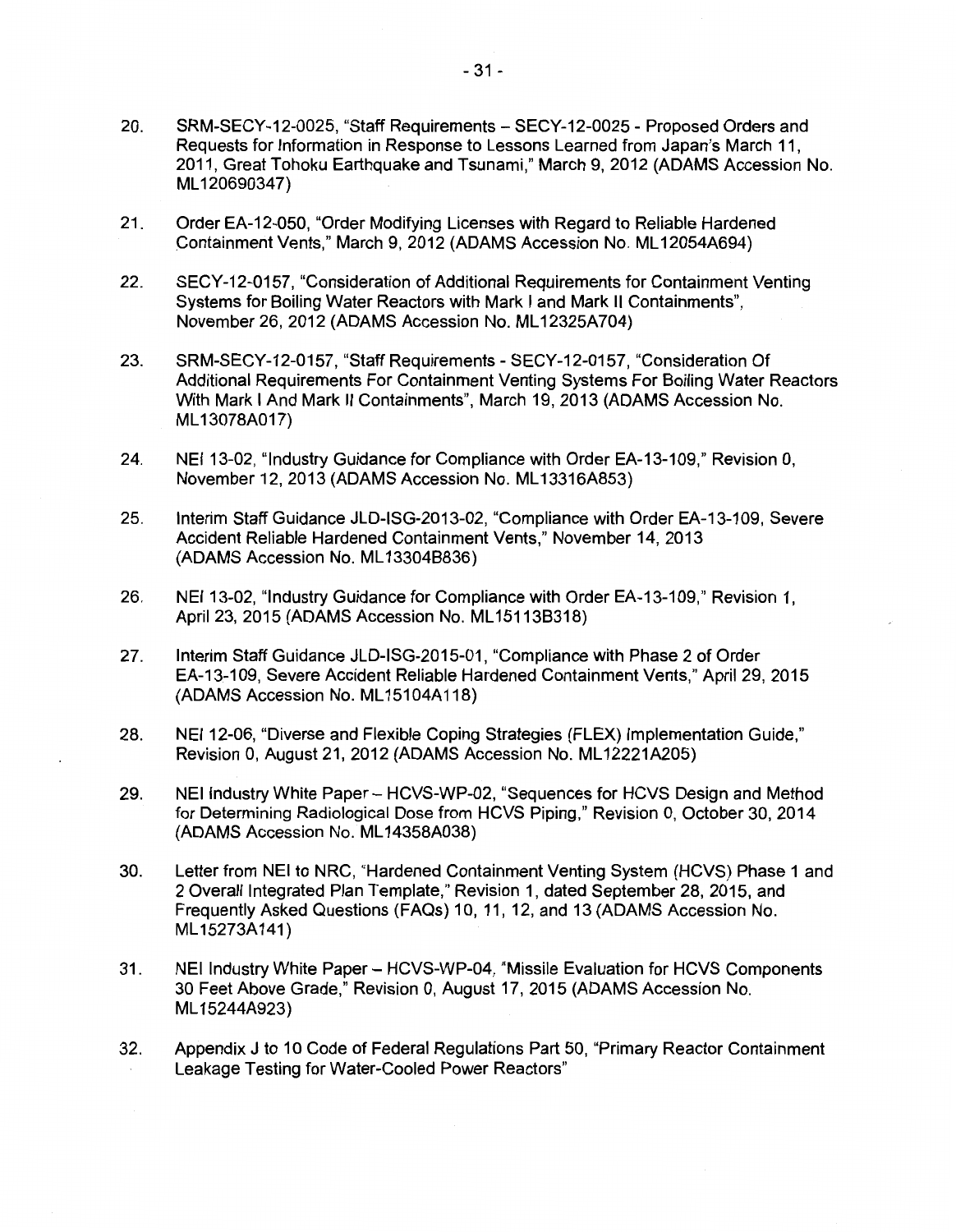- 33. NEI Industry White Paper HCVS-WP-03, "Hydrogen/Carbon Monoxide Control Measures," Revision 1, October 2014 (ADAMS Accession No. ML 14295A442)
- 34. BWROG-TP-15-008, "BWROG Fukushima Response Committee, Severe Accident Water Addition Timing," September 2015
- 35. BWROG-TP-15-011, "BWROG Fukushima Response Committee, Severe Accident Water Management Supporting Evaluations," October 2015
- 36. NRC Letter to Hatch, "Hatch Nuclear Plant, Units 1 and 2 Safety Evaluation Regarding Implementation of Mitigating Strategies And Reliable Spent Fuel Pool Instrumentation Related To Orders EA-12-049 And EA-12-051," August 4, 2017 (ADAMS Accession No. ML 17179A286)

Principal Contributors:

Rajender Auluck Bruce Heida Brian Lee Kerby Scales Garry Armstrong Steve Wyman John Parillo

Date: April 3, 2019